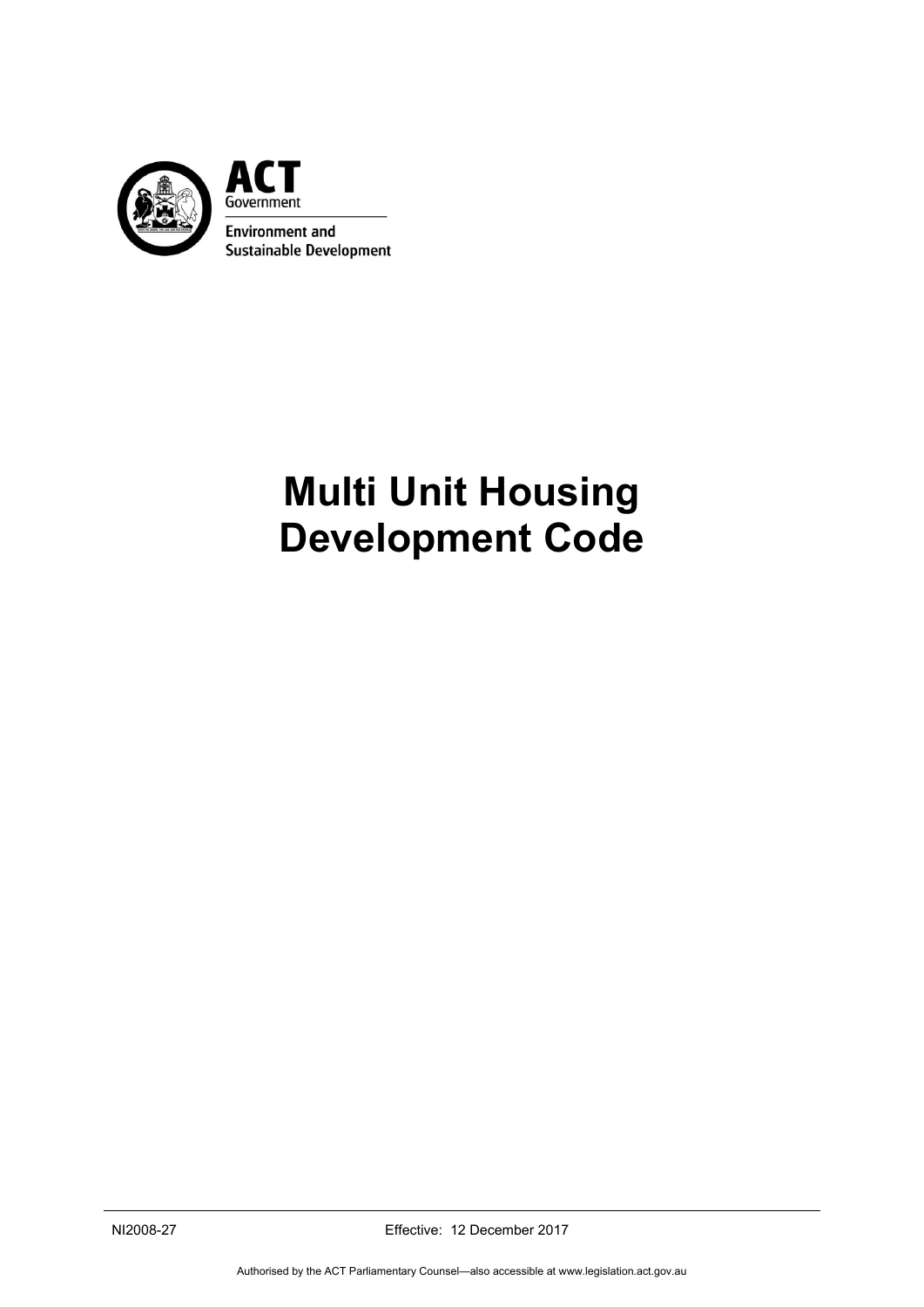Effective: 12 December 2017 NI2008-27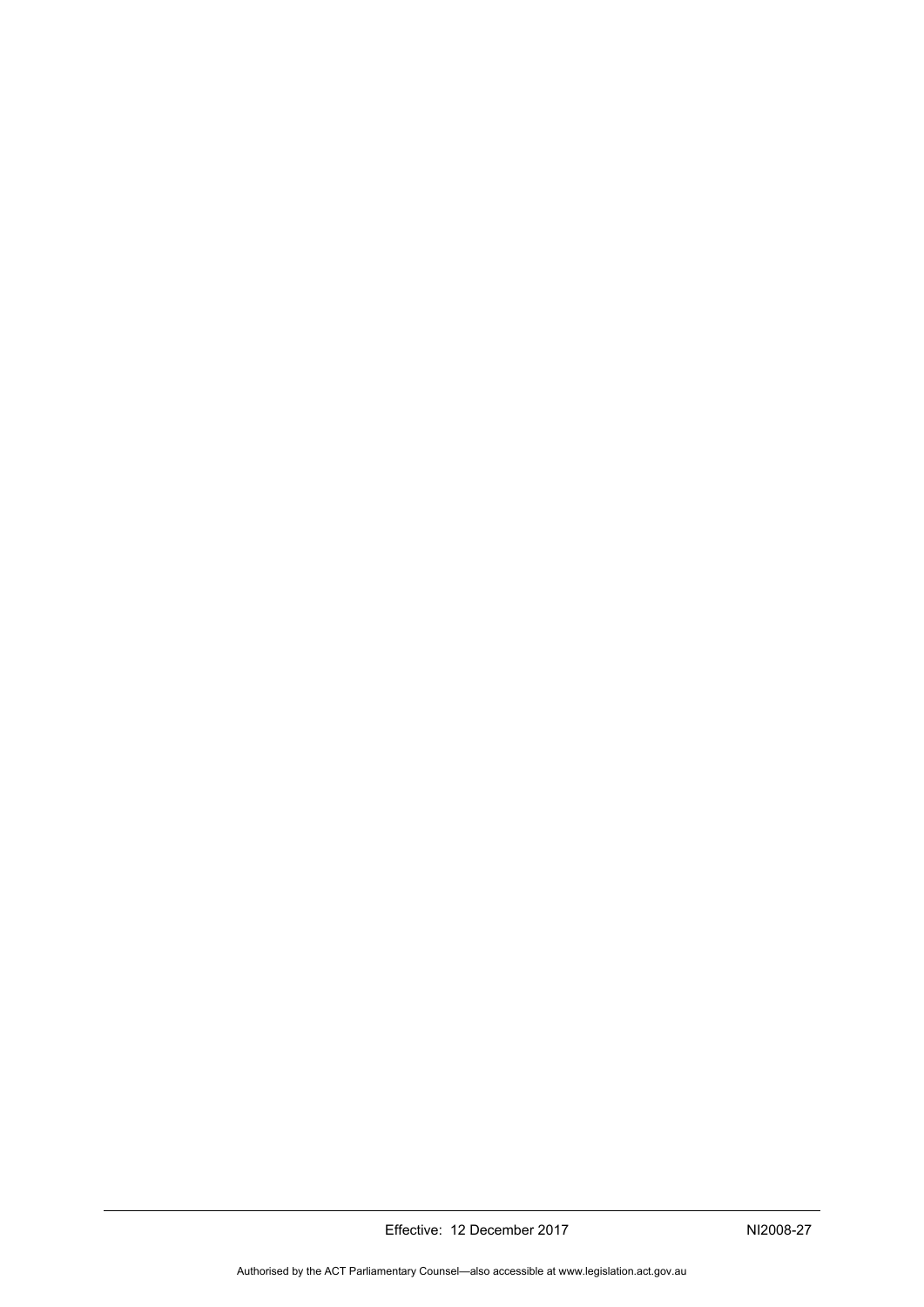# **Contents**

| Element 1:        |             |                                                                            |  |  |
|-------------------|-------------|----------------------------------------------------------------------------|--|--|
|                   | 1.1         |                                                                            |  |  |
|                   | 1.2         | Dual occupancy housing - single dwelling blocks - RZ2 4                    |  |  |
|                   | 1.3         |                                                                            |  |  |
| <b>Element 2:</b> |             |                                                                            |  |  |
|                   | 2.1         | Development proposals affected by approved lease and development           |  |  |
| Element 3:        |             |                                                                            |  |  |
|                   | 3.1         |                                                                            |  |  |
|                   | 3.2         | Plot ratio – dual occupancy – single dwelling blocks – RZ1 – except for    |  |  |
|                   | 3.3         | Plot ratio - dual occupancy - single dwelling blocks - RZ2 and surrendered |  |  |
|                   | 3.4         |                                                                            |  |  |
|                   | 3.5         | Plot ratio – other than single dwelling blocks – RZ1, RZ2, RZ3 and RZ47    |  |  |
|                   | 3.6         |                                                                            |  |  |
|                   | 3.7         | Residential density - supportive housing - single dwelling blocks - RZ1  8 |  |  |
|                   | 3.8         |                                                                            |  |  |
|                   | 3.9<br>3.10 | Residential density - adaptable housing - single dwelling blocks - RZ2 8   |  |  |
|                   | 3.11        | Number of dwellings in each building - single dwelling blocks - RZ2  8     |  |  |
|                   | 3.12        |                                                                            |  |  |
|                   | 3.13        |                                                                            |  |  |
|                   | 3.14        |                                                                            |  |  |
|                   | 3.15        |                                                                            |  |  |
|                   | 3.16        |                                                                            |  |  |
|                   | 3.17        |                                                                            |  |  |
|                   | 3.18        |                                                                            |  |  |
|                   | 3.19        |                                                                            |  |  |
|                   | 3.20        | Building envelope - all blocks except buildings over 3 storeys in RZ5 and  |  |  |
|                   | 3.22        |                                                                            |  |  |
|                   | 3.23        |                                                                            |  |  |
|                   |             |                                                                            |  |  |
|                   | 3.25        |                                                                            |  |  |
|                   | 3.27        |                                                                            |  |  |
| <b>Element 4:</b> |             |                                                                            |  |  |
|                   | 4.1         |                                                                            |  |  |
|                   | 4.2         |                                                                            |  |  |
|                   | 4.3         | Site open space - RZ3, RZ4, RZ5 and commercial zones  19                   |  |  |
|                   | 4.4         |                                                                            |  |  |
|                   | 4.5         |                                                                            |  |  |
|                   | 4.6<br>4.7  |                                                                            |  |  |
|                   | 4.8         |                                                                            |  |  |
|                   |             |                                                                            |  |  |
| Element 5:        | 5.1         |                                                                            |  |  |
|                   | 5.2         |                                                                            |  |  |
|                   | 5.3         |                                                                            |  |  |
|                   | 5.4         |                                                                            |  |  |
|                   | 5.5         |                                                                            |  |  |
|                   | 5.6         | Adaptable housing - multi-unit housing comprising 10 or more dwellings  24 |  |  |
|                   | 5.7         |                                                                            |  |  |
|                   | 5.8         |                                                                            |  |  |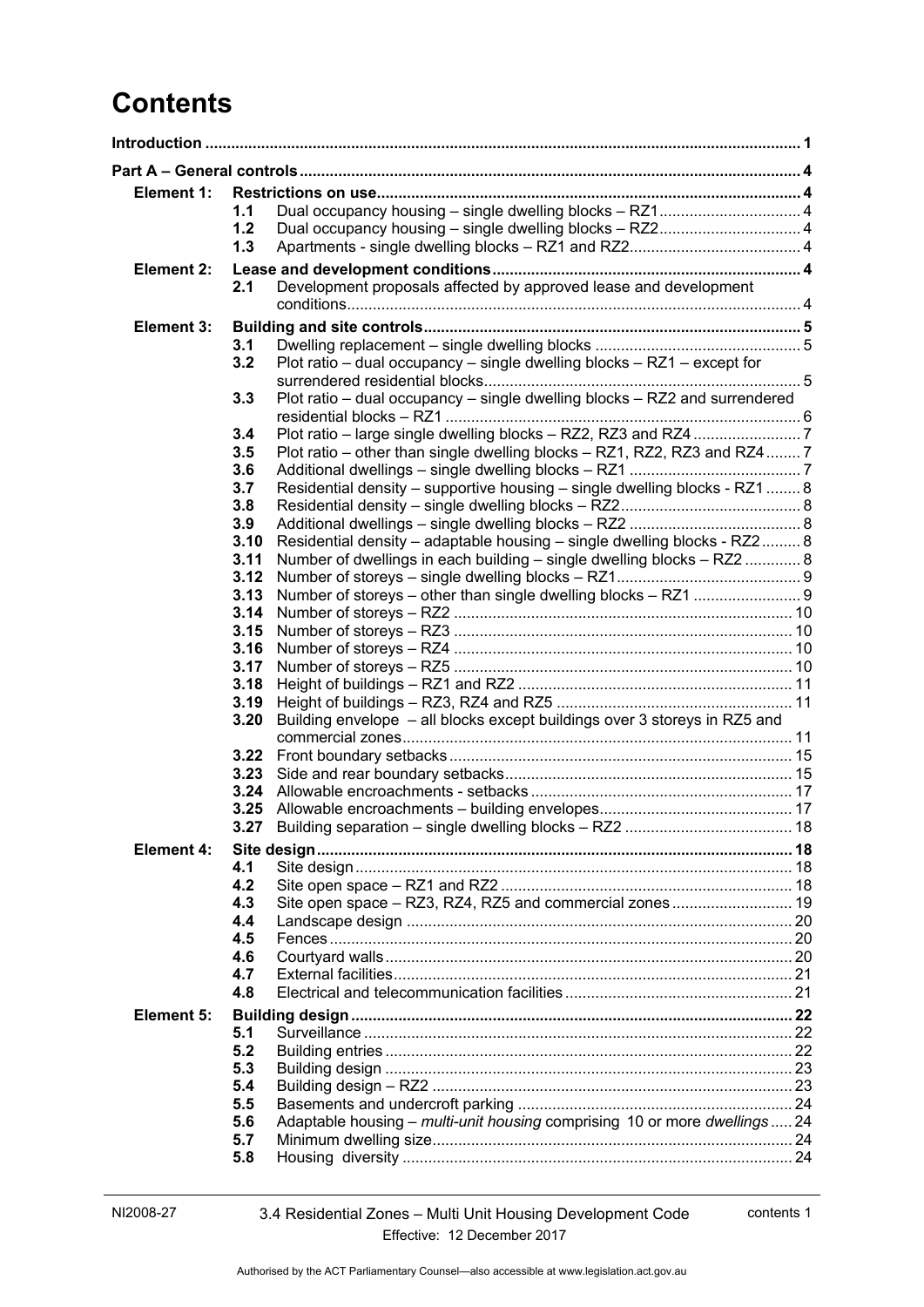|                    | 5.9        | Building design - dual occupancy on surrendered residential blocks in RZ1 25  |  |
|--------------------|------------|-------------------------------------------------------------------------------|--|
| Element 6:         |            |                                                                               |  |
|                    | 6.1        |                                                                               |  |
|                    | 6.2        |                                                                               |  |
|                    | 6.3        |                                                                               |  |
|                    | 6.4        |                                                                               |  |
|                    | 6.5        |                                                                               |  |
|                    | 6.6        |                                                                               |  |
|                    | 6.7        |                                                                               |  |
|                    | 6.8<br>6.9 |                                                                               |  |
|                    |            |                                                                               |  |
| Element 7:         |            |                                                                               |  |
|                    | 7.1<br>7.2 |                                                                               |  |
|                    | 7.3        |                                                                               |  |
|                    | 7.4        |                                                                               |  |
|                    | 7.5        |                                                                               |  |
|                    | 7.6        |                                                                               |  |
|                    | 7.7        |                                                                               |  |
| Element 8:         |            |                                                                               |  |
|                    | 8.1        |                                                                               |  |
|                    | 8.2        |                                                                               |  |
|                    | 8.3        |                                                                               |  |
|                    | 8.4        |                                                                               |  |
|                    | 8.5        |                                                                               |  |
| Element 9:         |            |                                                                               |  |
|                    | 9.1        |                                                                               |  |
|                    |            | Part B - Additional controls for multi unit housing with 4 or more storeys 40 |  |
| Element 10:        |            | Building and site design - buildings with 4 or more storeys  40               |  |
|                    | 10.1       |                                                                               |  |
|                    |            |                                                                               |  |
|                    |            | Part C - Additional controls for multi unit housing in commercial zones 42    |  |
| Element 11:        |            |                                                                               |  |
|                    |            |                                                                               |  |
|                    |            |                                                                               |  |
|                    |            |                                                                               |  |
|                    |            |                                                                               |  |
|                    | 12.2       |                                                                               |  |
|                    |            |                                                                               |  |
| Element 13:        |            |                                                                               |  |
|                    | 13.1       |                                                                               |  |
| <b>Element 14:</b> |            |                                                                               |  |
|                    | 14.1       |                                                                               |  |
|                    |            |                                                                               |  |
|                    |            |                                                                               |  |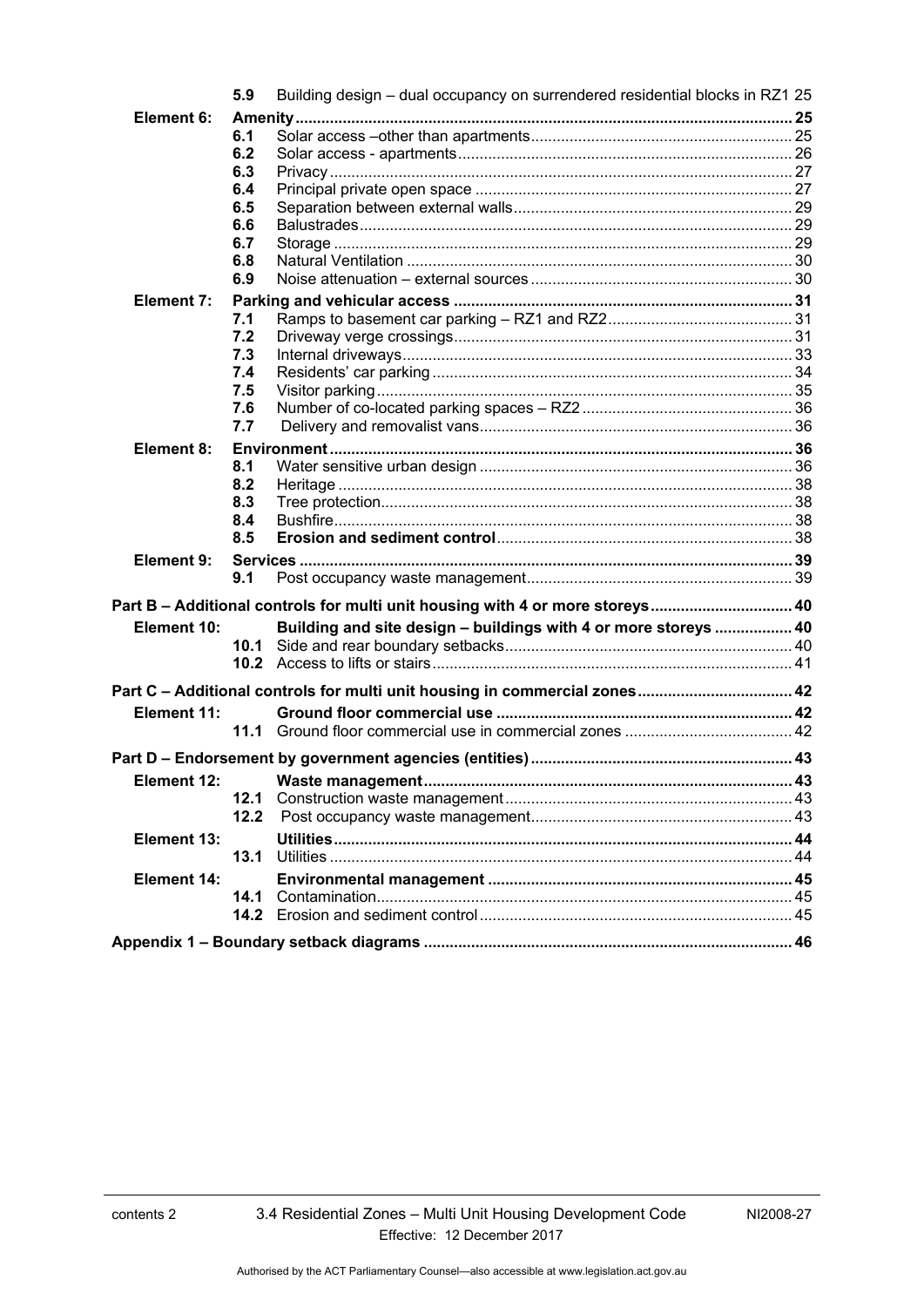# <span id="page-4-0"></span>**Introduction**

#### **Name**

The name of this code is **Multi Unit Housing Development Code**.

#### **Application**

This code applies to *multi unit housing* in all zones and to development that another code states is subject to it.

It does not apply to:

- *residential care accommodation* except for the provisions of this code specified as applicable to *residential care accommodation* in the Residential Zones Development Code
- *secondary residences*.

#### **National Capital Plan**

Where a development is subject to special requirements under the National Capital Plan, or any relevant development control plan prepared under the National Capital Plan, the development must not be inconsistent with the special requirements or development control plan. Where any provision of this code is inconsistent with special requirements under the National Capital Plan, or any relevant development control plan prepared under the National Capital Plan, that provision has no effect.

#### **Purpose**

This code provides additional planning, design and environmental controls to support the objectives of the relevant zone.

It will be used by the *Authority* to assess development applications. It also offers guidance to applicants in designing development proposals and preparing development applications.

#### **Structure**

This code has 4 parts:

**Part A – General controls for multi unit housing in all zones**

**Part B – Additional controls for multi unit housing with 4 or more storeys**

**Part C – Additional controls for multi unit housing in commercial zones** 

#### **Part D – Endorsement by government agencies**

Generally, each part is divided into one or more elements. Each element has one or more rules, each having an associated criterion (unless the rule is mandatory). Rules provide quantitative or definitive controls, while criteria are chiefly qualitative in nature.

In some instances rules are mandatory. Such rules accompanied by the words "This is a mandatory requirement. There is no applicable criterion." Non-compliance with a mandatory rule will result in the refusal of the development application. Conversely, the words "There is no applicable rule" is found where a criterion only is applicable.

#### **Assessment tracks**

Assessment tracks for particular developments are specified in the relevant zone development table.

Proposals in the **code track** must comply with all rules relevant to the development.

Proposals in the **merit track** and **impact track** must comply with each rule or satisfy its associated criterion, unless the rule is mandatory (ie. it has no related criterion). Where a rule is fully met, no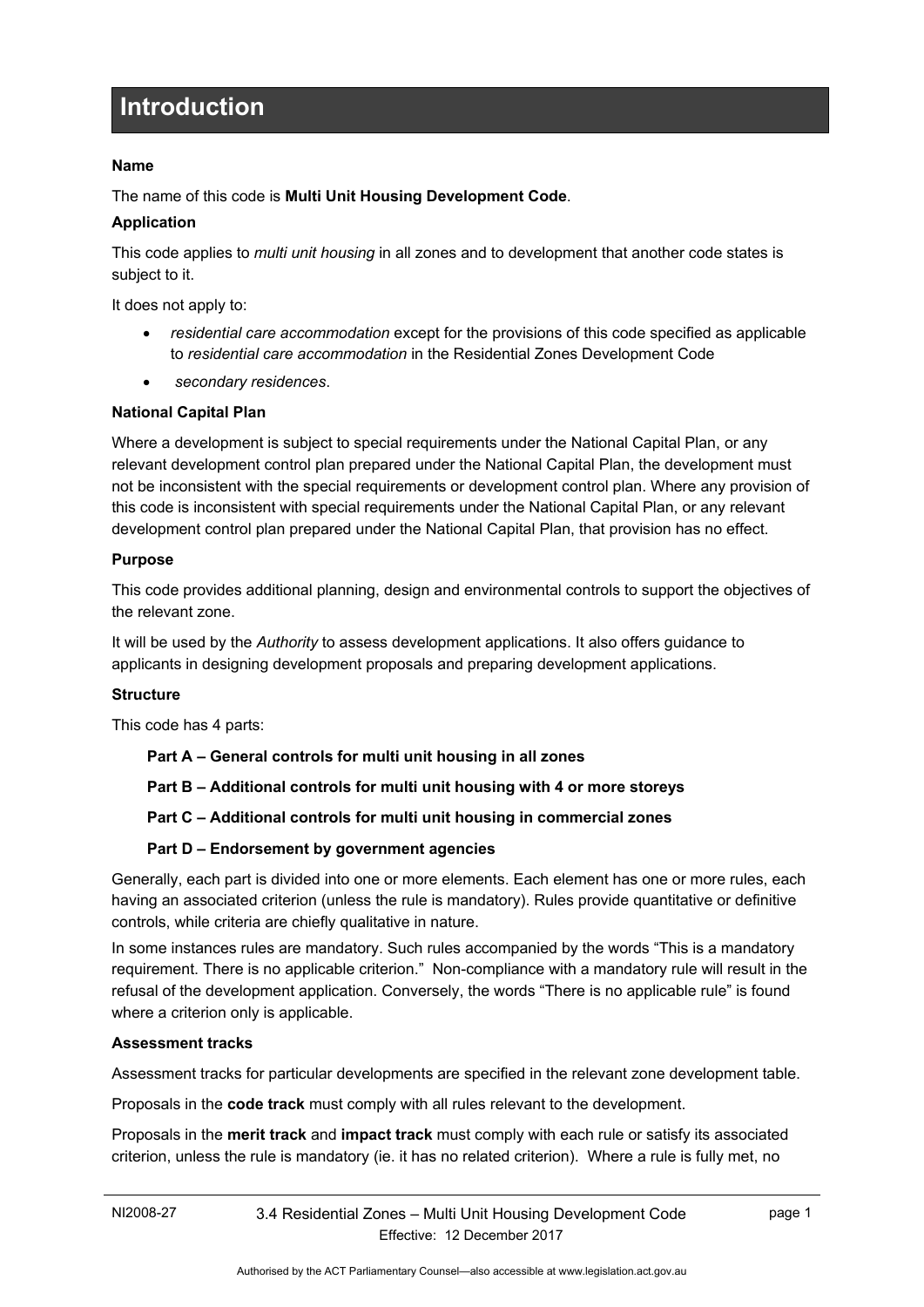reference to the related criterion needs to be made. Where there is a departure from a rule, or where a criterion only applies, the onus is on the applicant to demonstrate that the relevant criterion is satisfied, through supporting drawings and/or written documentation. In addition, the applicant for proposals in the impact track must justify any non-compliance by reference to the Statement of Strategic Directions.

#### **Code hierarchy**

Under the *Planning and Development Act 2007,* where more than one type of code applies to a development and there is inconsistency between provisions, the order of precedence is: precinct code, development code, and general code.

#### **Endorsement by government agencies**

Endorsement by "entities" (as government agencies are known under the *Planning and Development Act 2007*) is not necessarily required when a development application is lodged. At least some entity endorsements may be obtained before the application is determined or, in some instances, after approval through a condition of development approval. The assessing officer can provide guidance in this regard.

#### **Related codes**

#### *Residential Zones Development Code*

Applies to all forms of development in residential zones and makes reference to development codes and general codes that may also apply.

#### *Precinct codes*

Precinct codes may contain additional provisions that apply to specified *block*s. Precinct codes are found in part 10 of the Territory Plan.

#### *General codes*

The following general codes, in particular, may be relevant:

Access and Mobility General Code

Crime Prevention through Environmental Design General Code

Home Business General Code

Parking and Vehicular Access General Code

Planning for Bushfire Risk Management General Code

Residential Boundary Fences General Code

Water Ways: Water Sensitive Urban Design General Code

General codes are found in part 11 of the Territory Plan..Development must comply with the relevant codes (including other general codes that may not be listed above), subject to the code hierarchy outlined above.

#### **Definitions**

Defined terms and references to legislation and other documents are italicised.

Definitions of terms used in this code are listed in part 13 of the Territory Plan or, for terms applicable only to this code, associated with the respective rule.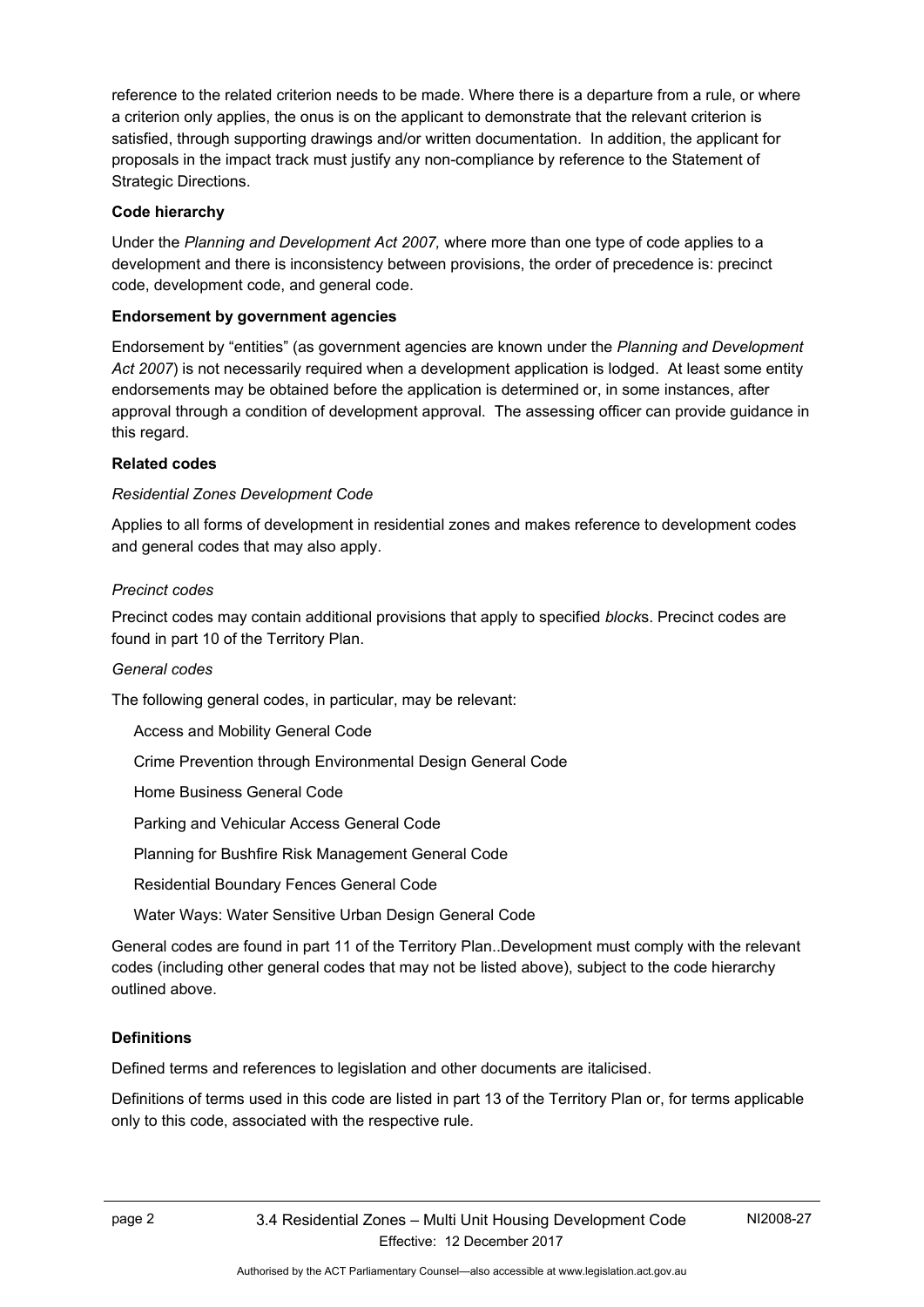## **Acronyms**

| <b>ACTPLA</b> | <b>ACT Planning and Land Authority</b>                  |
|---------------|---------------------------------------------------------|
| EDD           | <b>ACT Economic Development Directorate</b>             |
| <b>EPA</b>    | <b>ACT Environment Protection Authority</b>             |
| <b>ESA</b>    | <b>Emergency Services Authority</b>                     |
| <b>ESDD</b>   | ACT Environment and Sustainable Development Directorate |
| <b>NCA</b>    | <b>National Capital Authority</b>                       |
| <b>NCC</b>    | <b>National Construction Code</b>                       |
| P&D Act       | Planning and Development Act 2007                       |
| <b>TAMS</b>   | <b>ACT Territory and Municipal Services Directorate</b> |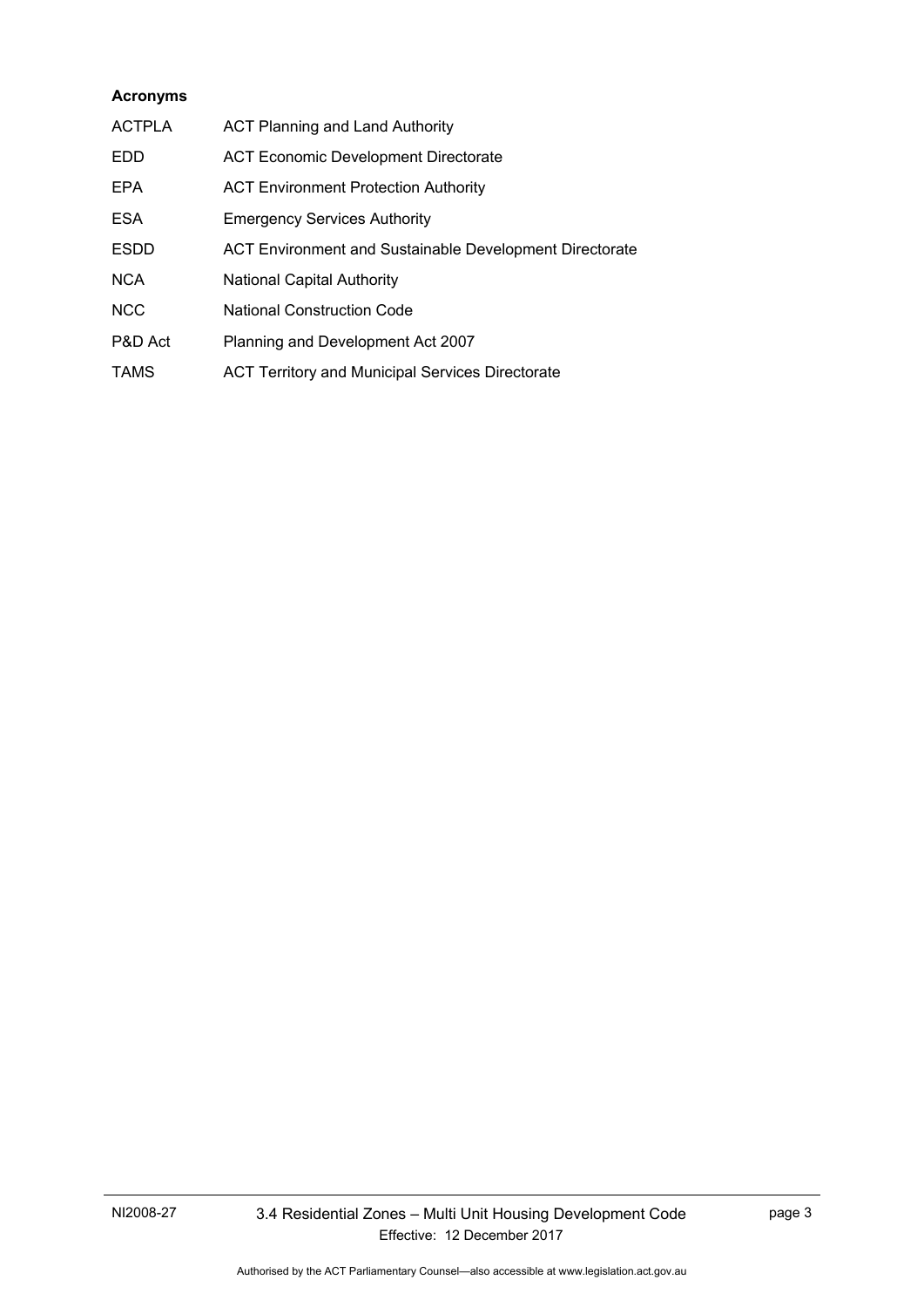# <span id="page-7-0"></span>**Part A – General controls**

This part applies to all multi-unit housing development irrespective of zone. Part B contains additional controls that apply to multi-unit housing with four or more storeys. Part C contains additional controls that apply to multi-unit housing in commercial zones.

#### <span id="page-7-1"></span>**Element 1: Restrictions on use**

<span id="page-7-3"></span><span id="page-7-2"></span>

| <b>Rules</b>                                                                                            | <b>Criteria</b>                                                       |  |  |
|---------------------------------------------------------------------------------------------------------|-----------------------------------------------------------------------|--|--|
| Dual occupancy housing - single dwelling blocks - RZ1<br>1.1                                            |                                                                       |  |  |
| R <sub>1</sub>                                                                                          |                                                                       |  |  |
| In RZ1, the minimum area of single dwelling<br>blocks for dual occupancy housing is as follows:         | This is a mandatory requirement. There is no<br>applicable criterion. |  |  |
| For a surrendered residential block - 700m <sup>2</sup><br>a)                                           |                                                                       |  |  |
| For all other blocks - $800m^2$ .<br>b)                                                                 |                                                                       |  |  |
| Dual occupancy housing – single dwelling blocks – RZ2<br>1.2 <sub>2</sub>                               |                                                                       |  |  |
| R <sub>2</sub>                                                                                          |                                                                       |  |  |
| In RZ2, the minimum area of single dwelling<br>blocks for dual occupancy housing is 700m <sup>2</sup> . | This is a mandatory requirement. There is no<br>applicable criterion. |  |  |
| Apartments - single dwelling blocks - RZ1 and RZ2<br>1.3                                                |                                                                       |  |  |
| R <sub>3</sub>                                                                                          |                                                                       |  |  |
| This rule applies to single dwelling blocks in RZ1<br>and RZ2.                                          | This is a mandatory requirement. There is no<br>applicable criterion. |  |  |
| No new <i>apartments</i> are permitted.                                                                 |                                                                       |  |  |

### <span id="page-7-5"></span><span id="page-7-4"></span>**Element 2: Lease and development conditions**

<span id="page-7-6"></span>

| <b>Rules</b>                                                                                                                                          |                                                                             | <b>Criteria</b>                                                                       |  |  |
|-------------------------------------------------------------------------------------------------------------------------------------------------------|-----------------------------------------------------------------------------|---------------------------------------------------------------------------------------|--|--|
| 2.1                                                                                                                                                   | Development proposals affected by approved lease and development conditions |                                                                                       |  |  |
| R4                                                                                                                                                    |                                                                             | C4                                                                                    |  |  |
| This rule applies to <i>blocks</i> affected by approved<br>lease and development conditions that provide<br>for one or more of the following matters: |                                                                             | The development meets the intent of any<br>approved lease and development conditions. |  |  |
| a)                                                                                                                                                    | plot ratio                                                                  |                                                                                       |  |  |
| b)                                                                                                                                                    | building envelope                                                           |                                                                                       |  |  |
| C)                                                                                                                                                    | building height                                                             |                                                                                       |  |  |
| front street setback<br>d)                                                                                                                            |                                                                             |                                                                                       |  |  |
| side setback<br>e)                                                                                                                                    |                                                                             |                                                                                       |  |  |
| f)                                                                                                                                                    | rear setback                                                                |                                                                                       |  |  |
| building design<br>g)                                                                                                                                 |                                                                             |                                                                                       |  |  |
| h)<br>materials and finish                                                                                                                            |                                                                             |                                                                                       |  |  |
| i)<br>interface                                                                                                                                       |                                                                             |                                                                                       |  |  |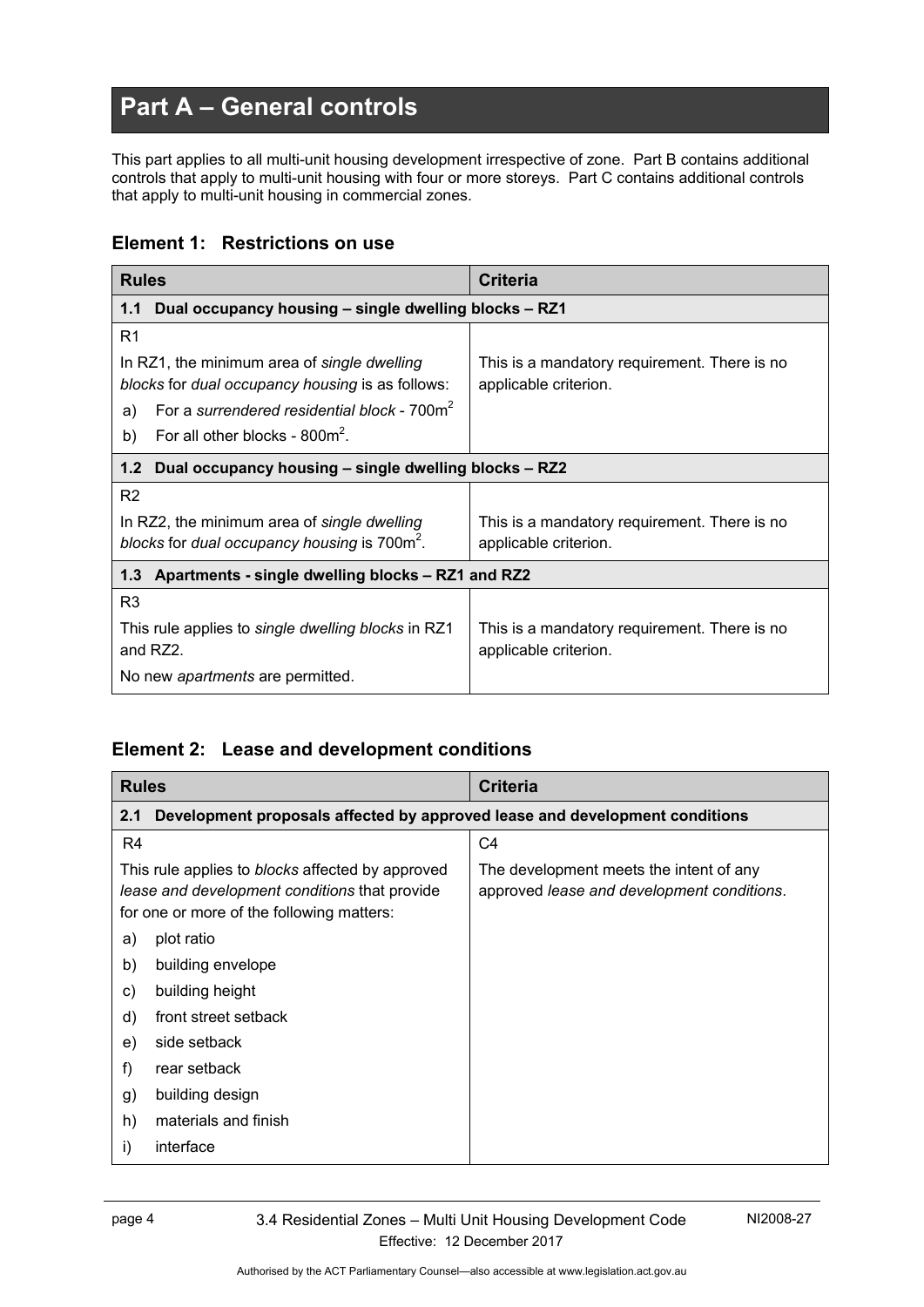| <b>Rules</b>                                                                                                                                                                         |                              | <b>Criteria</b> |
|--------------------------------------------------------------------------------------------------------------------------------------------------------------------------------------|------------------------------|-----------------|
| J)                                                                                                                                                                                   | vehicle access               |                 |
| $\mathsf{k}$                                                                                                                                                                         | parking                      |                 |
| I)                                                                                                                                                                                   | solar access                 |                 |
| m)                                                                                                                                                                                   | private open space           |                 |
| n)                                                                                                                                                                                   | water sensitive urban design |                 |
| $\circ$                                                                                                                                                                              | landscaping.                 |                 |
| Approved lease and development conditions for<br>the matters listed above shall take precedence<br>over the provisions of this code, but only to the<br>extent of any inconsistency. |                              |                 |

# <span id="page-8-0"></span>**Element 3: Building and site controls**

<span id="page-8-2"></span><span id="page-8-1"></span>

| <b>Rules</b>                                                                                                                                                                                                           | <b>Criteria</b>                                                       |  |  |
|------------------------------------------------------------------------------------------------------------------------------------------------------------------------------------------------------------------------|-----------------------------------------------------------------------|--|--|
| 3.1<br>Dwelling replacement - single dwelling blocks                                                                                                                                                                   |                                                                       |  |  |
| R <sub>5</sub>                                                                                                                                                                                                         |                                                                       |  |  |
| This rule applies to single dwelling blocks in all<br>residential zones that are proposed to be<br>redeveloped for multi unit housing, but does not<br>apply to supportive housing.                                    | This is a mandatory requirement. There is no<br>applicable criterion. |  |  |
| where there has been no consolidation of<br>a)<br>blocks - 1 replacement dwelling                                                                                                                                      |                                                                       |  |  |
| in all other cases $-$ a number equal to the<br>b)<br>total number of blocks originally leased or<br>used for the purpose of single dwelling<br>housing that have been consolidated or<br>proposed to be consolidated. |                                                                       |  |  |
| For this rule the following number of bedrooms<br>per replacement dwelling are provided:                                                                                                                               |                                                                       |  |  |
| where the original dwelling is one or two<br>$\mathsf{c})$<br>bedrooms $-2$                                                                                                                                            |                                                                       |  |  |
| d)<br>where the original dwelling is three or more<br>bedrooms - 3 or more                                                                                                                                             |                                                                       |  |  |
| Plot ratio – dual occupancy – single dwelling blocks – RZ1 – except for surrendered<br>3.2<br>residential blocks                                                                                                       |                                                                       |  |  |
| R <sub>6</sub>                                                                                                                                                                                                         |                                                                       |  |  |
| This rule applies to single dwelling blocks in RZ1<br>unless the block is a surrendered residential<br>block.                                                                                                          | This is a mandatory requirement. There is no<br>applicable criterion. |  |  |
| The maximum plot ratio for dual occupancy<br>housing is determined by the formula:                                                                                                                                     |                                                                       |  |  |
| $P = (140/B + 0.15) \times 100.$                                                                                                                                                                                       |                                                                       |  |  |
| The maximum plot ratio for any additional new<br>dwelling which is part of a dual occupancy and                                                                                                                        |                                                                       |  |  |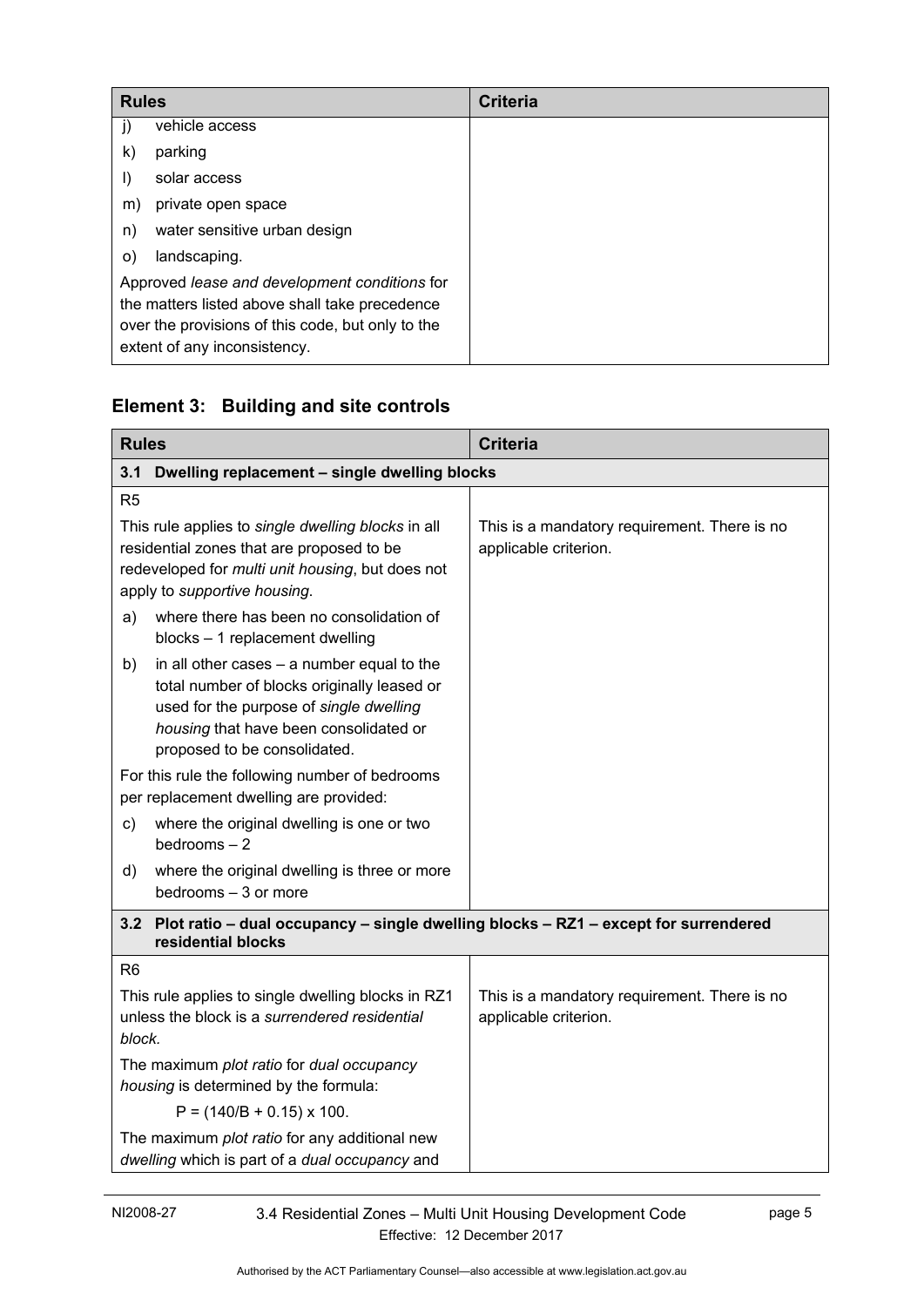<span id="page-9-0"></span>

| <b>Rules</b>                                                                                                                                                                                                                                               | <b>Criteria</b>                              |
|------------------------------------------------------------------------------------------------------------------------------------------------------------------------------------------------------------------------------------------------------------|----------------------------------------------|
| does not directly front a public road from which                                                                                                                                                                                                           |                                              |
| vehicular access is permitted is the lesser of:                                                                                                                                                                                                            |                                              |
| the plot ratio determined by the formula<br>a)                                                                                                                                                                                                             |                                              |
| $P = (140/B + 0.15) \times 50$                                                                                                                                                                                                                             |                                              |
| and                                                                                                                                                                                                                                                        |                                              |
| 17.5%.<br>b)                                                                                                                                                                                                                                               |                                              |
| For the purpose of calculating plot ratio for this<br>rule, the gross floor area includes 18m <sup>2</sup> for each<br>roofed car space provided to meet Territory<br>requirements for resident car parking, but does<br>not include basement car parking. |                                              |
| For the formulae used in this rule:                                                                                                                                                                                                                        |                                              |
| P is the maximum permissible plot ratio<br>expressed as a percentage                                                                                                                                                                                       |                                              |
| B is the <i>block</i> area in square metres.                                                                                                                                                                                                               |                                              |
| 3.3 Plot ratio – dual occupancy – single dwelling blocks – RZ2 and surrendered residential<br>blocks - RZ1                                                                                                                                                 |                                              |
| R7                                                                                                                                                                                                                                                         |                                              |
| This rule applies to the following:                                                                                                                                                                                                                        | This is a mandatory requirement. There is no |
| single dwelling blocks in RZ2<br>a)                                                                                                                                                                                                                        | applicable criterion.                        |
| blocks defined as a surrendered residential<br>b)<br>block in RZ1.                                                                                                                                                                                         |                                              |
| The maximum plot ratio for dual occupancy<br>housing is:                                                                                                                                                                                                   |                                              |
| i)<br>where at least one dwelling does not<br>directly front a public road from which<br>vehicular access is permitted - 35%                                                                                                                               |                                              |
| in all other cases - 50%<br>ii)                                                                                                                                                                                                                            |                                              |
| The maximum plot ratio for any additional new<br>dwelling which is part of a dual occupancy and<br>does not directly front a public road from which<br>vehicular access is permitted is 17.5%.<br>For the purpose of calculating plot ratio for this       |                                              |
| rule, the gross floor area includes 18m <sup>2</sup> for each<br>roofed car space provided to meet Territory<br>requirements for resident car parking, but does<br>not include basement car parking.                                                       |                                              |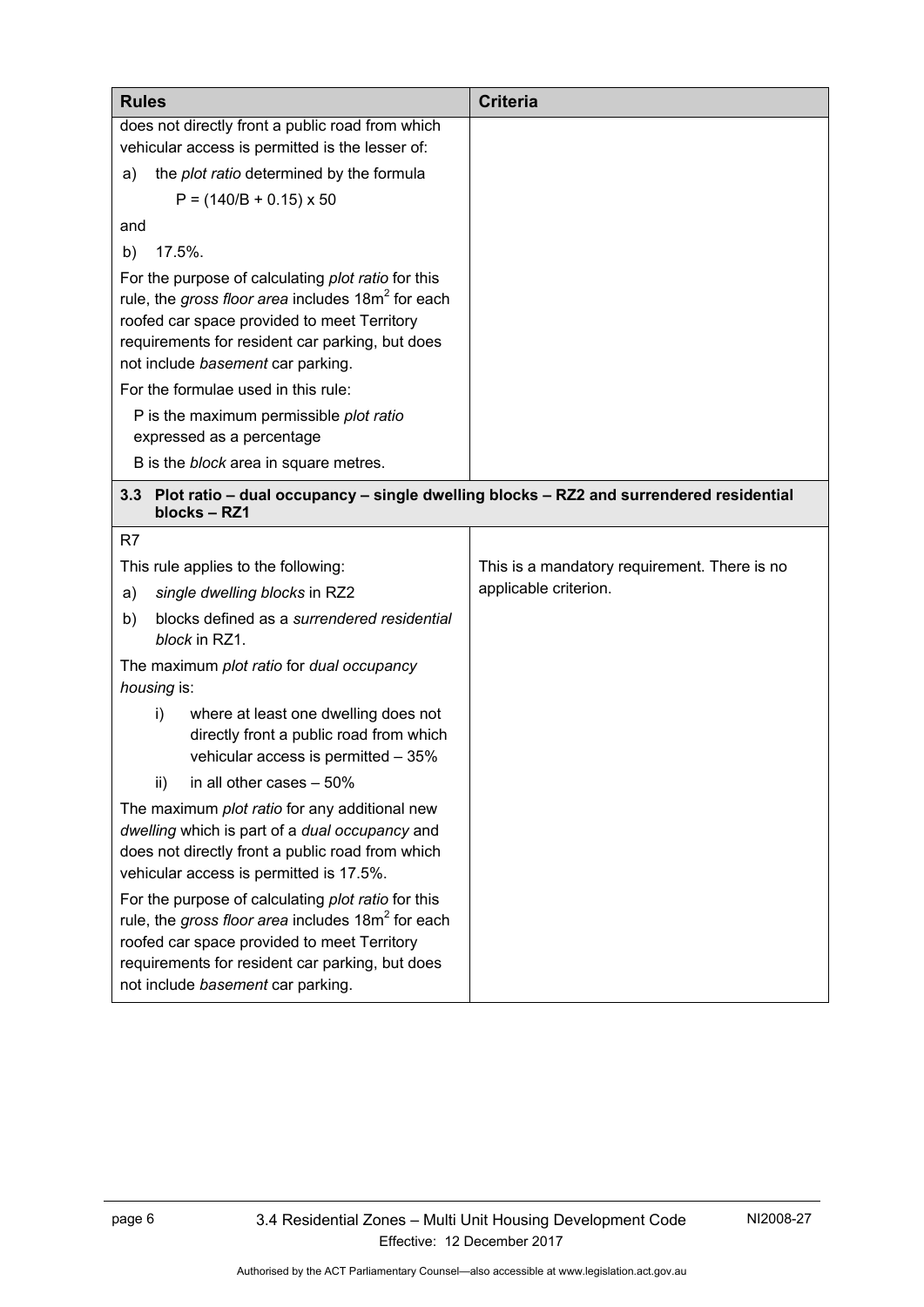<span id="page-10-2"></span><span id="page-10-1"></span><span id="page-10-0"></span>

| <b>Rules</b>                                                                                                                                                                                                                                               | <b>Criteria</b>                                                       |  |  |  |
|------------------------------------------------------------------------------------------------------------------------------------------------------------------------------------------------------------------------------------------------------------|-----------------------------------------------------------------------|--|--|--|
| Plot ratio - large single dwelling blocks - RZ2, RZ3 and RZ4<br>3.4                                                                                                                                                                                        |                                                                       |  |  |  |
| R <sub>8</sub>                                                                                                                                                                                                                                             |                                                                       |  |  |  |
| This rule applies to large blocks that are single<br>dwelling blocks in RZ2, RZ3 and RZ4.                                                                                                                                                                  | This is a mandatory requirement. There is no<br>applicable criterion. |  |  |  |
| In RZ2 the maximum plot ratio is 50%.                                                                                                                                                                                                                      |                                                                       |  |  |  |
| In RZ3 the maximum plot ratio is 65%.                                                                                                                                                                                                                      |                                                                       |  |  |  |
| In RZ4 the maximum plot ratio is 80%.                                                                                                                                                                                                                      |                                                                       |  |  |  |
| For the purpose of calculating plot ratio for this<br>rule, the gross floor area includes 18m <sup>2</sup> for each<br>roofed car space provided to meet Territory<br>requirements for resident car parking, but does<br>not include basement car parking. |                                                                       |  |  |  |
| Plot ratio – other than single dwelling blocks – RZ1, RZ2, RZ3 and RZ4<br>3.5                                                                                                                                                                              |                                                                       |  |  |  |
| R <sub>9</sub>                                                                                                                                                                                                                                             |                                                                       |  |  |  |
| This rule applies to blocks other than single<br>dwelling blocks in RZ1, RZ2, RZ3 and RZ4                                                                                                                                                                  | This is a mandatory requirement. There is no<br>applicable criterion. |  |  |  |
| The maximum plot ratio is:                                                                                                                                                                                                                                 |                                                                       |  |  |  |
| in RZ1, RZ2 and RZ3 - 65%<br>a)                                                                                                                                                                                                                            |                                                                       |  |  |  |
| in $RZ4 - 80%$ .<br>b)                                                                                                                                                                                                                                     |                                                                       |  |  |  |
| This rule does not apply to:                                                                                                                                                                                                                               |                                                                       |  |  |  |
| blocks subject to a residential B1 or B8 area<br>a)<br>specific policy under the Territory Plan at<br>30 March 2008 with any of the following<br>characteristics:                                                                                          |                                                                       |  |  |  |
| i)<br>lawfully approved and constructed                                                                                                                                                                                                                    |                                                                       |  |  |  |
| held under a holding lease at<br>ii)<br>30 March 2008                                                                                                                                                                                                      |                                                                       |  |  |  |
| blocks in RZ1 approved before 5 July 2013<br>b)                                                                                                                                                                                                            |                                                                       |  |  |  |
| For the purpose of calculating plot ratio for this<br>rule, the gross floor area includes 18m <sup>2</sup> for each<br>roofed car space provided to meet Territory<br>requirements for resident car parking, but does<br>not include basement car parking. |                                                                       |  |  |  |
| 3.6 Additional dwellings - single dwelling blocks - RZ1                                                                                                                                                                                                    |                                                                       |  |  |  |
| R <sub>10</sub>                                                                                                                                                                                                                                            |                                                                       |  |  |  |
| This rule applies to single dwelling blocks in RZ1<br>but not to blocks that are intended to be used for<br>supportive housing.                                                                                                                            | This is a mandatory requirement. There is no<br>applicable criterion. |  |  |  |
| The maximum number of dwellings permitted on<br>a single dwelling block is 2.                                                                                                                                                                              |                                                                       |  |  |  |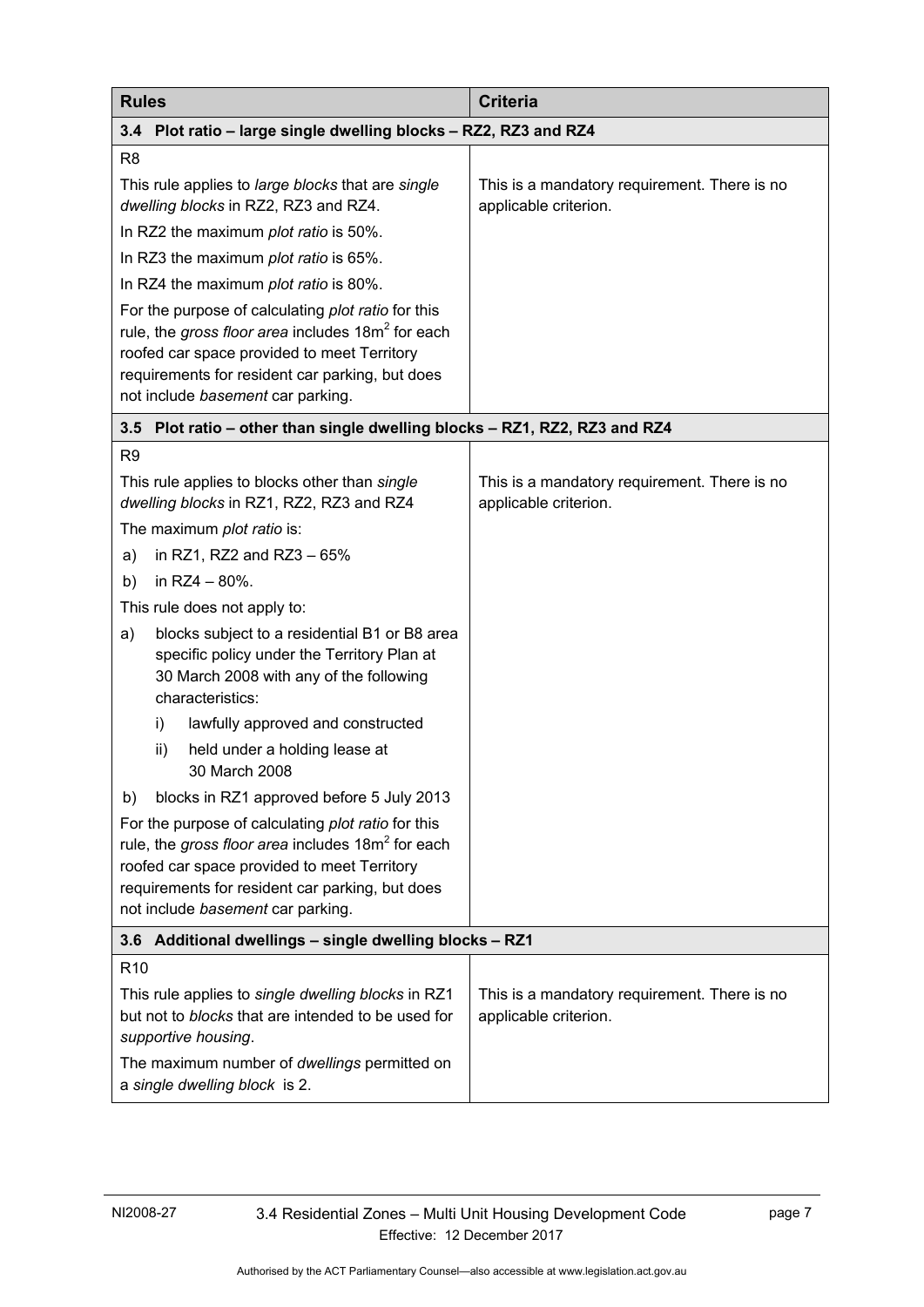<span id="page-11-4"></span><span id="page-11-3"></span><span id="page-11-2"></span><span id="page-11-1"></span><span id="page-11-0"></span>

| <b>Rules</b>                                                                                                                                                         | <b>Criteria</b>                                                       |  |  |
|----------------------------------------------------------------------------------------------------------------------------------------------------------------------|-----------------------------------------------------------------------|--|--|
| Residential density - supportive housing - single dwelling blocks - RZ1<br>3.7                                                                                       |                                                                       |  |  |
| R <sub>11</sub><br>This rule applies to single dwelling blocks in RZ1                                                                                                | This is a mandatory requirement. There is no                          |  |  |
| that are intended to be used for supportive<br>housing.                                                                                                              | applicable criterion.                                                 |  |  |
| Despite any other rule in this element, the<br>maximum number of dwellings is shown in<br>table A1.                                                                  |                                                                       |  |  |
| 3.8 Residential density - single dwelling blocks - RZ2                                                                                                               |                                                                       |  |  |
| R <sub>12</sub>                                                                                                                                                      |                                                                       |  |  |
| This rule applies to single dwelling blocks in RZ2.                                                                                                                  | This is a mandatory requirement. There is no                          |  |  |
| The maximum number of dwellings is shown in<br>table A2.                                                                                                             | applicable criterion.                                                 |  |  |
| <b>Note 1:</b> Refer to element 4 of the Residential Zones<br>Development Code for provisions relating to supportive<br>housing.                                     |                                                                       |  |  |
| Notes 2: Refer to element 3 for provisions relating to the<br>number of dwellings permitted in each building.                                                        |                                                                       |  |  |
| 3.9 Additional dwellings - single dwelling blocks - RZ2                                                                                                              |                                                                       |  |  |
| R <sub>13</sub>                                                                                                                                                      |                                                                       |  |  |
| This rule applies to single dwelling blocks in RZ2<br>where the length of the front boundary facing a<br>public road that allows vehicular access is 20m or<br>less. | This is a mandatory requirement. There is no<br>applicable criterion. |  |  |
| Despite any other rule in this element, the<br>maximum number of dwellings is 3.                                                                                     |                                                                       |  |  |
| 3.10 Residential density - adaptable housing - single dwelling blocks - RZ2                                                                                          |                                                                       |  |  |
| R <sub>14</sub>                                                                                                                                                      |                                                                       |  |  |
| This rule applies to single dwelling blocks in RZ2<br>where all dwellings comply with Australian<br>Standard AS4299 Adaptable Housing (Class C).                     | This is a mandatory requirement. There is no<br>applicable criterion. |  |  |
| Despite R2 and R12, the maximum number of<br>dwellings is shown in table A3.                                                                                         |                                                                       |  |  |
| 3.11 Number of dwellings in each building - single dwelling blocks - RZ2                                                                                             |                                                                       |  |  |
| R <sub>15</sub>                                                                                                                                                      |                                                                       |  |  |
| In RZ2 on single dwelling blocks the maximum<br>number of dwellings in any building is 4.                                                                            | This is a mandatory requirement. There is no<br>applicable criterion. |  |  |
| For the purposes of this rule, basements are not<br>part of a building.                                                                                              |                                                                       |  |  |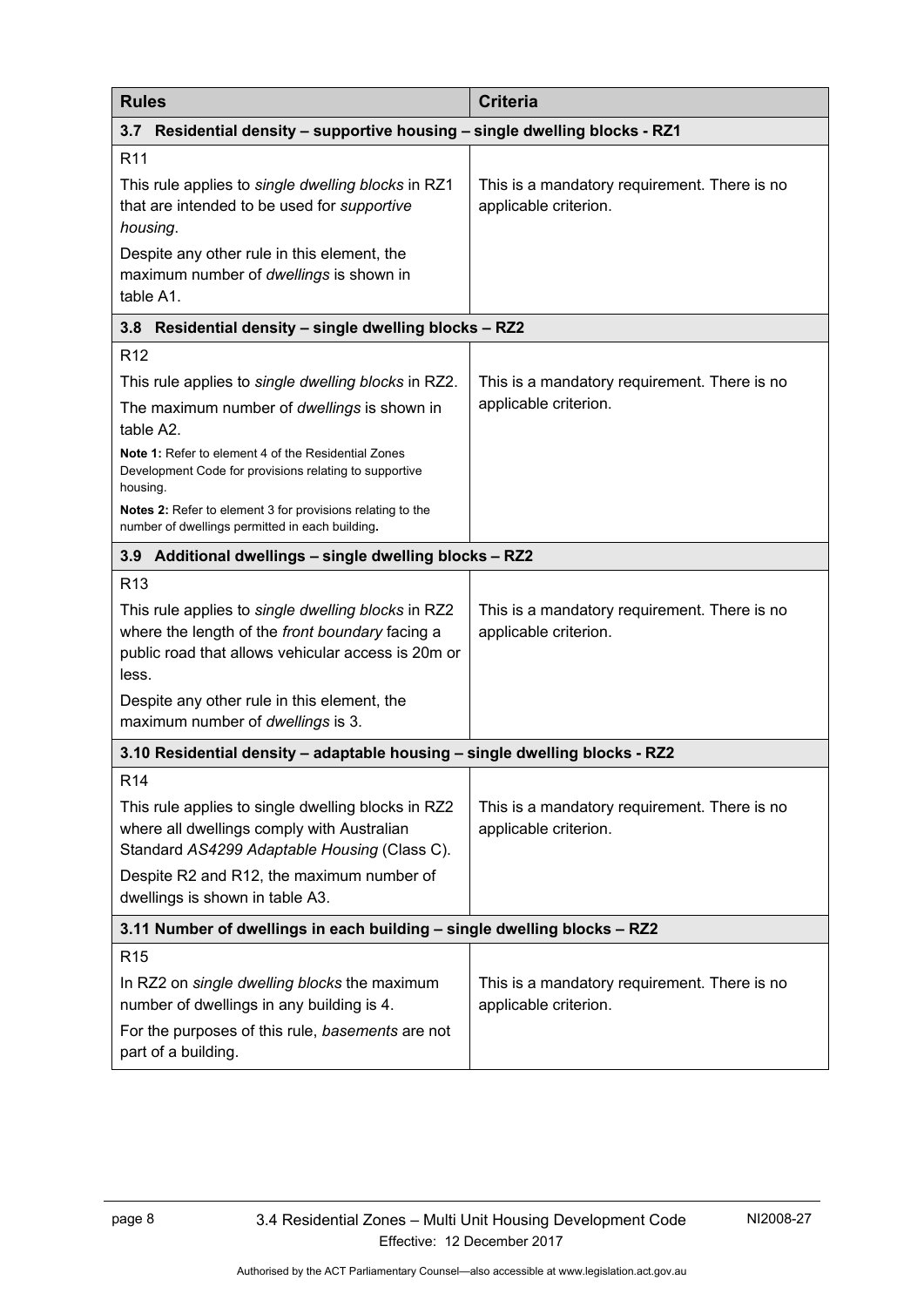<span id="page-12-1"></span><span id="page-12-0"></span>

| <b>Rules</b>                                                                                                                                                                                                                                                 | <b>Criteria</b>                                                       |  |
|--------------------------------------------------------------------------------------------------------------------------------------------------------------------------------------------------------------------------------------------------------------|-----------------------------------------------------------------------|--|
| 3.12 Number of storeys - single dwelling blocks - RZ1                                                                                                                                                                                                        |                                                                       |  |
| R <sub>16</sub>                                                                                                                                                                                                                                              |                                                                       |  |
| In RZ1 on single dwelling blocks buildings comply<br>with all of the following:                                                                                                                                                                              | This is a mandatory requirement. There is no<br>applicable criterion. |  |
| The number of storeys does not exceed:<br>a)                                                                                                                                                                                                                 |                                                                       |  |
| 1 storey for dual occupancies on<br>i)<br>surrendered residential blocks 700m <sup>2</sup><br>and larger to which the 35% plot ratio<br>applies to one storey                                                                                                |                                                                       |  |
| 2 storeys for all other single dwelling<br>ii)<br>blocks.                                                                                                                                                                                                    |                                                                       |  |
| attics or basement car parking are not<br>b)<br>permitted where they are located directly<br>above or below any 2 storey element of the<br>dwelling.                                                                                                         |                                                                       |  |
| Note: Where 50% plot ratio is permitted, two storey dwellings<br>are also permitted. The single storey rule for dual<br>occupancies applies to blocks where a dwelling does not<br>directly front a public road from which vehicular access is<br>permitted. |                                                                       |  |
| R <sub>17</sub>                                                                                                                                                                                                                                              |                                                                       |  |
| This rule applies to a detached house with all of<br>the following characteristics:                                                                                                                                                                          | This is a mandatory requirement. There is no<br>applicable criterion. |  |
| i)<br>located on a single dwelling block                                                                                                                                                                                                                     |                                                                       |  |
| located in RZ1<br>ii)                                                                                                                                                                                                                                        |                                                                       |  |
| iii)<br>is part of a dual occupancy housing                                                                                                                                                                                                                  |                                                                       |  |
| does not directly front a public road<br>iv)                                                                                                                                                                                                                 |                                                                       |  |
| Despite the previous rule the building complies<br>with all of the following:                                                                                                                                                                                |                                                                       |  |
| contains no more than 1 storey<br>a)                                                                                                                                                                                                                         |                                                                       |  |
| has no basement car parking.<br>b)                                                                                                                                                                                                                           |                                                                       |  |
| 3.13 Number of storeys - other than single dwelling blocks - RZ1                                                                                                                                                                                             |                                                                       |  |
| R <sub>18</sub>                                                                                                                                                                                                                                              |                                                                       |  |
| In RZ1 on blocks other than single dwelling<br>blocks, the maximum number of storeys is 2.                                                                                                                                                                   | This is a mandatory requirement. There is no<br>applicable criterion. |  |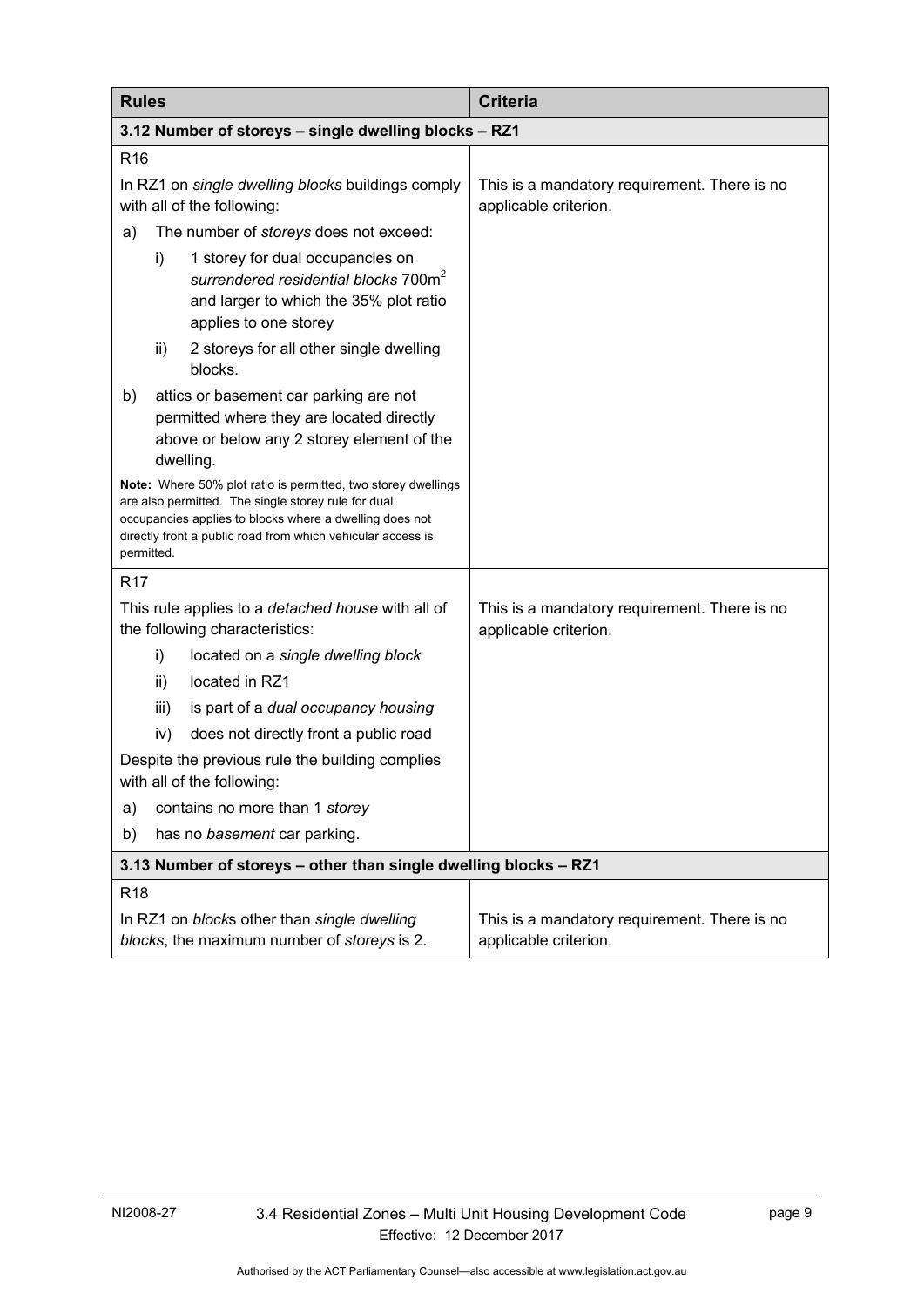<span id="page-13-3"></span><span id="page-13-2"></span><span id="page-13-1"></span><span id="page-13-0"></span>

| <b>Rules</b>                                                                                                                                                                              | <b>Criteria</b>                                                                                                                                                                                                                                                                                                  |  |  |  |
|-------------------------------------------------------------------------------------------------------------------------------------------------------------------------------------------|------------------------------------------------------------------------------------------------------------------------------------------------------------------------------------------------------------------------------------------------------------------------------------------------------------------|--|--|--|
| 3.14 Number of storeys - RZ2                                                                                                                                                              |                                                                                                                                                                                                                                                                                                                  |  |  |  |
| R <sub>19</sub>                                                                                                                                                                           |                                                                                                                                                                                                                                                                                                                  |  |  |  |
| In RZ2 the number of storeys does not exceed 2.<br>Rooftop plant that is set back from the building's<br>facade and screened from the street is not<br>included in the number of storeys. | This is a mandatory requirement. There is no<br>applicable criterion.                                                                                                                                                                                                                                            |  |  |  |
| 3.15 Number of storeys - RZ3                                                                                                                                                              |                                                                                                                                                                                                                                                                                                                  |  |  |  |
| <b>R20</b>                                                                                                                                                                                | C <sub>20</sub>                                                                                                                                                                                                                                                                                                  |  |  |  |
| In RZ3 the maximum number of storeys is 2.                                                                                                                                                | Buildings achieve all of the following:                                                                                                                                                                                                                                                                          |  |  |  |
| Rooftop plant that is set back from the building's<br>facade and screened from the street is not<br>included in the number of storeys.                                                    | consistency with the desired character<br>a)<br>the appearance from the street of not more<br>b)<br>than two storeys for that part of the building<br>facing the street<br>reasonable solar access to dwellings on<br>$\mathsf{c}$ )<br>adjoining residential blocks and their<br>associated private open space. |  |  |  |
| 3.16 Number of storeys - RZ4                                                                                                                                                              |                                                                                                                                                                                                                                                                                                                  |  |  |  |
| R <sub>21</sub>                                                                                                                                                                           | C <sub>21</sub>                                                                                                                                                                                                                                                                                                  |  |  |  |
| In RZ4 the maximum number of storeys is 3.                                                                                                                                                | Buildings achieve all of the following:                                                                                                                                                                                                                                                                          |  |  |  |
| Rooftop plant that is set back and screened from                                                                                                                                          | consistency with the desired character<br>a)                                                                                                                                                                                                                                                                     |  |  |  |
| the street is not included in the number of<br>storeys.                                                                                                                                   | the appearance from the street of not more<br>b)<br>than three storeys for that part of the<br>building facing the street                                                                                                                                                                                        |  |  |  |
|                                                                                                                                                                                           | reasonable solar access to dwellings on<br>C)<br>adjoining residential blocks and their<br>associated private open space.                                                                                                                                                                                        |  |  |  |
| 3.17 Number of storeys - RZ5                                                                                                                                                              |                                                                                                                                                                                                                                                                                                                  |  |  |  |
| R22                                                                                                                                                                                       | C <sub>22</sub>                                                                                                                                                                                                                                                                                                  |  |  |  |
| In RZ5, the maximum number of storeys is:                                                                                                                                                 | Buildings achieve all of the following:                                                                                                                                                                                                                                                                          |  |  |  |
| for that part of the building within 50m of the<br>a)                                                                                                                                     | a)<br>consistency with the desired character                                                                                                                                                                                                                                                                     |  |  |  |
| boundaries of blocks in RZ1, RZ2 or RZ3 - 3<br>for that part of the building within 40m of the<br>b)<br>boundaries of blocks in CFZ, PRZ1 or PRZ2<br>$-3$                                 | b)<br>reasonable solar access to dwellings on<br>adjoining residential blocks and their<br>associated private open space.                                                                                                                                                                                        |  |  |  |
| for that part of the building within 30m of the<br>C)<br>boundaries of blocks in RZ4 - 4<br>in all other cases $-6$ .<br>d)                                                               |                                                                                                                                                                                                                                                                                                                  |  |  |  |
| Roof top plant that is set back and screened from<br>the street is not included in the number of storeys.                                                                                 |                                                                                                                                                                                                                                                                                                                  |  |  |  |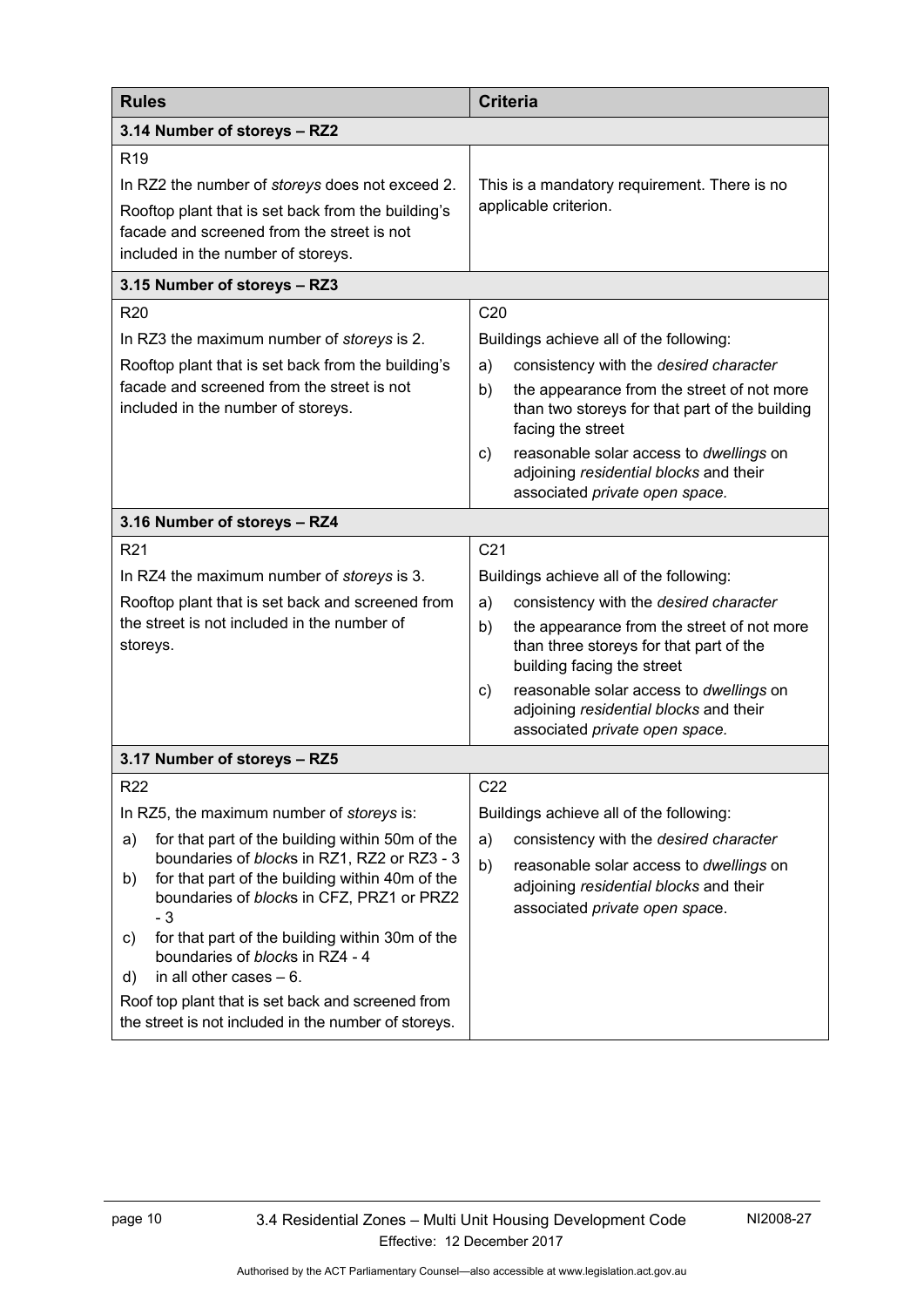<span id="page-14-2"></span><span id="page-14-1"></span><span id="page-14-0"></span>

| <b>Rules</b>                                                                                                                                                                                                                                                     | <b>Criteria</b>                                                                                                                                                           |
|------------------------------------------------------------------------------------------------------------------------------------------------------------------------------------------------------------------------------------------------------------------|---------------------------------------------------------------------------------------------------------------------------------------------------------------------------|
| 3.18 Height of buildings - RZ1 and RZ2                                                                                                                                                                                                                           |                                                                                                                                                                           |
| R <sub>23</sub>                                                                                                                                                                                                                                                  | C <sub>23</sub>                                                                                                                                                           |
| In RZ1 and RZ2 the maximum height of building is                                                                                                                                                                                                                 | Buildings achieve all of the following:                                                                                                                                   |
| 8.5m.                                                                                                                                                                                                                                                            | a)<br>consistency with the desired character<br>b)<br>reasonable solar access to dwellings on<br>adjoining residential blocks and their<br>associated private open space. |
| 3.19 Height of buildings - RZ3, RZ4 and RZ5                                                                                                                                                                                                                      |                                                                                                                                                                           |
| <b>R24</b>                                                                                                                                                                                                                                                       |                                                                                                                                                                           |
| Maximum height of building is:                                                                                                                                                                                                                                   | This is a mandatory requirement. There is no                                                                                                                              |
| in $RZ3 - 9.5m$<br>a)                                                                                                                                                                                                                                            | applicable criterion.                                                                                                                                                     |
| in RZ4 - 12.5m<br>b)                                                                                                                                                                                                                                             |                                                                                                                                                                           |
| in RZ5 - 21.5m.<br>$\mathsf{c}$                                                                                                                                                                                                                                  |                                                                                                                                                                           |
| 3.20 Building envelope - all blocks except buildings over 3 storeys in RZ5 and commercial<br>zones                                                                                                                                                               |                                                                                                                                                                           |
| <b>R25</b>                                                                                                                                                                                                                                                       | C <sub>25</sub>                                                                                                                                                           |
| This does not apply to either of the following:                                                                                                                                                                                                                  | Buildings achieve all of the following:                                                                                                                                   |
| buildings with more than 3 storeys in RZ5<br>a)                                                                                                                                                                                                                  | consistency with the desired character<br>a)                                                                                                                              |
| buildings with more than 3 storeys in<br>b)<br>commercial zones.                                                                                                                                                                                                 | reasonable levels of privacy for dwellings on<br>b)<br>adjoining residential blocks and their                                                                             |
| Buildings are sited wholly within the building<br>envelope formed by planes projected over the<br>subject block at 45° to the horizontal from a<br>height of 3.5m above each side and rear<br>boundary, except as required by the next rule.<br>Refer figure A1. | associated private open space.                                                                                                                                            |
| <b>Note:</b> To remove any doubt, the reference to a building with<br>more than 3 storeys is a reference to the whole building, not<br>just that part of the building over 3 storeys.                                                                            |                                                                                                                                                                           |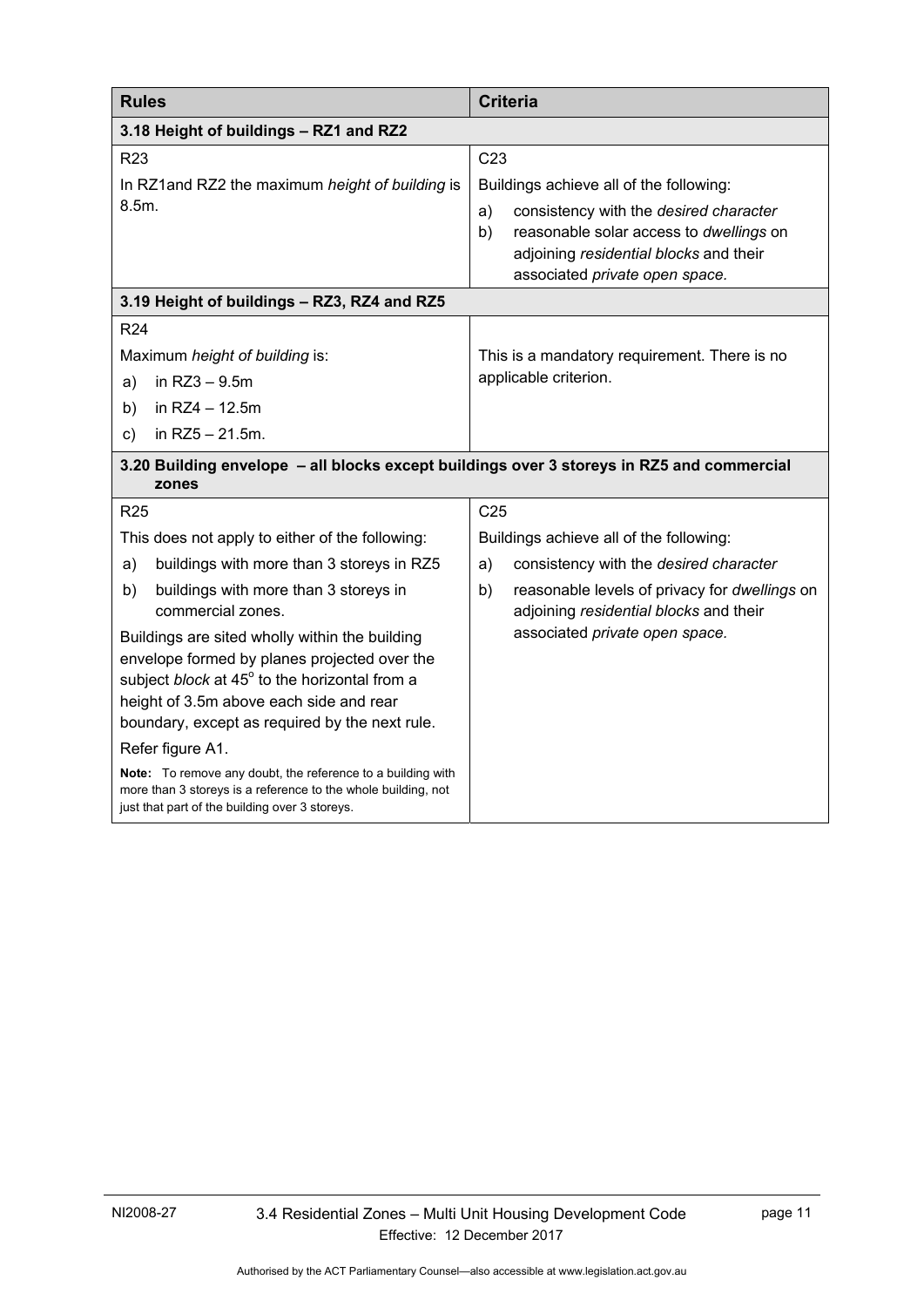| <b>Rules</b>                                                                                                                                                                             | <b>Criteria</b>                                                                         |  |
|------------------------------------------------------------------------------------------------------------------------------------------------------------------------------------------|-----------------------------------------------------------------------------------------|--|
| R <sub>26</sub>                                                                                                                                                                          | C <sub>26</sub>                                                                         |  |
| This does not apply to either of the following:                                                                                                                                          | Buildings achieve all of the following:                                                 |  |
| buildings with more than 3 storeys in RZ5<br>a)                                                                                                                                          | consistency with the desired character<br>a)                                            |  |
| buildings with more than 3 storeys in<br>b)<br>commercial zones.                                                                                                                         | b)<br>reasonable solar access to dwellings on<br>adjoining residential blocks and their |  |
| Buildings are sited wholly within the solar building                                                                                                                                     | associated private open space                                                           |  |
| envelope formed by planes projected over the                                                                                                                                             | reasonable levels of privacy for dwellings on<br>C)                                     |  |
| subject block at $X^{\circ}$ to the horizontal from the<br>height of the 'solar fence' on any northern                                                                                   | adjoining residential blocks and their<br>associated private open space                 |  |
| boundary of an adjoining residential block.                                                                                                                                              | d)<br>where an adjoining block is not yet                                               |  |
| $X°$ is the apparent sun angle at noon on the                                                                                                                                            | developed, the potential for reasonable solar                                           |  |
| winter solstice. Values for X are given in Table<br>A4.                                                                                                                                  | access and privacy on the adjoining<br>residential block(s) is maintained               |  |
| The height of the 'solar fence' is:                                                                                                                                                      |                                                                                         |  |
| For a block approved under an estate                                                                                                                                                     |                                                                                         |  |
| development plan on or after 5 July 2013:                                                                                                                                                |                                                                                         |  |
| i)<br>in the <i>primary building</i> $zone - 3m$                                                                                                                                         |                                                                                         |  |
| ii)<br>all other parts of the boundary $-2.3m$                                                                                                                                           |                                                                                         |  |
| For all other blocks:                                                                                                                                                                    |                                                                                         |  |
| i)<br>in the <i>primary building zone</i> $-2.4m$                                                                                                                                        |                                                                                         |  |
| all other parts of the boundary $-1.8m$<br>ii)                                                                                                                                           |                                                                                         |  |
| This rule does not apply to those parts of a<br>boundary where the adjacent part of the adjoining<br>residential block comprises only an access<br>driveway (i.e. a "battleaxe handle"). |                                                                                         |  |
| The previous rule applies to this part of the<br>boundary.                                                                                                                               |                                                                                         |  |
| An example of a typical building envelope is<br>shown at Figure A1.                                                                                                                      |                                                                                         |  |
| Note: To remove any doubt, the reference to a building with<br>more than 3 storeys is a reference to the whole building, not<br>just that part of the building over 3 storeys.           |                                                                                         |  |

### **Table A1 - Maximum number of dwellings for supportive housing allowable on single dwelling blocks in RZ1**

| block size $(m^2)$ | maximum number of<br>dwellings                                      |
|--------------------|---------------------------------------------------------------------|
|                    | 1*                                                                  |
| over 600           | 1 + 1 for every $250m^{2**}$<br>of site area over 600m <sup>2</sup> |

\* not including a secondary residence

 $**$  not less than 250 $m^2$  is required for every additional dwelling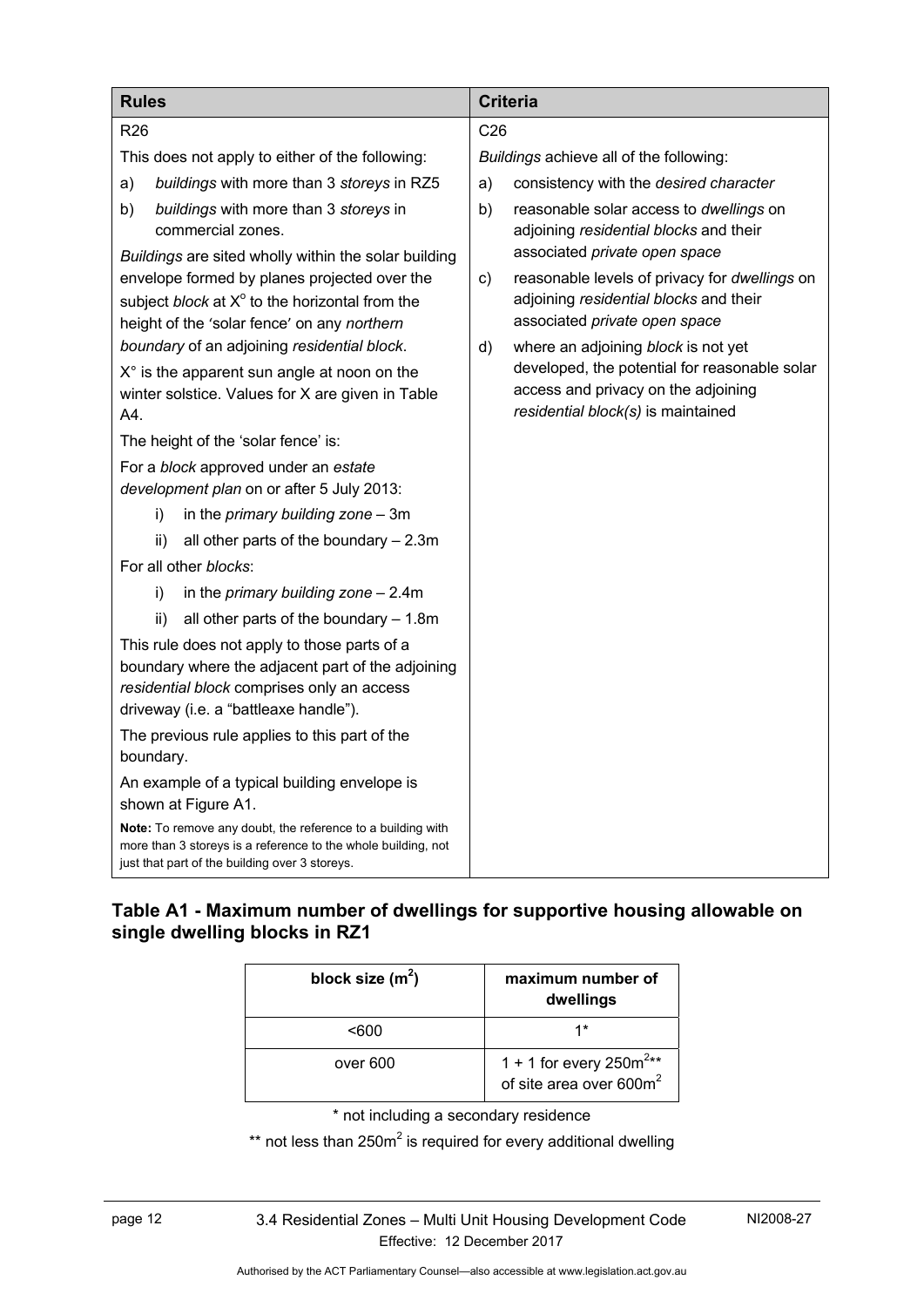### **Table A2 - Maximum number of dwellings allowable on single dwelling blocks in RZ2**

| block size $(m2)$ | maximum number of<br>dwellings                                       |
|-------------------|----------------------------------------------------------------------|
| < 700             | $1*$                                                                 |
| 700 to <1050      | 2                                                                    |
| 1050 to <1400     | 3                                                                    |
| 1400 to <1750     | Λ                                                                    |
| 1750 to <2100     | 5                                                                    |
| 2100 and over     | 6 + 1 for every $250m^{2**}$<br>of site area over 2100m <sup>2</sup> |

\* not including a secondary residence

 $**$  not less than 250 $m^2$  is required for every additional dwelling

### **Table A3 - Maximum number of dwellings for adaptable housing allowable on single dwelling blocks in RZ2**

| block size $(m2)$ | maximum number of<br>dwellings                                       |
|-------------------|----------------------------------------------------------------------|
| < 600             | 1*                                                                   |
| $600$ to $<850$   | 2                                                                    |
| 850 to $<$ 1100   | 3                                                                    |
| 1100 to <1350     |                                                                      |
| 1350 and over     | 5 + 1 for every $250m^{2**}$<br>of site area over 1350m <sup>2</sup> |

\* not including a secondary residence

 $**$  not less than 250 $m^2$  is required for every additional dwelling

Authorised by the ACT Parliamentary Counsel—also accessible at www.legislation.act.gov.au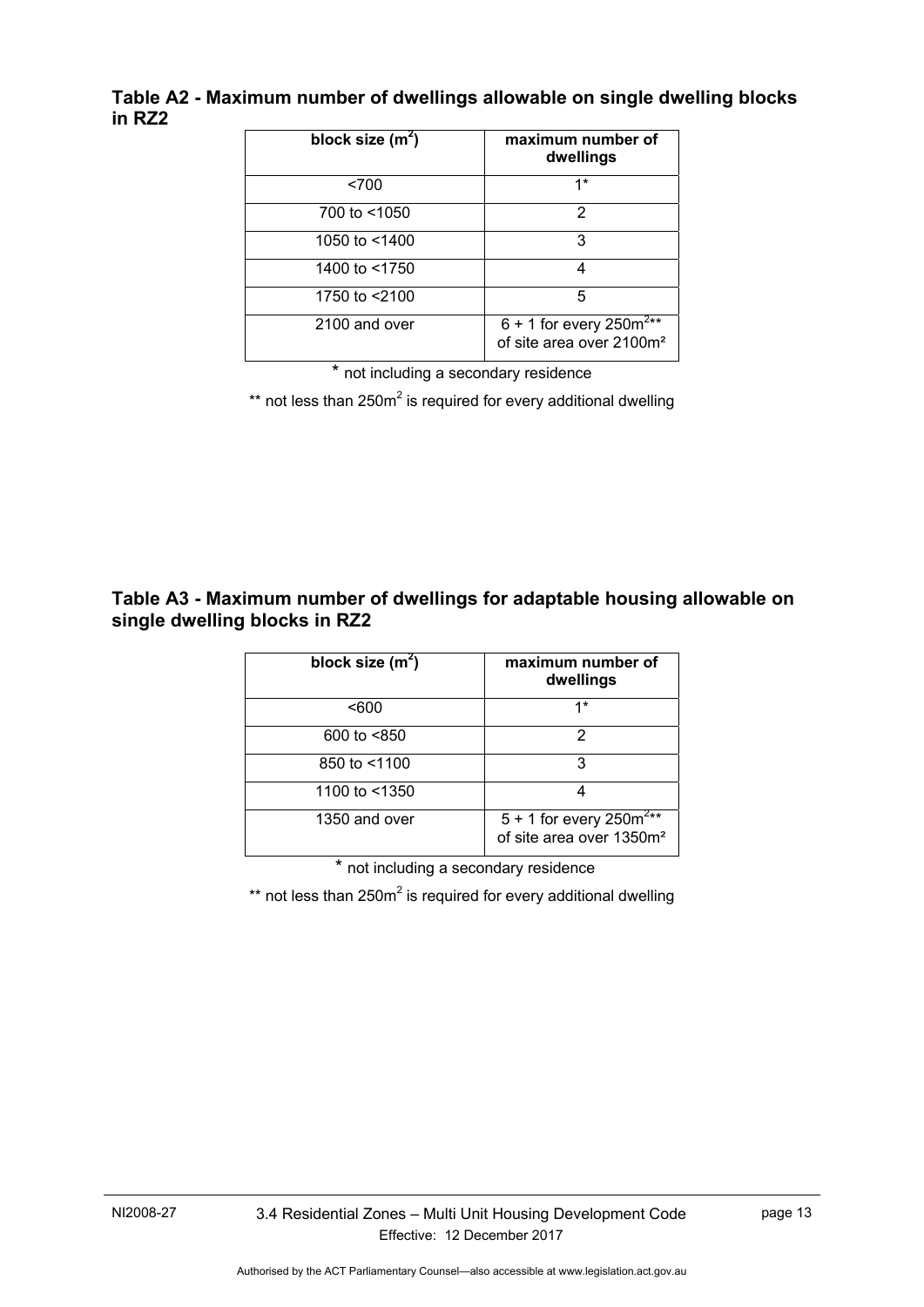| Aspect of northern boundary<br>(bearing of line drawn perpendicular to the<br>boundary) | Angle<br>(X) |
|-----------------------------------------------------------------------------------------|--------------|
| North $0^{\circ}$ to $\leq 10^{\circ}$ East                                             | $31^\circ$   |
| North $0^\circ$ to $\leq 10^\circ$ West                                                 |              |
| North 10° to <20° East                                                                  | $32^{\circ}$ |
| North $10^{\circ}$ to $\leq 20^{\circ}$ West                                            |              |
| North 20 $\degree$ to <30 $\degree$ East                                                | $34^\circ$   |
| North $20^{\circ}$ to $\leq 30^{\circ}$ West                                            |              |
| North 30 $^{\circ}$ to <40 $^{\circ}$ East                                              | $36^{\circ}$ |
| North $30^\circ$ to $\leq 40^\circ$ West                                                |              |
| North 40° to 45° East                                                                   | $39^\circ$   |
| North 40° to 45° West                                                                   |              |

## **Table A4 – Apparent sun angle at noon on the winter solstice**



**Note:** height of building and boundary setback provisions also apply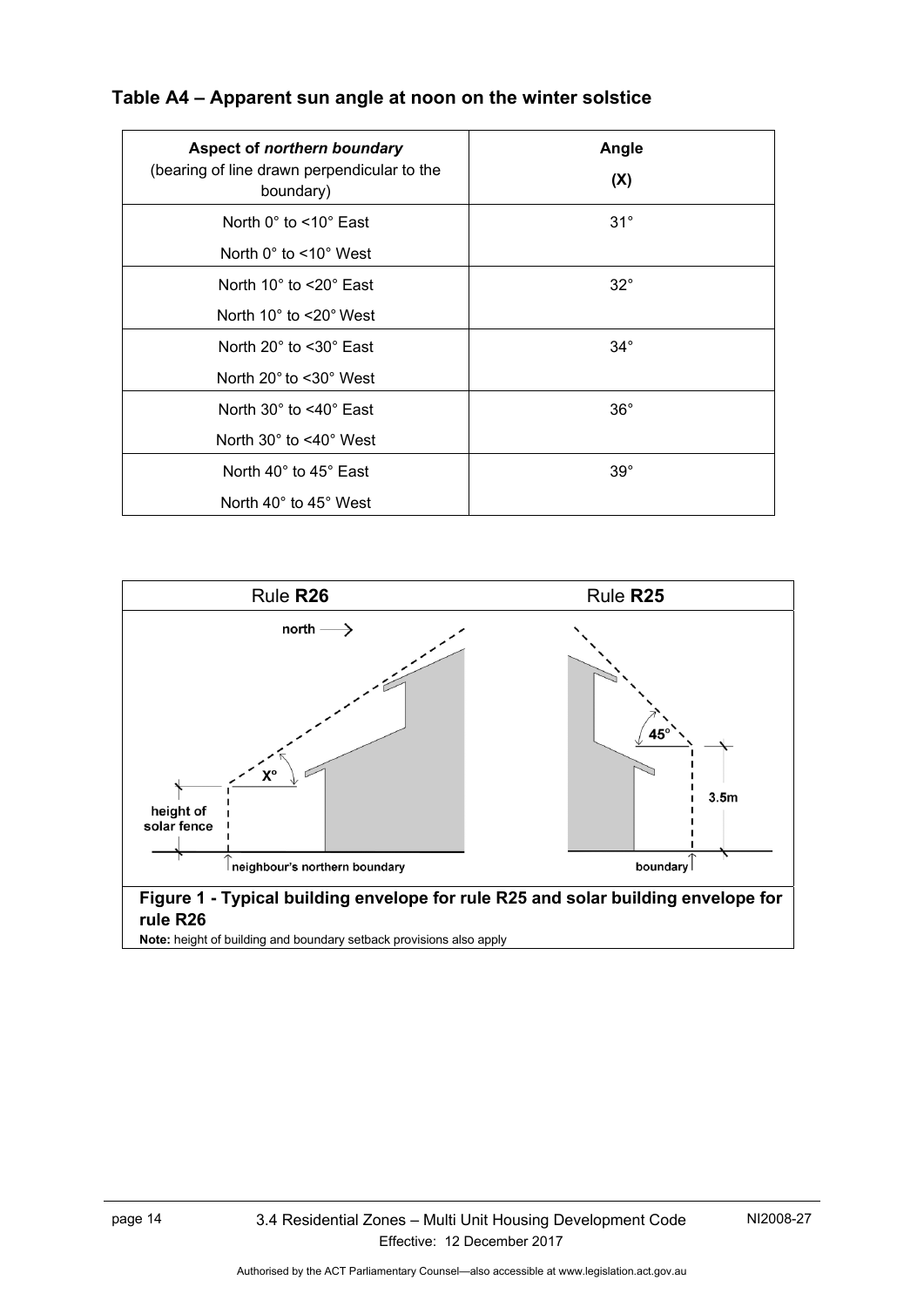<span id="page-18-1"></span><span id="page-18-0"></span>

| <b>Rules</b>                                                                                                                                                                                                                                                                      | <b>Criteria</b>                                                                                                                                           |  |
|-----------------------------------------------------------------------------------------------------------------------------------------------------------------------------------------------------------------------------------------------------------------------------------|-----------------------------------------------------------------------------------------------------------------------------------------------------------|--|
| 3.22 Front boundary setbacks                                                                                                                                                                                                                                                      |                                                                                                                                                           |  |
| <b>R29</b><br>Front boundary setbacks comply with Table A5.<br>Minimum boundary setbacks for corner blocks                                                                                                                                                                        | C29<br>Front boundary setbacks achieve all of the<br>following:                                                                                           |  |
| apply only to the street frontage nominated as a<br>secondary street frontage. If street frontages on<br>corner blocks are of equal length, the minimum<br>setbacks apply only to one secondary street<br>frontage. Chamfers may be included in the<br>secondary street frontage. | consistency with the desired character<br>a)<br>b)<br>reasonable amenity for residents<br>sufficient space for street trees to grow to<br>C)<br>maturity. |  |
| 3.23 Side and rear boundary setbacks                                                                                                                                                                                                                                              |                                                                                                                                                           |  |
| <b>R30</b>                                                                                                                                                                                                                                                                        | C <sub>30</sub>                                                                                                                                           |  |
| Side and rear boundary setbacks comply with the<br>following:                                                                                                                                                                                                                     | Buildings and other structures are sited to<br>achieve all of the following:                                                                              |  |
| in RZ1 and RZ2 - Table A6<br>a)                                                                                                                                                                                                                                                   | consistency with the desired character<br>a)                                                                                                              |  |
| in RZ3, RZ4, RZ5 and commercial zones -<br>b)<br>Table A7                                                                                                                                                                                                                         | reasonable separation between adjoining<br>b)<br>developments                                                                                             |  |
| in all other zones – the relevant zone<br>C)<br>development code                                                                                                                                                                                                                  | reasonable privacy for dwellings on<br>C)<br>adjoining residential blocks                                                                                 |  |
|                                                                                                                                                                                                                                                                                   | reasonable privacy for principal private open<br>d)<br>space on adjoining residential blocks                                                              |  |
|                                                                                                                                                                                                                                                                                   | reasonable solar access to dwellings on<br>e)<br>adjoining residential blocks and their<br>associated principal private open space.                       |  |

## **Table A5: All Zones - Front Boundary Setbacks – (explanatory diagram in Appendix 1)**

| Minimum front boundary setbacks |                                                                          |                              |                                                              |                                                  |                                                  |
|---------------------------------|--------------------------------------------------------------------------|------------------------------|--------------------------------------------------------------|--------------------------------------------------|--------------------------------------------------|
| floor level                     | blocks in                                                                | blocks in                    | exceptions                                                   |                                                  |                                                  |
|                                 | subdivisions<br>approved on                                              | subdivisions<br>approved     | corner blocks                                                | public open                                      |                                                  |
|                                 | or after<br>18 October<br>1993                                           | before<br>18 October<br>1993 | secondary<br>street frontage<br>- mid-sized<br><b>blocks</b> | secondary<br>street<br>frontage-<br>large blocks | space or<br>pedestrian<br>paths wider<br>than 6m |
| lower floor<br>level            | 4m                                                                       | 6m                           | 3m                                                           | 4 <sub>m</sub>                                   | 4m                                               |
| upper floor<br><b>levels</b>    | 6m                                                                       | 6m                           | 3m                                                           | 6m                                               | 4m                                               |
| garage                          | 5.5 m with a<br>minimum of<br>1.5 m behind<br>the front<br>building line | 6m                           | 5.5m                                                         | 5.5 <sub>m</sub>                                 | 4m                                               |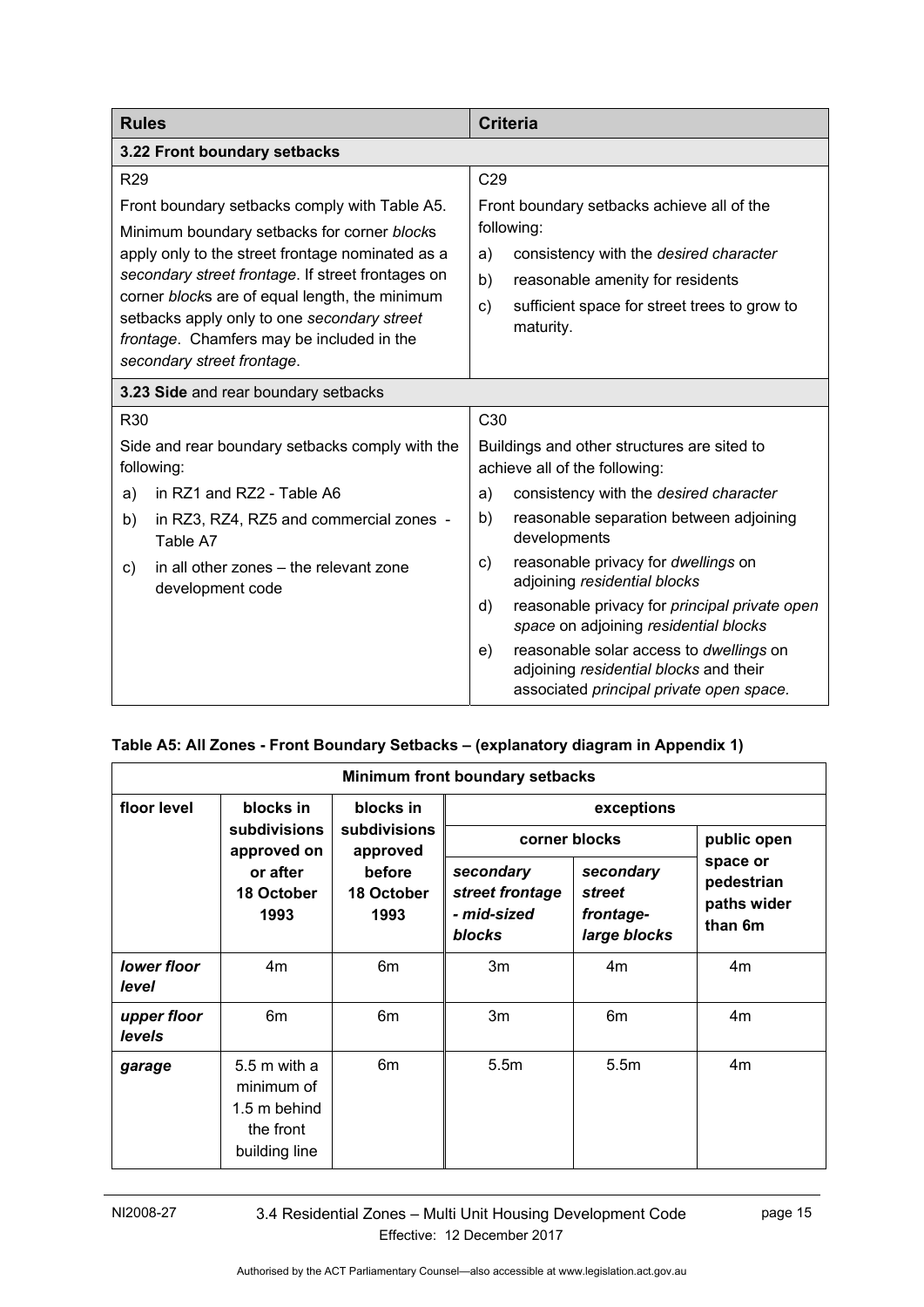**Table A6: RZ1 and RZ2 - Side and Rear Boundary Setbacks (explanatory diagram in Appendix 1)** 

|                                                                             | Minimum side<br>boundary setback<br>within the <i>primary</i><br>building zone | Minimum side<br>boundary setback<br>within<br>the rear zone | Minimum rear<br>boundary setback |
|-----------------------------------------------------------------------------|--------------------------------------------------------------------------------|-------------------------------------------------------------|----------------------------------|
| Lower floor level -<br>external wall,<br>unscreened element<br>and basement | 3m                                                                             | 3m                                                          | 3m                               |
| Upper floor level -<br>external wall                                        | 3m                                                                             | 6m                                                          | 6 <sub>m</sub>                   |
| Upper floor level -<br>unscreened element                                   | 6 <sub>m</sub>                                                                 | 6m                                                          | 6m                               |

**Table A7: RZ3, RZ4, RZ5 and commercial zones - Side and Rear Boundary Setbacks (explanatory diagram in Appendix 1)** 

|                                                           | <b>Minimum side</b><br>boundary setback<br>within the <i>primary</i><br>building zone | <b>Minimum side</b><br>boundary setback<br>within<br>the rear zone | Minimum rear<br>boundary setback |
|-----------------------------------------------------------|---------------------------------------------------------------------------------------|--------------------------------------------------------------------|----------------------------------|
| lower floor level -<br>external wall                      | nil <sup>^</sup>                                                                      | 3m                                                                 | 3 <sub>m</sub>                   |
| lower floor level -<br>unscreened element                 | 1 <sub>m</sub>                                                                        | 3m                                                                 | 3m                               |
| first upper floor level<br>- external wall                | nil <sup>^</sup>                                                                      | 3m                                                                 | 6m                               |
| first upper floor level<br><i>– unscreened</i><br>element | 6m                                                                                    | 6m                                                                 | 6m                               |
| second upper floor<br>level - external wall               | nil <sup>^</sup>                                                                      | 6m                                                                 | 6m                               |
| second upper floor<br>level - unscreened<br>element       | 6m                                                                                    | 6m                                                                 | 6m                               |

^ does not apply to that part of a wall with a window of any sort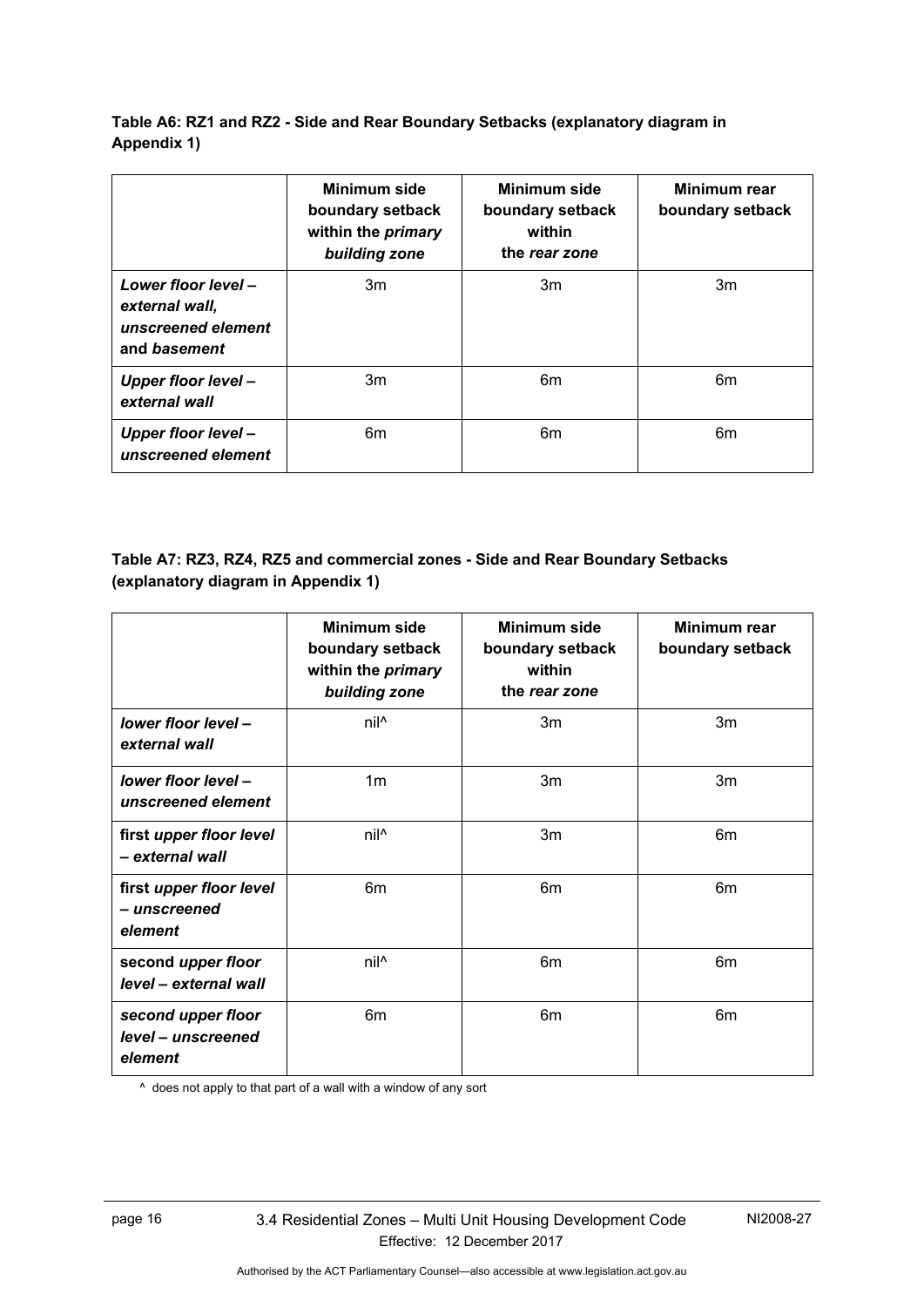<span id="page-20-1"></span><span id="page-20-0"></span>

| <b>Rules</b>                                                                                                                                                                                                             | <b>Criteria</b>                                                                                                                                                                                                           |  |  |
|--------------------------------------------------------------------------------------------------------------------------------------------------------------------------------------------------------------------------|---------------------------------------------------------------------------------------------------------------------------------------------------------------------------------------------------------------------------|--|--|
| 3.24 Allowable encroachments - setbacks                                                                                                                                                                                  |                                                                                                                                                                                                                           |  |  |
| R31                                                                                                                                                                                                                      | C <sub>31</sub>                                                                                                                                                                                                           |  |  |
| Encroachments into one or more of the following:<br>minimum side setback<br>i)                                                                                                                                           | Buildings and other structures achieve all of the<br>following:<br>a)<br>consistency with the desired character                                                                                                           |  |  |
| ii)<br>minimum rear setback<br>are permitted for one or more of the following<br>building elements:<br>a)<br>an eave or roof overhang with a horizontal<br>width of not more than 600mm                                  | b)<br>reasonable levels of privacy on adjoining<br>residential blocks for dwellings and their<br>associated private open space<br>reasonable solar access to dwellings on<br>C)<br>adjoining residential blocks and their |  |  |
| fascias, gutters, downpipes, rainwater tanks,<br>b)<br>chimneys, flues, domestic fuel tanks, cooling<br>or heating appliances, light fittings,<br>electricity and gas meters, aerials,<br>antennae, pergolas, sun blinds | associated private open space.                                                                                                                                                                                            |  |  |
| unroofed terraces, landings, steps or ramps,<br>C)<br>none of which are more than 1m above<br>finished ground level.                                                                                                     |                                                                                                                                                                                                                           |  |  |
| R32                                                                                                                                                                                                                      | C32                                                                                                                                                                                                                       |  |  |
| Encroachments into the front setback are<br>permitted for one or more of the following building                                                                                                                          | Buildings and other structures achieve all of the<br>following:                                                                                                                                                           |  |  |
| elements:                                                                                                                                                                                                                | a)<br>consistency with the desired character                                                                                                                                                                              |  |  |
| an eave or roof overhang with a horizontal<br>a)<br>width of not more than 600mm                                                                                                                                         | reasonable levels of privacy on adjoining<br>b)<br>residential blocks for dwellings and their                                                                                                                             |  |  |
| fascias, gutters, downpipes, light fittings,<br>b)<br>sun blinds                                                                                                                                                         | associated private open space                                                                                                                                                                                             |  |  |
| landings, steps or ramps, none of which are<br>C)<br>more than 1m above finished ground level.                                                                                                                           | reasonable solar access to dwellings on<br>C)<br>adjoining residential blocks and their<br>associated private open space.                                                                                                 |  |  |
| 3.25 Allowable encroachments - building envelopes                                                                                                                                                                        |                                                                                                                                                                                                                           |  |  |
| R33                                                                                                                                                                                                                      | C33                                                                                                                                                                                                                       |  |  |
| Encroachments outside the building envelope<br>specified in this element are permitted for one or                                                                                                                        | Buildings and other structures achieve all of the<br>following:                                                                                                                                                           |  |  |
| more of the following:                                                                                                                                                                                                   | consistency with the desired character<br>a)                                                                                                                                                                              |  |  |
| flues<br>a)                                                                                                                                                                                                              | b)<br>reasonable levels of privacy on adjoining                                                                                                                                                                           |  |  |
| chimneys<br>b)<br>antennae                                                                                                                                                                                               | residential blocks for dwellings and their<br>associated private open space                                                                                                                                               |  |  |
| c)<br>d)<br>aerials                                                                                                                                                                                                      | reasonable solar access to dwellings on<br>c)                                                                                                                                                                             |  |  |
| e)<br>cooling appliances                                                                                                                                                                                                 | adjoining residential blocks and their                                                                                                                                                                                    |  |  |
| heating appliances.<br>f)                                                                                                                                                                                                | associated private open space.                                                                                                                                                                                            |  |  |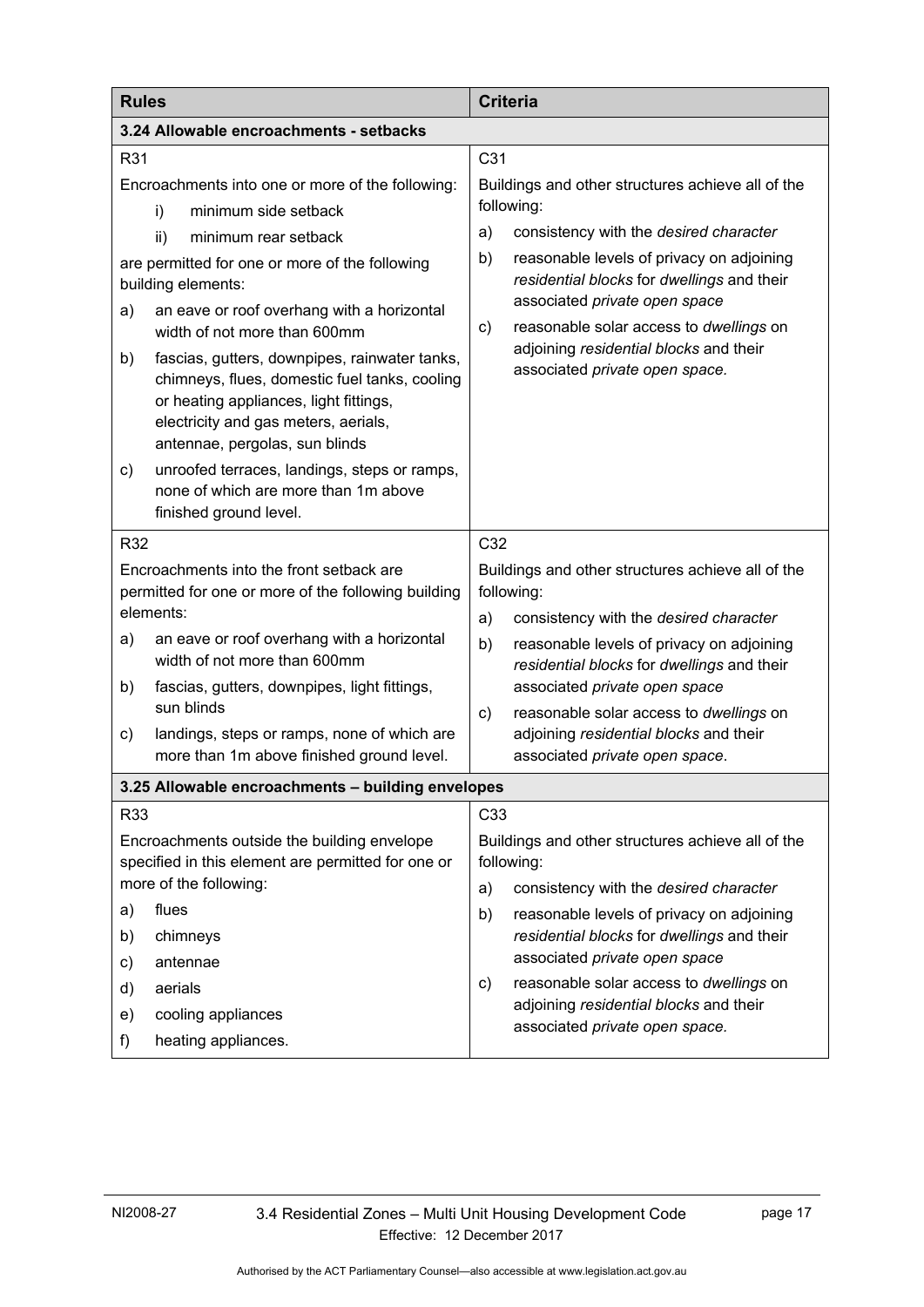<span id="page-21-0"></span>

| <b>Rules</b>                                                                                                                                                                                                                                                          | <b>Criteria</b>                                                                                                                                                                                                                              |
|-----------------------------------------------------------------------------------------------------------------------------------------------------------------------------------------------------------------------------------------------------------------------|----------------------------------------------------------------------------------------------------------------------------------------------------------------------------------------------------------------------------------------------|
| 3.27 Building separation - single dwelling blocks - RZ2                                                                                                                                                                                                               |                                                                                                                                                                                                                                              |
| R36                                                                                                                                                                                                                                                                   | C <sub>36</sub>                                                                                                                                                                                                                              |
| This rule applies to single dwelling blocks in RZ2.<br>The minimum horizontal separation between a<br>building containing 2 or more dwellings and any<br>other building on the site is 4m.<br>For the purposes of this rule, basements are not<br>part of a building. | The siting of buildings on single dwelling blocks in<br>RZ2 achieves all of the following:<br>consistency with the desired character<br>a)<br>consistency with the separation of existing<br>b)<br>buildings in the immediate neighbourhood. |

# <span id="page-21-1"></span>**Element 4: Site design**

<span id="page-21-3"></span><span id="page-21-2"></span>

| <b>Rules</b>                                                                                                                                                                                                                                                                                                                                                                                                                                       | <b>Criteria</b>                                                                                                                                                                                                                                                                                                                                                                                                                                                                                                                                                                                  |  |
|----------------------------------------------------------------------------------------------------------------------------------------------------------------------------------------------------------------------------------------------------------------------------------------------------------------------------------------------------------------------------------------------------------------------------------------------------|--------------------------------------------------------------------------------------------------------------------------------------------------------------------------------------------------------------------------------------------------------------------------------------------------------------------------------------------------------------------------------------------------------------------------------------------------------------------------------------------------------------------------------------------------------------------------------------------------|--|
| 4.1<br>Site design                                                                                                                                                                                                                                                                                                                                                                                                                                 |                                                                                                                                                                                                                                                                                                                                                                                                                                                                                                                                                                                                  |  |
| <b>R37</b>                                                                                                                                                                                                                                                                                                                                                                                                                                         | C37                                                                                                                                                                                                                                                                                                                                                                                                                                                                                                                                                                                              |  |
| For developments (other than apartments) of 40<br>dwellings or more, the design of the common<br>areas, pedestrian and vehicle access areas<br>comply with all of the following provisions of the<br><b>Estate Development Code:</b><br>public realm standards for on-street parking<br>a)<br>b)<br>pedestrian paths<br>c)<br>verge landscaping<br>d)<br>water sensitive urban design.                                                             | Publicly accessible and communal areas within<br>large developments that are intended to be unit<br>titled or community titled achieve all of the<br>following:<br>a)<br>reasonable safety<br>b)<br>reasonable functionality<br>c)<br>reasonable residential amenity<br>d)<br>landscaping beside internal driveways<br>e)<br>provision for pedestrians                                                                                                                                                                                                                                           |  |
|                                                                                                                                                                                                                                                                                                                                                                                                                                                    | sufficient off-street parking.<br>f                                                                                                                                                                                                                                                                                                                                                                                                                                                                                                                                                              |  |
| 4.2 Site open space - RZ1 and RZ2                                                                                                                                                                                                                                                                                                                                                                                                                  |                                                                                                                                                                                                                                                                                                                                                                                                                                                                                                                                                                                                  |  |
| <b>R38</b>                                                                                                                                                                                                                                                                                                                                                                                                                                         | C38                                                                                                                                                                                                                                                                                                                                                                                                                                                                                                                                                                                              |  |
| This rule applies to RZ1 and RZ2.<br>Not less than 40% of the total site area is<br>allocated to one or more of the following:<br>communal open space with a minimum<br>a)<br>dimension of 2.5m<br>private open space that complies with all of<br>b)<br>the following -<br>a minimum dimension of 2.5m<br>i)<br>ii)<br>is associated with dwellings at the<br>lower floor level.<br>Not less than 20% of the total site area is planting<br>area. | Open space on the site achieves all of the<br>following:<br>sufficient space for the recreation and<br>a)<br>relaxation of residents<br>b)<br>sufficient space for planting, particularly<br>trees with deep root systems<br>provision for on-site infiltration of stormwater<br>$\mathsf{c})$<br>run-off<br>provision of outdoor areas that are readily<br>d)<br>accessible by residents for a range of uses<br>and activities.<br>One or more of the following matters may be<br>considered when determining compliance with<br>this criterion:<br>i)<br>whether the total area of upper floor |  |
|                                                                                                                                                                                                                                                                                                                                                                                                                                                    | level private open space contributes to<br>the function of other open space on the                                                                                                                                                                                                                                                                                                                                                                                                                                                                                                               |  |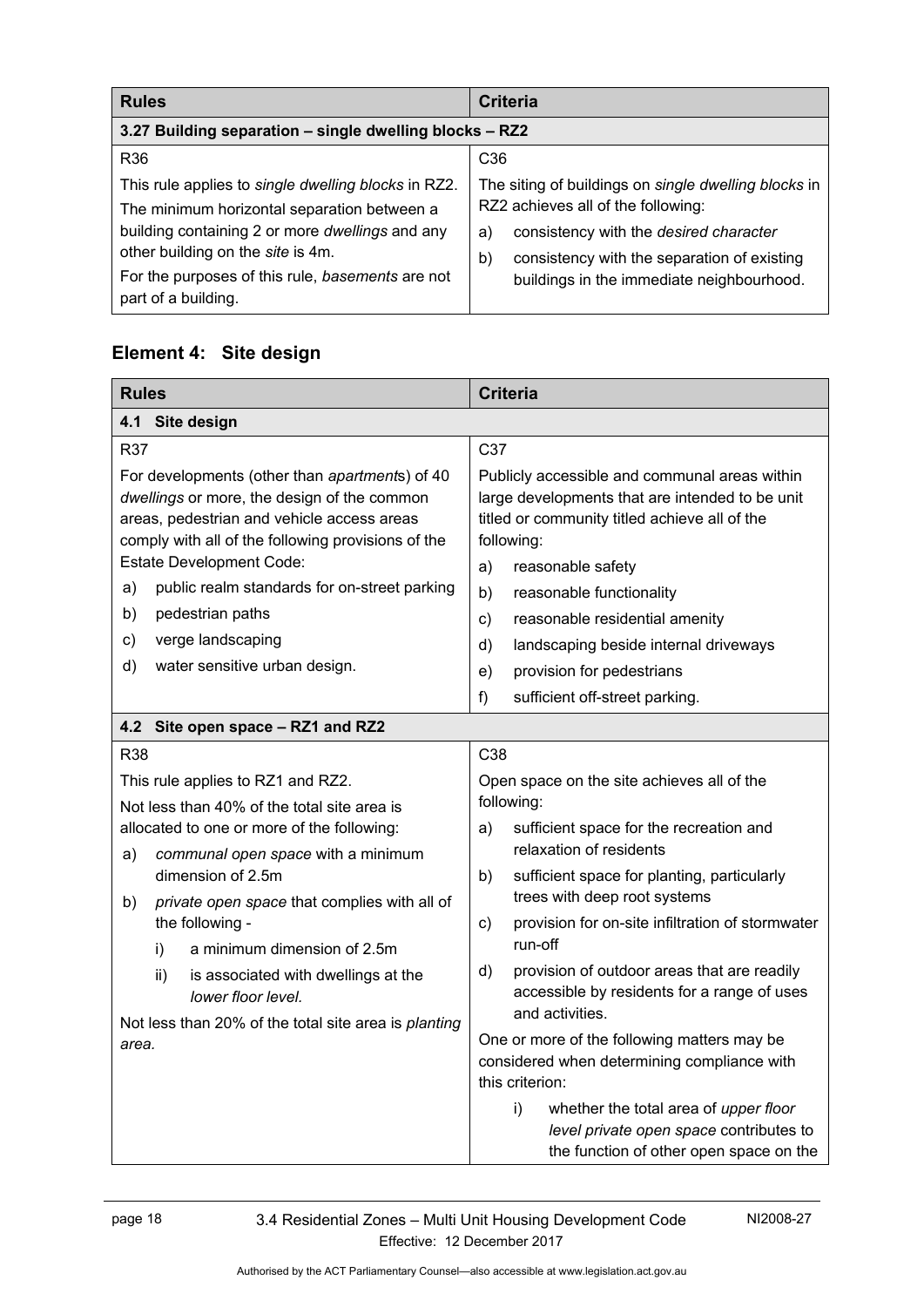<span id="page-22-0"></span>

| <b>Rules</b> |     |                   | <b>Criteria</b>                                                                      |                 |                 |                                                                                                          |
|--------------|-----|-------------------|--------------------------------------------------------------------------------------|-----------------|-----------------|----------------------------------------------------------------------------------------------------------|
|              |     |                   |                                                                                      |                 |                 | site                                                                                                     |
|              |     |                   |                                                                                      |                 | ii)             | whether any adjoining or adjacent<br>public open space is readily available<br>for the use of residents. |
|              |     |                   | 4.3 Site open space - RZ3, RZ4, RZ5 and commercial zones                             |                 |                 |                                                                                                          |
| R39          |     |                   |                                                                                      | C <sub>39</sub> |                 |                                                                                                          |
|              |     | commercial zones. | This rule applies to RZ3, RZ4, RZ5 and                                               |                 | following:      | Open space on the site achieves all of the                                                               |
|              |     |                   | Not less than 20% of the total site area is<br>allocated to the following:           | a)              |                 | sufficient space for a range of recreational<br>activities for residents                                 |
| a)           |     |                   | for developments with fewer than 20<br>dwellings, none of which are apartments,      | b)              |                 | sufficient space for planting, particularly<br>trees with deep root systems                              |
|              |     |                   | one or more of the following -                                                       | c)              |                 | a contribution to on-site infiltration of                                                                |
|              | i)  |                   | communal open space that complies<br>with all of the following                       |                 |                 | stormwater run-off                                                                                       |
|              |     | a)                | a minimum dimension of 2.5m                                                          | d)              |                 | reasonable accessibility to all residents.                                                               |
|              |     | b)                | is directly accessible from<br>common entries and pathways                           |                 | this criterion: | One or more of the following matters may<br>be considered when determining compliance with               |
|              | ii) |                   | private open space that complies with<br>all of the following                        |                 | i)              | whether the total area of upper floor<br>level private open space contributes to                         |
|              |     | a)                | a minimum dimension of 2.5m                                                          |                 |                 | the function of other open space on the                                                                  |
|              |     | b)                | is associated with dwellings at<br>the lower floor level                             |                 | ii)             | site<br>whether any adjoining or adjacent                                                                |
| b)           |     |                   | in all other cases, communal open space<br>that complies with all of the following - |                 |                 | public open space is readily available<br>for the use of residents.                                      |
|              | i)  |                   | a minimum dimension of 2.5m                                                          |                 |                 |                                                                                                          |
|              | ii) |                   | is directly accessible from common<br>entries and pathways.                          |                 |                 |                                                                                                          |
| area.        |     |                   | Not less than 10% of the total site area is planting                                 |                 |                 |                                                                                                          |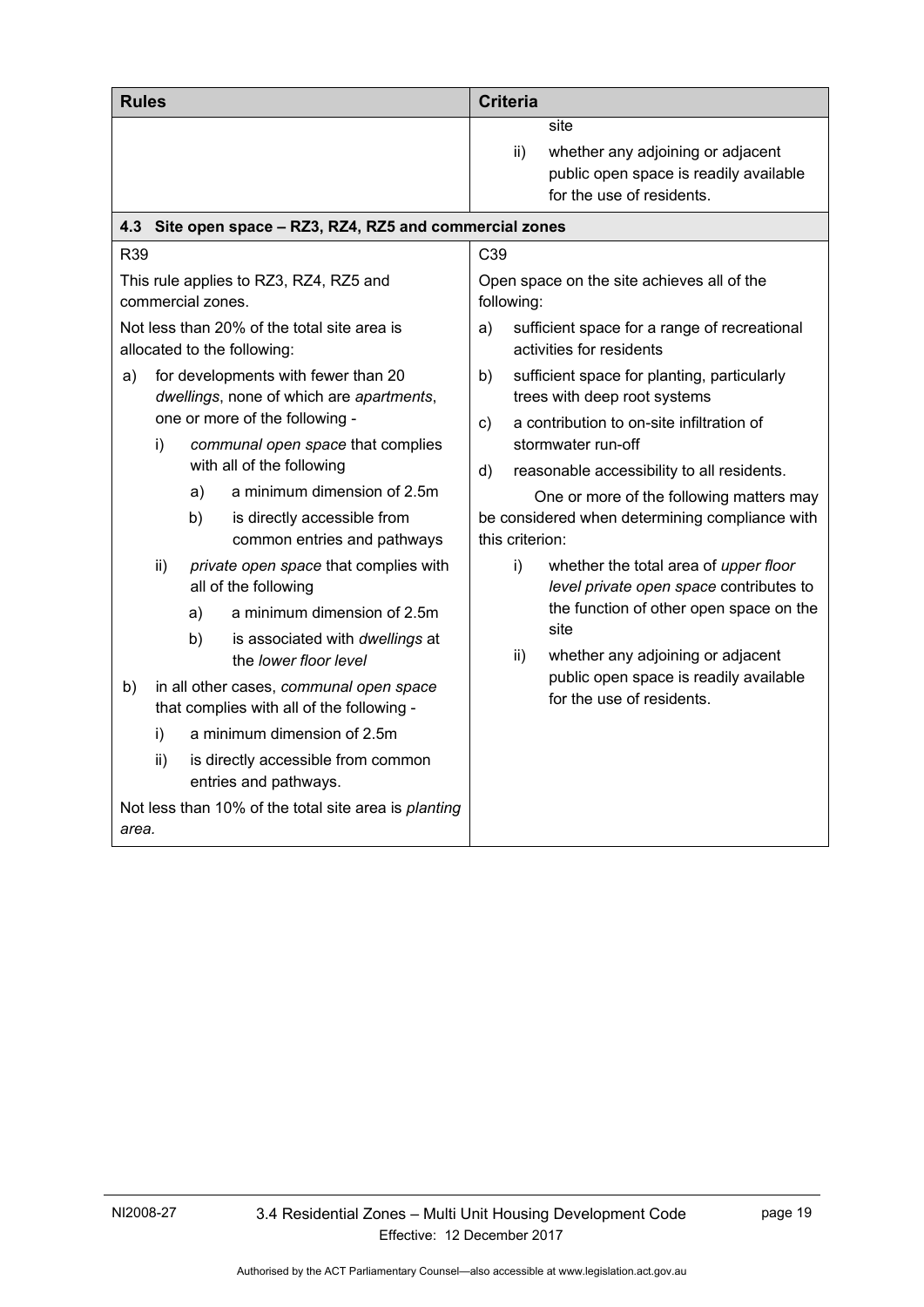<span id="page-23-2"></span><span id="page-23-1"></span><span id="page-23-0"></span>

| <b>Rules</b>                                                                                                                                         | <b>Criteria</b>                                                                                                                                                                                                                                            |  |
|------------------------------------------------------------------------------------------------------------------------------------------------------|------------------------------------------------------------------------------------------------------------------------------------------------------------------------------------------------------------------------------------------------------------|--|
| 4.4 Landscape design                                                                                                                                 |                                                                                                                                                                                                                                                            |  |
|                                                                                                                                                      | C40                                                                                                                                                                                                                                                        |  |
| There is no applicable rule.                                                                                                                         | Landscape and site design achieves all of the<br>following:                                                                                                                                                                                                |  |
|                                                                                                                                                      | planting of trees of semi-mature stock<br>a)                                                                                                                                                                                                               |  |
|                                                                                                                                                      | b)<br>planting of trees with a minimum mature<br>height of 4m                                                                                                                                                                                              |  |
|                                                                                                                                                      | a contribution to energy efficiency by<br>c)<br>providing substantial shade in summer,<br>especially to west-facing windows and open<br>car-parking areas, and admitting winter<br>sunlight to outdoor and indoor living areas,<br>especially to the north |  |
|                                                                                                                                                      | reasonable residential amenity<br>d)                                                                                                                                                                                                                       |  |
|                                                                                                                                                      | reasonable visibility along paths and<br>e)<br>driveways                                                                                                                                                                                                   |  |
|                                                                                                                                                      | f)<br>visual interest in pavement materials and<br>finishes                                                                                                                                                                                                |  |
|                                                                                                                                                      | species with appropriate growth habits and<br>g)<br>mature height in relation to site conditions.                                                                                                                                                          |  |
| 4.5 Fences                                                                                                                                           |                                                                                                                                                                                                                                                            |  |
| R41                                                                                                                                                  | C41                                                                                                                                                                                                                                                        |  |
| Fences are permitted forward of the building line<br>in the front zone or on the front boundary only<br>where they comply with any of the following: | Fences may be permitted where the proposal<br>meets the requirements contained in the<br>Residential Boundary Fences General Code.                                                                                                                         |  |
| it is a gate to a maximum height of 1.8m and<br>a)<br>1m width in an established hedge                                                               |                                                                                                                                                                                                                                                            |  |
| exempt under the Planning and<br>b)<br>Development Act 2007                                                                                          |                                                                                                                                                                                                                                                            |  |
| permitted under the Common Boundaries<br>C)<br>Act 1981.                                                                                             |                                                                                                                                                                                                                                                            |  |
| 4.6<br><b>Courtyard walls</b>                                                                                                                        |                                                                                                                                                                                                                                                            |  |
| R42                                                                                                                                                  | C42                                                                                                                                                                                                                                                        |  |
| Courtyard walls are permitted forward of the<br>building line where they comply with all of the<br>following:                                        | Courtyard walls achieve all of the following:<br>a)<br>consistency with the desired character<br>b)<br>visual softening though associated planting                                                                                                         |  |
| a)<br>maximum height of 1.8m above datum<br>ground level                                                                                             | reduced traffic noise, where necessary<br>c)                                                                                                                                                                                                               |  |
| a minimum setback to the front boundary<br>b)<br>complying with the following:                                                                       | d)<br>reasonable privacy to lower floor level<br>windows                                                                                                                                                                                                   |  |
| where the wall encloses the principal<br>i)<br>private open space of a ground floor                                                                  | opportunities for natural surveillance of<br>e)<br>public areas and the street                                                                                                                                                                             |  |
| dwellings that is located to the west,                                                                                                               | the articulation of elements<br>f)                                                                                                                                                                                                                         |  |
| north-west, north, north-east or east of                                                                                                             | a variety of materials<br>g)                                                                                                                                                                                                                               |  |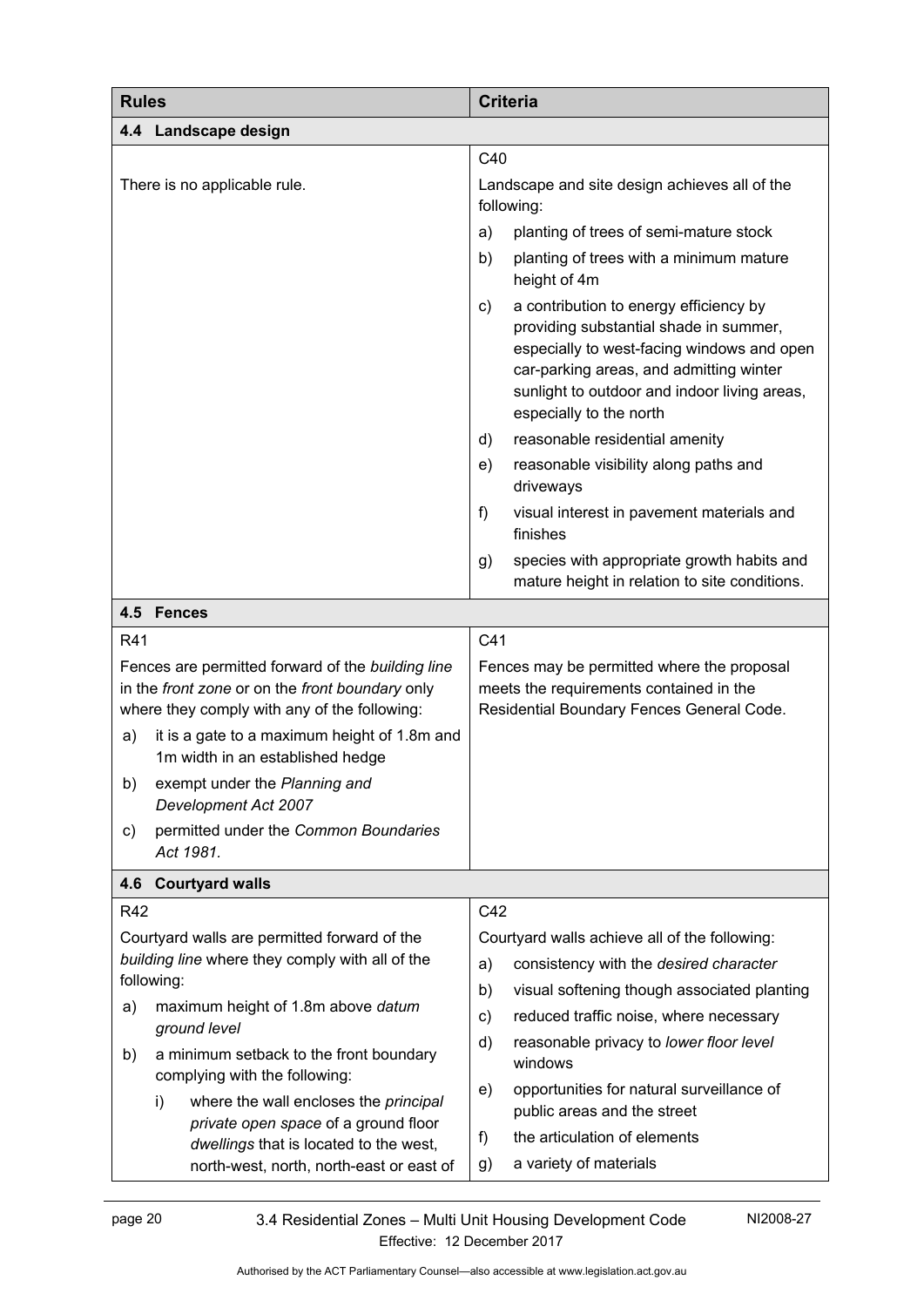<span id="page-24-1"></span><span id="page-24-0"></span>

| <b>Rules</b>                                                                                                                                                                                                        |                                                                                                                                                                                         | <b>Criteria</b>                                                                                                                                                                                                                             |
|---------------------------------------------------------------------------------------------------------------------------------------------------------------------------------------------------------------------|-----------------------------------------------------------------------------------------------------------------------------------------------------------------------------------------|---------------------------------------------------------------------------------------------------------------------------------------------------------------------------------------------------------------------------------------------|
|                                                                                                                                                                                                                     | the dwelling $-0.7m$<br>ii)<br>in all other cases - half the front<br>boundary setback nominated                                                                                        | h)<br>reasonable solar access to principal private<br>open space.                                                                                                                                                                           |
| C)                                                                                                                                                                                                                  | elsewhere in this code<br>trees and/or shrubs between the wall and<br>the front boundary, in accordance with an<br>approved landscape plan                                              |                                                                                                                                                                                                                                             |
| d)                                                                                                                                                                                                                  | a variety of materials or indentations not<br>less than 15m apart where the indents are<br>not less than 1m in depth and 4m in length                                                   |                                                                                                                                                                                                                                             |
| e)                                                                                                                                                                                                                  | constructed of brick, block or stonework,<br>any of which may be combined with timber<br>or metal panels that include openings not<br>less than 25% of the surface area of the<br>panel |                                                                                                                                                                                                                                             |
| f)                                                                                                                                                                                                                  | maintain clear sightlines between vehicles<br>on driveways and pedestrians on public<br>paths in accordance with A2890.1- The<br>Australian Standard for Off-Street Parking.            |                                                                                                                                                                                                                                             |
| 4.7                                                                                                                                                                                                                 | <b>External facilities</b>                                                                                                                                                              |                                                                                                                                                                                                                                             |
|                                                                                                                                                                                                                     |                                                                                                                                                                                         | C43                                                                                                                                                                                                                                         |
|                                                                                                                                                                                                                     | There is no applicable rule.                                                                                                                                                            | The following external facilities or equipment are<br>screened or adequately separated from public<br>areas:                                                                                                                                |
|                                                                                                                                                                                                                     |                                                                                                                                                                                         | external storage areas<br>a)                                                                                                                                                                                                                |
|                                                                                                                                                                                                                     |                                                                                                                                                                                         | water tanks<br>b)                                                                                                                                                                                                                           |
|                                                                                                                                                                                                                     |                                                                                                                                                                                         | waste storage enclosures<br>C)                                                                                                                                                                                                              |
|                                                                                                                                                                                                                     |                                                                                                                                                                                         | d)<br>mechanical services (including air<br>conditioners and hot water storage units)                                                                                                                                                       |
|                                                                                                                                                                                                                     |                                                                                                                                                                                         | clothes drying areas.<br>e)                                                                                                                                                                                                                 |
|                                                                                                                                                                                                                     |                                                                                                                                                                                         | C44                                                                                                                                                                                                                                         |
| There is no applicable rule.                                                                                                                                                                                        |                                                                                                                                                                                         | Mailboxes are located for convenient access by<br>residents and deliverers with passive surveillance<br>from the street or from active uses.                                                                                                |
|                                                                                                                                                                                                                     |                                                                                                                                                                                         | To demonstrate compliance with this criterion a<br>site plan is submitted with the application<br>showing the location and design of mail boxes.                                                                                            |
| 4.8                                                                                                                                                                                                                 | <b>Electrical and telecommunication facilities</b>                                                                                                                                      |                                                                                                                                                                                                                                             |
| <b>R45</b>                                                                                                                                                                                                          |                                                                                                                                                                                         | C45                                                                                                                                                                                                                                         |
| Electrical and telecommunication reticulation<br>within existing residential areas or streets with<br>residential access complies with all of the<br>following:<br>do not result in continuous rows of supply<br>a) |                                                                                                                                                                                         | Electrical and telecommunication reticulation<br>within existing residential areas or streets with<br>residential access limits the amount of visual<br>clutter in the streetscape, particularly from supply<br>poles and overhead cabling. |
|                                                                                                                                                                                                                     | poles erected on residential streets                                                                                                                                                    |                                                                                                                                                                                                                                             |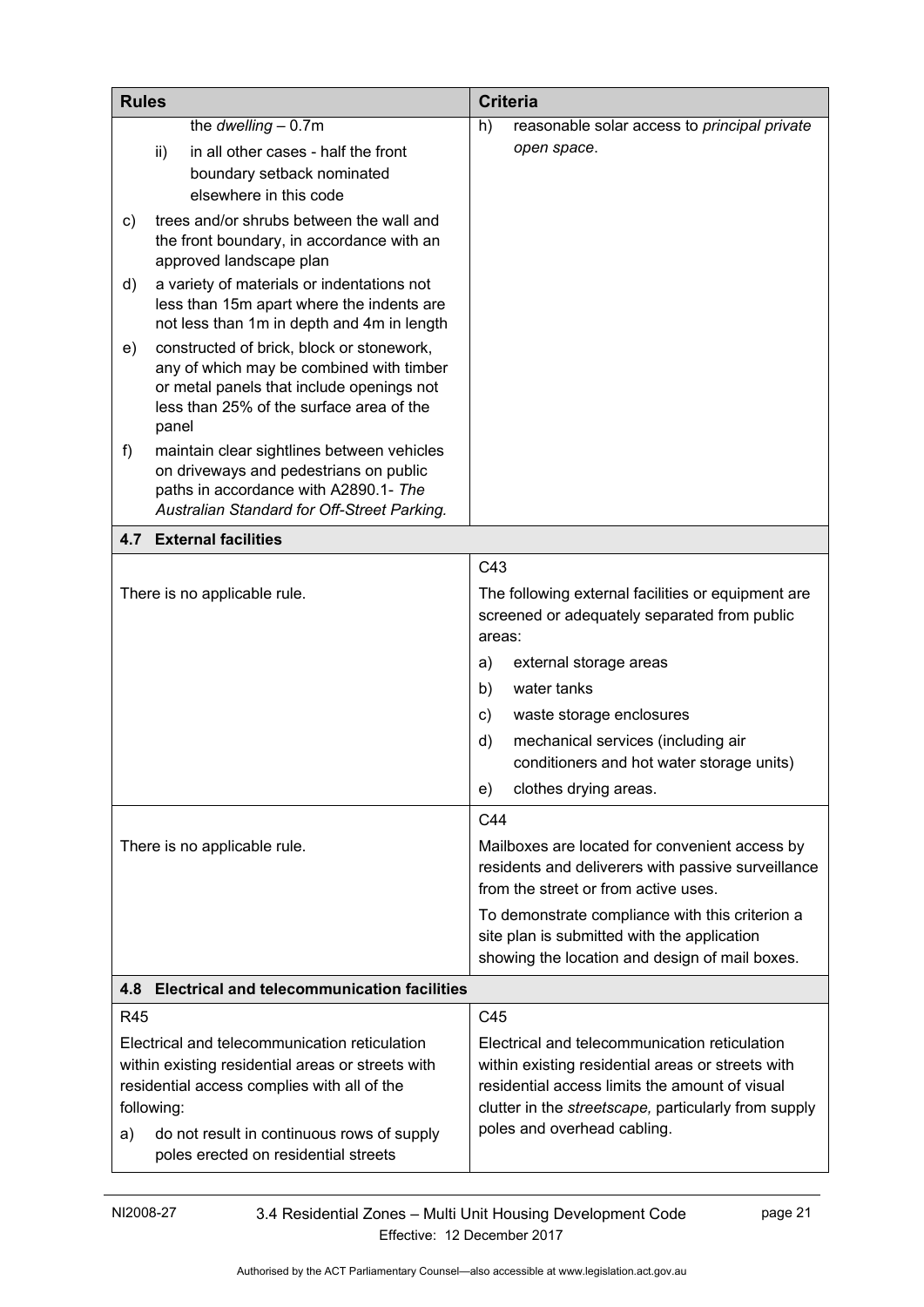| <b>Rules</b>                 |                                                                                                                           | Criteria                                                                                                                                                                                                                                                                                                                  |
|------------------------------|---------------------------------------------------------------------------------------------------------------------------|---------------------------------------------------------------------------------------------------------------------------------------------------------------------------------------------------------------------------------------------------------------------------------------------------------------------------|
| b)                           | for developments involving up to 2 blocks or<br>2 dwellings, are underground or along the<br>rear spine or side of blocks |                                                                                                                                                                                                                                                                                                                           |
| C)                           | for developments involving more than 2<br>blocks or 2 dwellings, are underground                                          |                                                                                                                                                                                                                                                                                                                           |
| d)                           | there is no overhead cabling to <i>dwellings</i><br>within the site.                                                      |                                                                                                                                                                                                                                                                                                                           |
|                              |                                                                                                                           | C46                                                                                                                                                                                                                                                                                                                       |
| There is no applicable rule. |                                                                                                                           | Ground level electrical and telecommunication<br>facilities (such as electrical substations, switching<br>stations, telecommunications nodes) within<br>existing residential areas or streets with<br>residential access are screened from public view<br>whilst allowing for reasonable access for service<br>providers. |

# <span id="page-25-0"></span>**Element 5: Building design**

Related code: Access and Mobility General Code

<span id="page-25-2"></span><span id="page-25-1"></span>

| <b>Rules</b>                                                                                        | <b>Criteria</b>                                                                          |  |
|-----------------------------------------------------------------------------------------------------|------------------------------------------------------------------------------------------|--|
| 5.1 Surveillance                                                                                    |                                                                                          |  |
| <b>R47</b>                                                                                          | C47                                                                                      |  |
| This rule applies to building facades facing a<br>public street or public open space.               | Buildings achieve passive surveillance of all of<br>the following:                       |  |
| Building facades have all of the following:                                                         | adjoining streets<br>a)                                                                  |  |
| at least one window to a habitable room that<br>a)<br>is not screened by a courtyard wall           | adjoining <i>public</i> open space.<br>b)                                                |  |
| at least one door with roofed element such<br>b)<br>as a verandah or balcony.                       |                                                                                          |  |
| <b>Building entries</b><br>5.2                                                                      |                                                                                          |  |
| <b>R48</b>                                                                                          | C48                                                                                      |  |
| Common entries to dwellings have all of the<br>following features:                                  | Common entries to dwellings achieve all of the<br>following:                             |  |
| an external sheltered area outside the<br>a)                                                        | a transitional area from the street<br>a)                                                |  |
| entrance                                                                                            | b)<br>secure, all-weather access                                                         |  |
| a direct line of sight between the front door<br>b)<br>and the public footpath or road              | surveillance of public areas (including<br>C)<br>between buildings and open space areas, |  |
| separate access to any non-residential uses,<br>C)<br>which are clearly distinguishable and secured | paths, dwelling entries, car parking areas and<br>driveways)                             |  |
| after hours.                                                                                        | d) safety, security and convenience for<br>residents and visitors                        |  |
|                                                                                                     | the separation of residential entries and<br>e)<br>commercial entries.                   |  |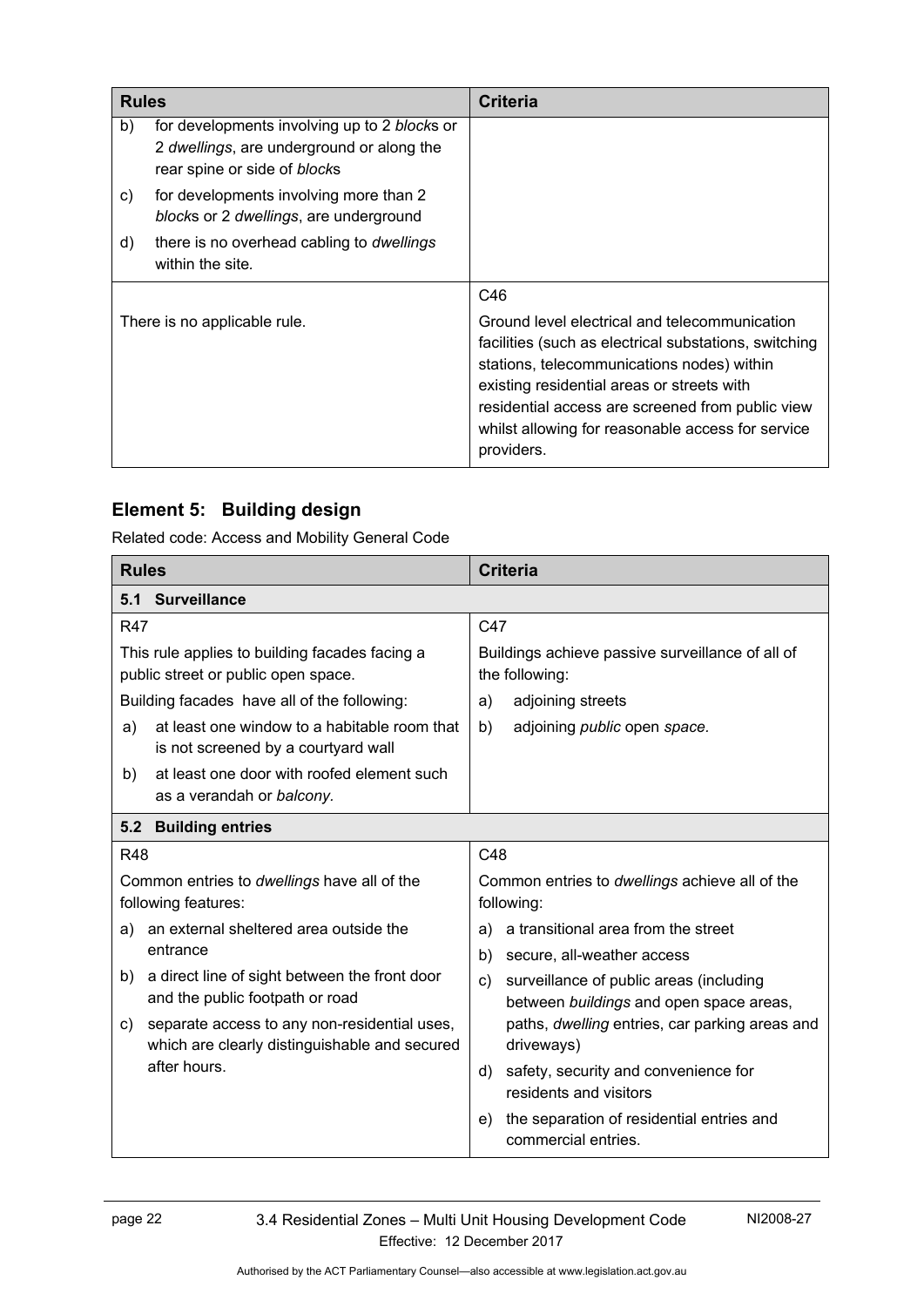<span id="page-26-1"></span><span id="page-26-0"></span>

| <b>Rules</b>                                                                                                                   | <b>Criteria</b>                                                                                                                                                                                      |
|--------------------------------------------------------------------------------------------------------------------------------|------------------------------------------------------------------------------------------------------------------------------------------------------------------------------------------------------|
| <b>Building design</b><br>5.3                                                                                                  |                                                                                                                                                                                                      |
| R49                                                                                                                            | C49                                                                                                                                                                                                  |
| This rule applies to buildings containing more<br>than 2 dwellings.<br>Maximum length of unarticulated walls in                | Building design, articulation, detailing and finish<br>provide an appropriate scale, add visual interest<br>and enable visual differentiation between                                                |
| buildings is 15m.                                                                                                              | dwellings when viewed from adjoining public                                                                                                                                                          |
| Wall articulation is provided by at least one of the<br>following:                                                             | spaces and adjoining residential blocks.                                                                                                                                                             |
| changes in wall planes of a minimum 1m in<br>a)<br>depth and 4m in length                                                      |                                                                                                                                                                                                      |
| inclusion of balconies, bay windows,<br>b)<br>verandas, fin walls, etc.                                                        |                                                                                                                                                                                                      |
| horizontally stepping facades by at least 1m.<br>C)                                                                            |                                                                                                                                                                                                      |
| <b>R50</b>                                                                                                                     | C <sub>50</sub>                                                                                                                                                                                      |
| This rule applies to buildings containing more<br>than 2 dwellings.<br>Maximum length of an unarticulated roof is 15m.         | Building design, articulation, detailing and finish<br>provide an appropriate scale, add visual interest<br>and enable visual differentiation between<br>dwellings when viewed from adjoining public |
|                                                                                                                                | spaces and adjoining residential blocks.                                                                                                                                                             |
| R <sub>51</sub>                                                                                                                | C51                                                                                                                                                                                                  |
| Garages and carports within 15m of the front<br>boundary are constructed with the same material                                | The exterior colours and finishes of garages and<br>carports achieve all of the following:                                                                                                           |
| as the corresponding elements of the dwelling.                                                                                 | compatibility with the dwelling design when<br>a)<br>viewed from public spaces                                                                                                                       |
|                                                                                                                                | integration with the overall design<br>b)                                                                                                                                                            |
|                                                                                                                                | a contribution to the articulation of the<br>c)<br>building.                                                                                                                                         |
| 5.4 Building design - RZ2                                                                                                      |                                                                                                                                                                                                      |
| <b>R52</b>                                                                                                                     | C <sub>52</sub>                                                                                                                                                                                      |
| This rule applies to single dwelling blocks in RZ2<br>containing 2 or more dwellings.                                          | Dwellings address the street wherever<br>practicable.                                                                                                                                                |
| All dwellings adjacent to a public street (other<br>than a rear lane) have at least one of the<br>following facing the street: |                                                                                                                                                                                                      |
| front door<br>a)                                                                                                               |                                                                                                                                                                                                      |
| living room window<br>b)                                                                                                       |                                                                                                                                                                                                      |
| living room glass sliding door.<br>C)                                                                                          |                                                                                                                                                                                                      |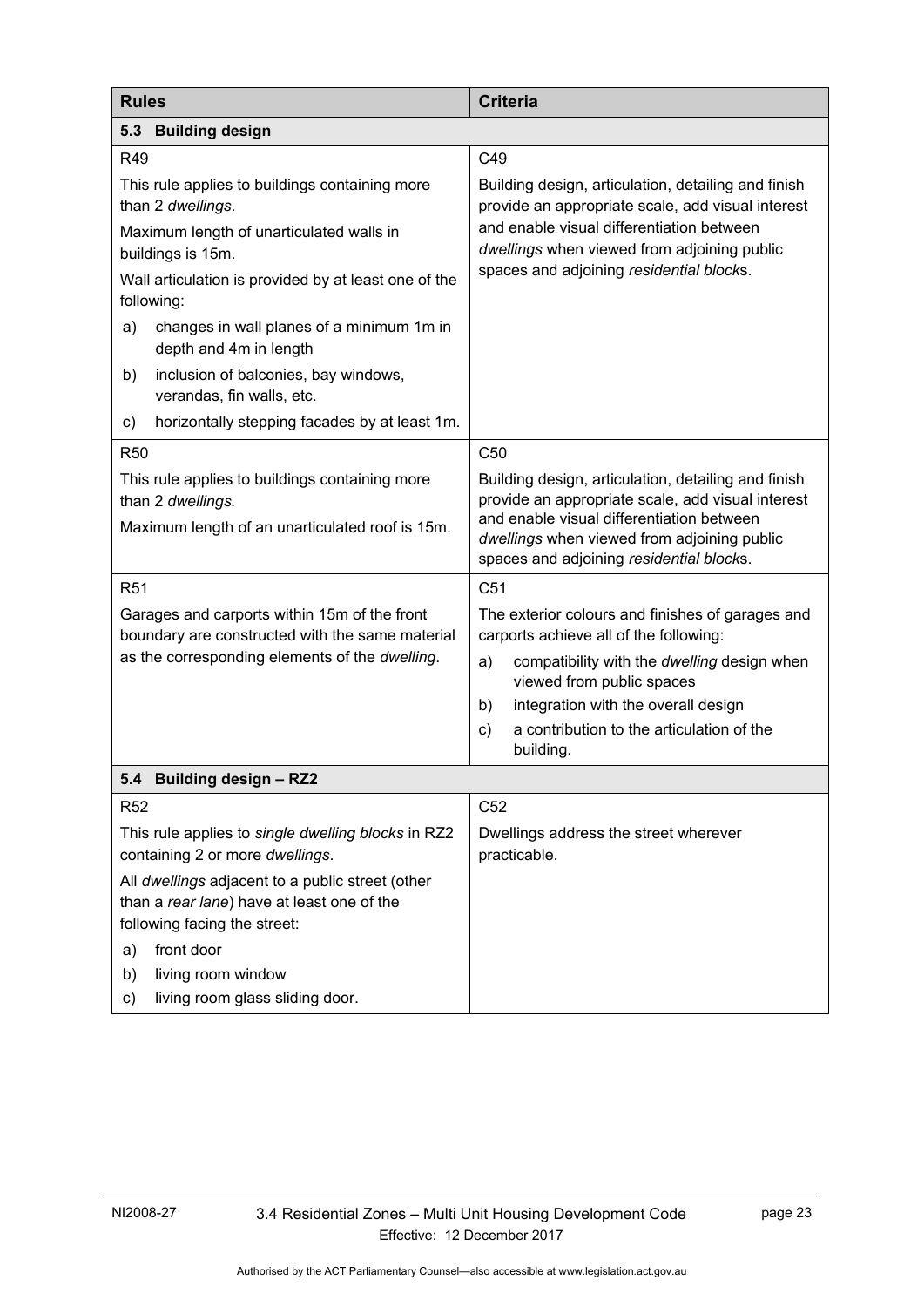<span id="page-27-3"></span><span id="page-27-2"></span><span id="page-27-1"></span><span id="page-27-0"></span>

| <b>Rules</b>                                                                                                                                                                                                                                                                                                                                                                                                 | <b>Criteria</b>                                                                                                                                                                                                                                                                                         |  |
|--------------------------------------------------------------------------------------------------------------------------------------------------------------------------------------------------------------------------------------------------------------------------------------------------------------------------------------------------------------------------------------------------------------|---------------------------------------------------------------------------------------------------------------------------------------------------------------------------------------------------------------------------------------------------------------------------------------------------------|--|
| <b>Basements and undercroft parking</b><br>$5.5^{\circ}$                                                                                                                                                                                                                                                                                                                                                     |                                                                                                                                                                                                                                                                                                         |  |
| R <sub>53</sub>                                                                                                                                                                                                                                                                                                                                                                                              | C <sub>53</sub>                                                                                                                                                                                                                                                                                         |  |
| This rule applies to all of the following:<br>i)<br>basements<br>ii)<br>undercroft parking.<br>Exposed external walls comply with all of the<br>following:<br>except for ventilation openings, are finished<br>a)<br>in the same manner as the building<br>where ventilation openings are provided,<br>b)<br>they are treated as part of the façade with<br>grilles and screens.                             | Basements and undercroft parking structures<br>achieve all of the following:<br>visual interest through architectural<br>a)<br>elements, features or modulation<br>visual softening by landscaping<br>b)<br>avoidance of prominent ventilation<br>c)<br>openings.                                       |  |
| Adaptable housing - multi-unit housing comprising 10 or more dwellings<br>5.6                                                                                                                                                                                                                                                                                                                                |                                                                                                                                                                                                                                                                                                         |  |
| <b>R54</b><br>This rule applies to <i>multi-unit housing</i> comprising<br>10 or more dwellings.<br>The minimum number of dwellings designed to<br>meet Australian Standard AS4299 - Adaptable<br>Housing (Class C) is shown in table A8.<br>5.7 Minimum dwelling size                                                                                                                                       | This is a mandatory requirement. There is no<br>applicable criterion.                                                                                                                                                                                                                                   |  |
| <b>R55</b>                                                                                                                                                                                                                                                                                                                                                                                                   | C <sub>55</sub>                                                                                                                                                                                                                                                                                         |  |
| Minimum dwelling floor areas are as follows:<br>studio <i>dwellings</i> - 40 m <sup>2</sup><br>a)<br>one-bedroom dwellings - 50 $m2$<br>b)<br>2-bedroom dwellings - 70 $m2$<br>c)<br>d)<br>dwellings with 3 or more bedrooms -<br>$95 \text{ m}^2$<br>The minimum dwelling floor area excludes<br>balconies and car parking facilities. Storage<br>within dwellings is included in the area<br>calculations. | Dwelling sizes and layouts provide functional<br>living spaces, flexibility in furniture layout, and<br>adequate storage and service areas.<br>The provision of shared facilities (eg. open space,<br>laundry, lounge and storage) may be considered<br>when determining compliance with the criterion. |  |
| <b>Housing diversity</b><br>5.8                                                                                                                                                                                                                                                                                                                                                                              |                                                                                                                                                                                                                                                                                                         |  |
| <b>R56</b><br>For developments containing 40 or more<br>dwellings, a combination of dwelling types,<br>including studio or 1-bedroom dwellings, 2-<br>bedroom dwellings, and dwellings with 3 or more<br>bedrooms are provided.                                                                                                                                                                              | C56<br>Housing developments comprising multiple<br>dwellings are required to achieve all of the<br>following:<br>a range of housing types<br>a)<br>b)<br>increased diversity of dwelling types within a<br>neighbourhood.                                                                               |  |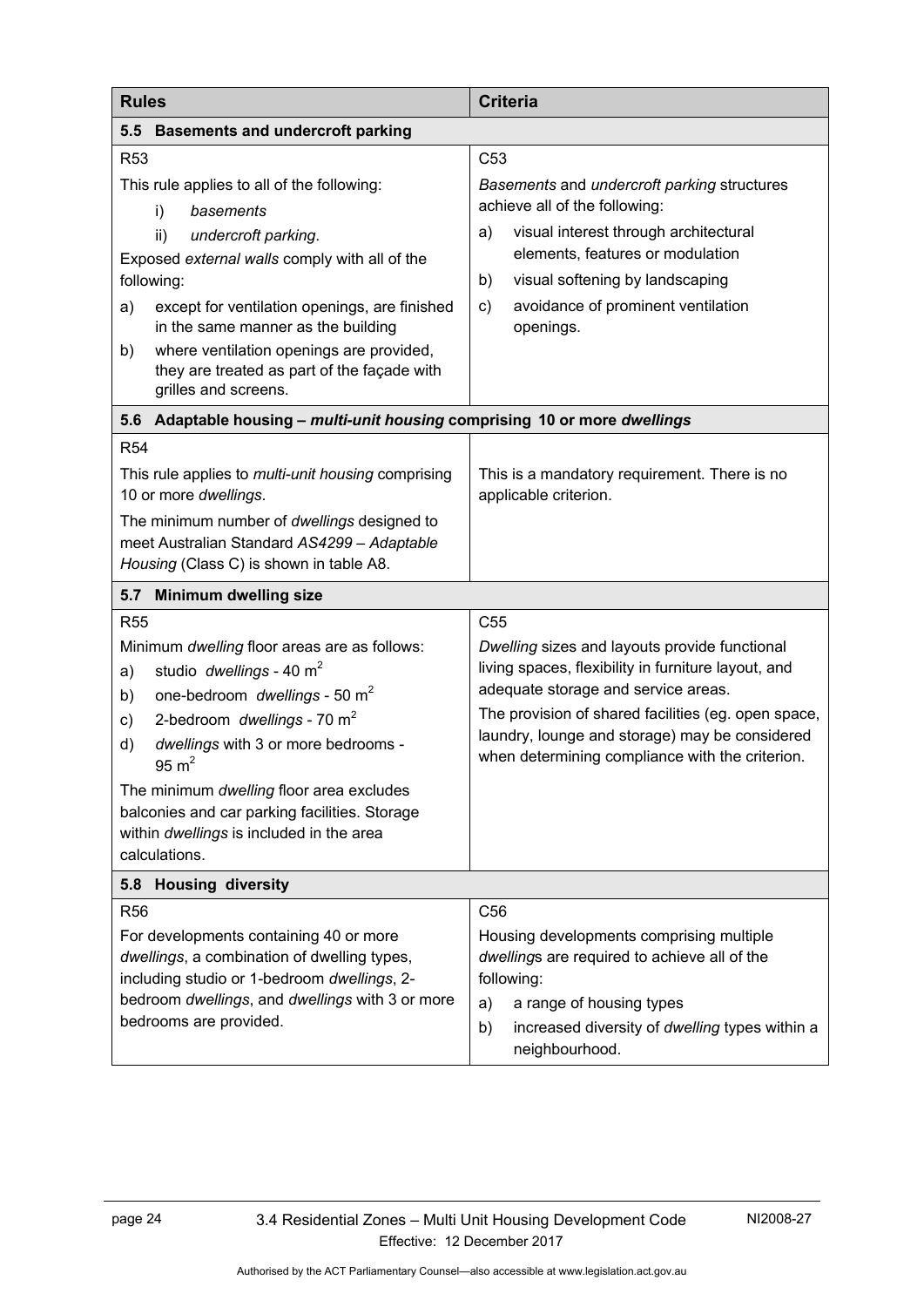<span id="page-28-0"></span>

| <b>Rules</b>                                                                     | <b>Criteria</b>                                                                                                                                                                                                                                                            |  |
|----------------------------------------------------------------------------------|----------------------------------------------------------------------------------------------------------------------------------------------------------------------------------------------------------------------------------------------------------------------------|--|
| Building design - dual occupancy on surrendered residential blocks in RZ1<br>5.9 |                                                                                                                                                                                                                                                                            |  |
|                                                                                  | C56A                                                                                                                                                                                                                                                                       |  |
| There is no applicable rule.                                                     | This criterion applies to dual occupancy<br>development on surrendered residential blocks.                                                                                                                                                                                 |  |
|                                                                                  | The design of buildings encourages high quality<br>architectural standards that contribute to a<br>visually harmonious streetscape character with<br>variety and interest, whilst not detrimental to, or<br>overtly detracting from the existing streetscape<br>character. |  |

### **Table A8 – Minimum number of dwellings designed to meet Australian Standard AS4299 – Adaptable Housing (Class C)**

| total number of dwellings | minimum number of dwellings designed to<br>meet Australian Standard AS4299 -<br><b>Adaptable Housing (Class C)</b> |
|---------------------------|--------------------------------------------------------------------------------------------------------------------|
| less than 10              | nil                                                                                                                |
| 10                        |                                                                                                                    |
| 11 to 20                  | 2                                                                                                                  |
| 21 to 30                  | 3                                                                                                                  |
| 31 to 40                  | 4                                                                                                                  |
| 41 or more                | 5<br>+ 1 for every 10 additional dwellings over 41                                                                 |

## <span id="page-28-1"></span>**Element 6: Amenity**

<span id="page-28-2"></span>

| <b>Rules</b>                                                                                                                                                                                         | <b>Criteria</b>                                                       |
|------------------------------------------------------------------------------------------------------------------------------------------------------------------------------------------------------|-----------------------------------------------------------------------|
| Solar access - other than apartments<br>6.1                                                                                                                                                          |                                                                       |
| <b>R57</b>                                                                                                                                                                                           |                                                                       |
| This rule applies to all multi unit housing on blocks<br>with the exception of blocks subject to R57A.                                                                                               | This is a mandatory requirement. There is no<br>applicable criterion. |
| This rule does not apply to apartments.                                                                                                                                                              |                                                                       |
| The floor or internal wall of a daytime living area<br>of a dwelling is exposed to not less than 3 hours<br>of direct sunlight between the hours of 9am and<br>3pm on the winter solstice (21 June). |                                                                       |
| For this rule:                                                                                                                                                                                       |                                                                       |
| Daytime living area means a habitable room<br>other than a bedroom                                                                                                                                   |                                                                       |
| Note: Where a development comprises a mixture of<br><i>apartments</i> and other multi unit housing, this rule applies to<br>the other multi unit housing, but does not apply to the<br>apartments.   |                                                                       |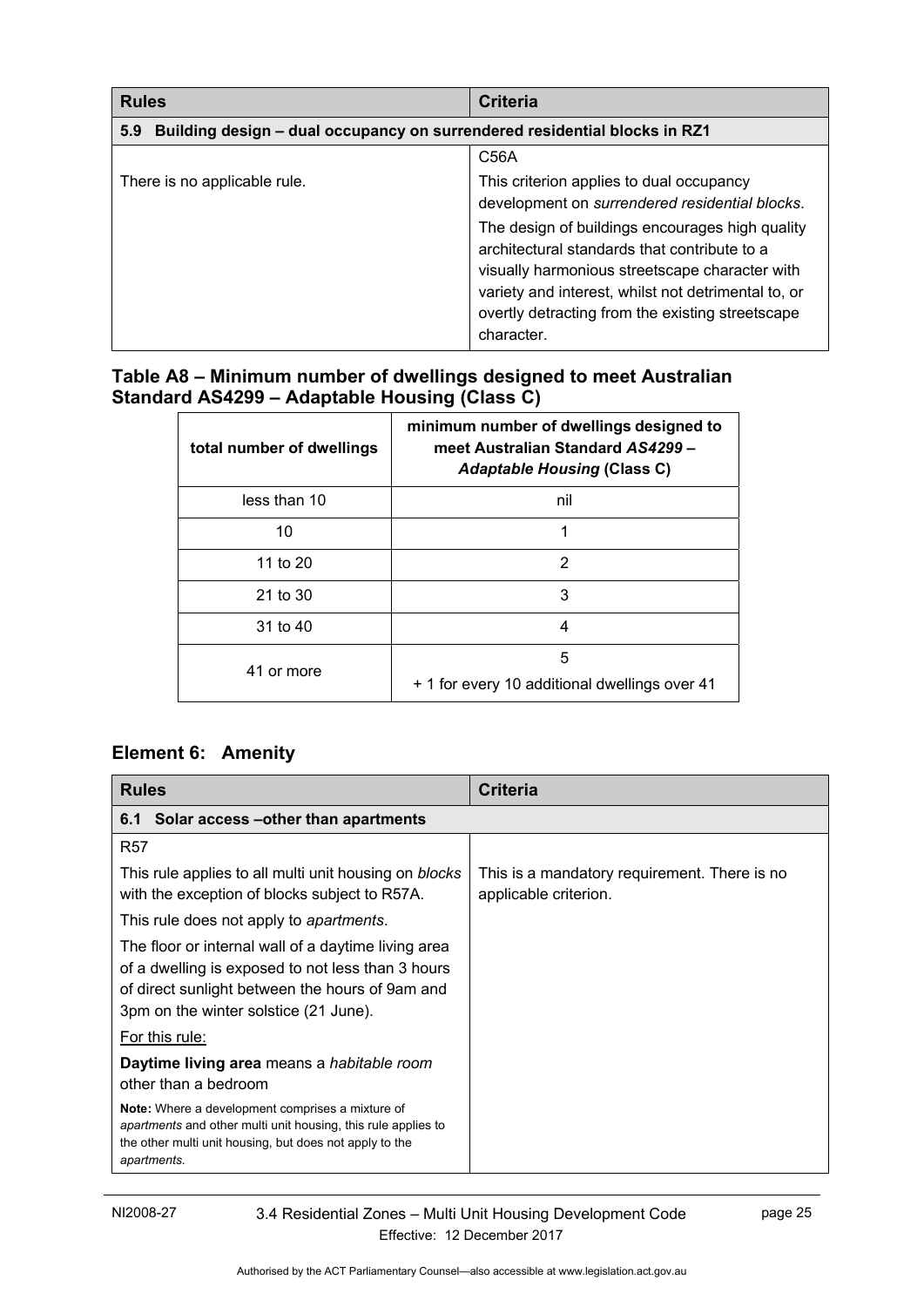<span id="page-29-0"></span>

| <b>Rules</b>                                                                                                                                                                                                                                                                                                                                                            | <b>Criteria</b>                                                                                                                                                                     |
|-------------------------------------------------------------------------------------------------------------------------------------------------------------------------------------------------------------------------------------------------------------------------------------------------------------------------------------------------------------------------|-------------------------------------------------------------------------------------------------------------------------------------------------------------------------------------|
| Note: To remove any doubt, when assessing a development<br>on a block with existing dwellings, the development must<br>comply and must not cause an existing dwelling to then<br>contravene this requirement. However, if the existing dwelling<br>does not currently comply, the development must not increase<br>the level of non compliance for that other dwelling. |                                                                                                                                                                                     |
| <b>R57A</b>                                                                                                                                                                                                                                                                                                                                                             | <b>C57A</b>                                                                                                                                                                         |
| This rule applies to multi unit housing on blocks<br>approved under an estate development plan on<br>or after 5 July 2013. This rule does not apply to<br>apartments.                                                                                                                                                                                                   | One or more daytime living areas in each<br>dwelling is provided with reasonable access to<br>direct sunlight between the hours of 9am and<br>3pm on the winter solstice (21 June). |
| A daytime living area of each new dwelling is<br>provided with a minimum of 4m <sup>2</sup> of transparent<br>vertical glazing that:                                                                                                                                                                                                                                    | For this criterion:                                                                                                                                                                 |
| is oriented between 45° east of north and<br>a)<br>45° west of north; and                                                                                                                                                                                                                                                                                               | Daytime living area means a habitable room<br>other than a bedroom                                                                                                                  |
| is not overshadowed at noon on the winter<br>b)<br>solstice (21 June) by:                                                                                                                                                                                                                                                                                               |                                                                                                                                                                                     |
| buildings and structures on the subject<br>i)<br>block                                                                                                                                                                                                                                                                                                                  |                                                                                                                                                                                     |
| the solar fence on the <i>northern</i><br>ii)<br>boundary of the subject block                                                                                                                                                                                                                                                                                          |                                                                                                                                                                                     |
| For this rule:                                                                                                                                                                                                                                                                                                                                                          |                                                                                                                                                                                     |
| Daytime living area means a habitable room<br>other than a bedroom                                                                                                                                                                                                                                                                                                      |                                                                                                                                                                                     |
| The height of the 'solar fence' is:                                                                                                                                                                                                                                                                                                                                     |                                                                                                                                                                                     |
| i)<br>in the <i>primary building zone</i> $-3m$                                                                                                                                                                                                                                                                                                                         |                                                                                                                                                                                     |
| ii)<br>all other parts of the boundary $-2.3m$                                                                                                                                                                                                                                                                                                                          |                                                                                                                                                                                     |
| Note: Where a development comprises a mixture of<br>apartments and other multi unit housing, this rule applies to<br>the other multi unit housing, but does not apply to the<br>apartments.                                                                                                                                                                             |                                                                                                                                                                                     |
| Compliance with this rule may be demonstrated through<br>plans, elevations and supporting documentation (e.g. shadow<br>diagrams) showing that the required minimum area of glazing<br>is not overshadowed.                                                                                                                                                             |                                                                                                                                                                                     |
| Note: To remove any doubt, when assessing a development<br>on a block with existing dwellings, the development must<br>comply and must not cause an existing dwelling to then<br>contravene this requirement. However, if the existing dwelling<br>does not currently comply, the development must not increase<br>the level of non compliance for that other dwelling. |                                                                                                                                                                                     |
| 6.2 Solar access - apartments                                                                                                                                                                                                                                                                                                                                           |                                                                                                                                                                                     |
| <b>R58</b>                                                                                                                                                                                                                                                                                                                                                              | C <sub>58</sub>                                                                                                                                                                     |
| This rule applies to apartments.                                                                                                                                                                                                                                                                                                                                        | Daytime living areas have reasonable access to                                                                                                                                      |
| The floor or internal wall of a daytime living area<br>of not fewer than 70% of apartments on a site is<br>exposed to not less than 3 hours of direct sunlight                                                                                                                                                                                                          | sunlight.                                                                                                                                                                           |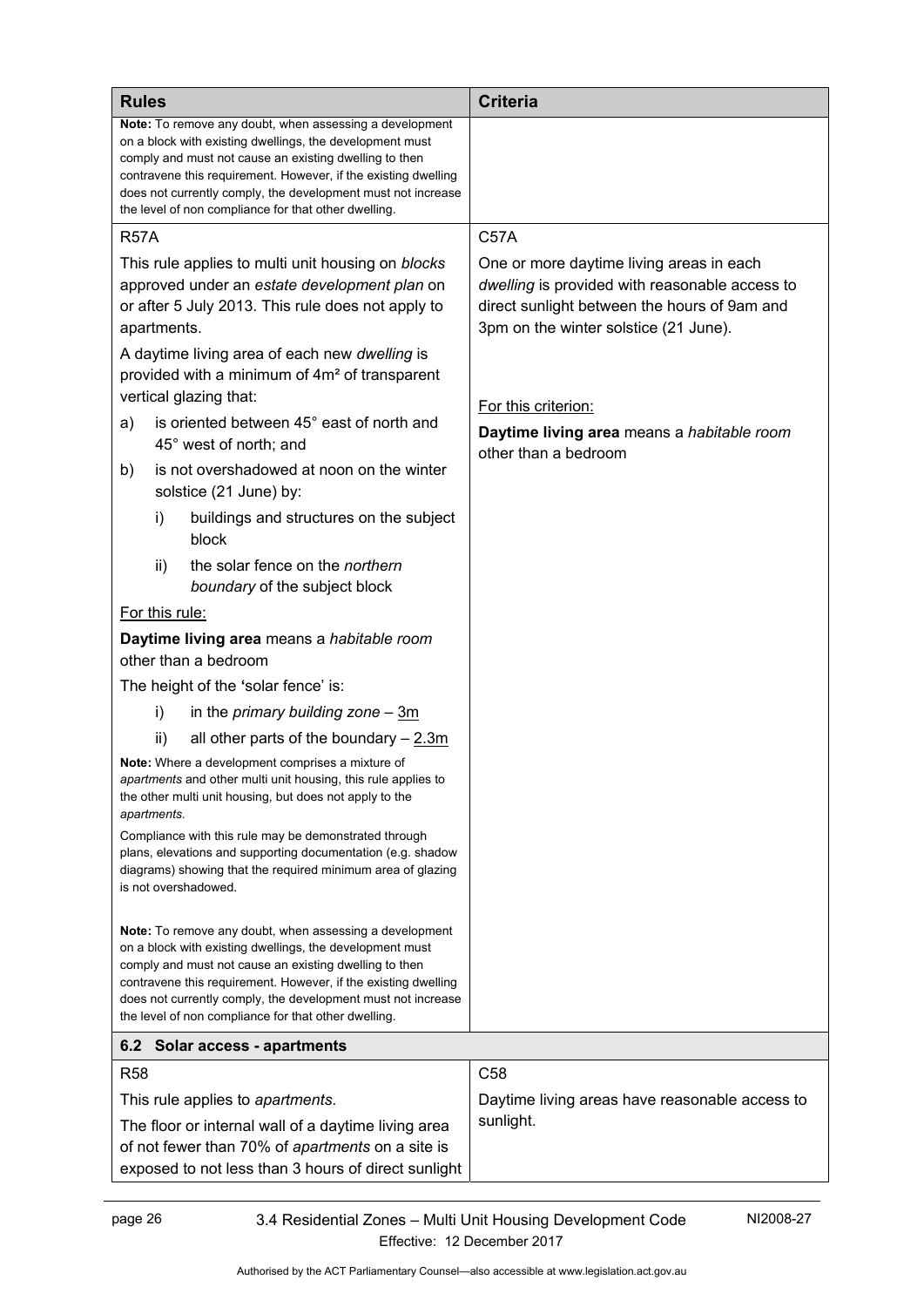<span id="page-30-1"></span><span id="page-30-0"></span>

| <b>Rules</b>                                                                                                         |                                                                                             |                                              | <b>Criteria</b>                                                                        |
|----------------------------------------------------------------------------------------------------------------------|---------------------------------------------------------------------------------------------|----------------------------------------------|----------------------------------------------------------------------------------------|
| between the hours of 9am and 3pm on the winter                                                                       |                                                                                             |                                              |                                                                                        |
| solstice (21 June).                                                                                                  |                                                                                             |                                              |                                                                                        |
| Note: Where a development comprises a mixture of<br>apartments and other multi unit housing, this rule will apply to |                                                                                             |                                              |                                                                                        |
|                                                                                                                      | the apartments.                                                                             |                                              |                                                                                        |
|                                                                                                                      | 6.3 Privacy                                                                                 |                                              |                                                                                        |
| <b>R59</b>                                                                                                           |                                                                                             | C59                                          |                                                                                        |
|                                                                                                                      | This rule applies to dwellings on the same block.                                           |                                              | Reasonable privacy between dwellings on the                                            |
|                                                                                                                      | The relationship between unscreened elements                                                |                                              | same block is achieved.                                                                |
|                                                                                                                      | of one dwelling and the primary windows of                                                  |                                              |                                                                                        |
| following:                                                                                                           | another dwelling complies with one of the                                                   |                                              |                                                                                        |
| a)                                                                                                                   | a person (with an eye height of 1.5m)                                                       |                                              |                                                                                        |
|                                                                                                                      | standing at any and every point on the                                                      |                                              |                                                                                        |
|                                                                                                                      | extremity of an <i>unscreened element</i> of one                                            |                                              |                                                                                        |
|                                                                                                                      | dwelling shall not have a direct line of sight                                              |                                              |                                                                                        |
|                                                                                                                      | into the <i>primary window</i> of any other<br>dwelling                                     |                                              |                                                                                        |
| b)                                                                                                                   | the direct line of sight referred to in item a) is                                          |                                              |                                                                                        |
|                                                                                                                      | more than 12m.                                                                              |                                              |                                                                                        |
| <b>R60</b>                                                                                                           |                                                                                             | C60                                          |                                                                                        |
| This rule applies to <i>principal private open space</i>                                                             |                                                                                             | Reasonable privacy of principal private open |                                                                                        |
| on the same block and on adjacent blocks.                                                                            |                                                                                             |                                              | space of each dwelling is achieved.                                                    |
|                                                                                                                      | The relationship between unscreened elements                                                |                                              |                                                                                        |
| of one dwelling and the principal private open<br>space of another dwelling complies with one of                     |                                                                                             |                                              |                                                                                        |
| the following:                                                                                                       |                                                                                             |                                              |                                                                                        |
| a)                                                                                                                   | a person (with an eye height of 1.5m)                                                       |                                              |                                                                                        |
|                                                                                                                      | standing at any and every point on the                                                      |                                              |                                                                                        |
|                                                                                                                      | extremity of an unscreened element of one                                                   |                                              |                                                                                        |
|                                                                                                                      | dwelling shall not have a direct line of sight<br>to more than 50% of the minimum principal |                                              |                                                                                        |
|                                                                                                                      | private open space of any other dwelling                                                    |                                              |                                                                                        |
| b)                                                                                                                   | the direct line of sight referred to in item a) is                                          |                                              |                                                                                        |
|                                                                                                                      | more than 12m.                                                                              |                                              |                                                                                        |
| 6.4                                                                                                                  | Principal private open space                                                                |                                              |                                                                                        |
| R61                                                                                                                  |                                                                                             | C61                                          |                                                                                        |
|                                                                                                                      | Each dwelling has at least one area of principal                                            |                                              | Principal private open space for each dwelling                                         |
| private open space that complies with all of the                                                                     |                                                                                             |                                              | achieves all of the following:                                                         |
| following:                                                                                                           |                                                                                             | a)                                           | an area proportionate to the size of the                                               |
| a)                                                                                                                   | located on the site                                                                         |                                              | dwelling                                                                               |
| b)                                                                                                                   | has minimum area and dimensions specified<br>in table A9                                    | b)                                           | an extension of the function of the dwelling<br>for relaxation, dining, entertainment, |
| c)                                                                                                                   | is screened from adjoining public streets                                                   |                                              | recreation                                                                             |
|                                                                                                                      | and public open space                                                                       | C)                                           | directly accessible from the dwelling                                                  |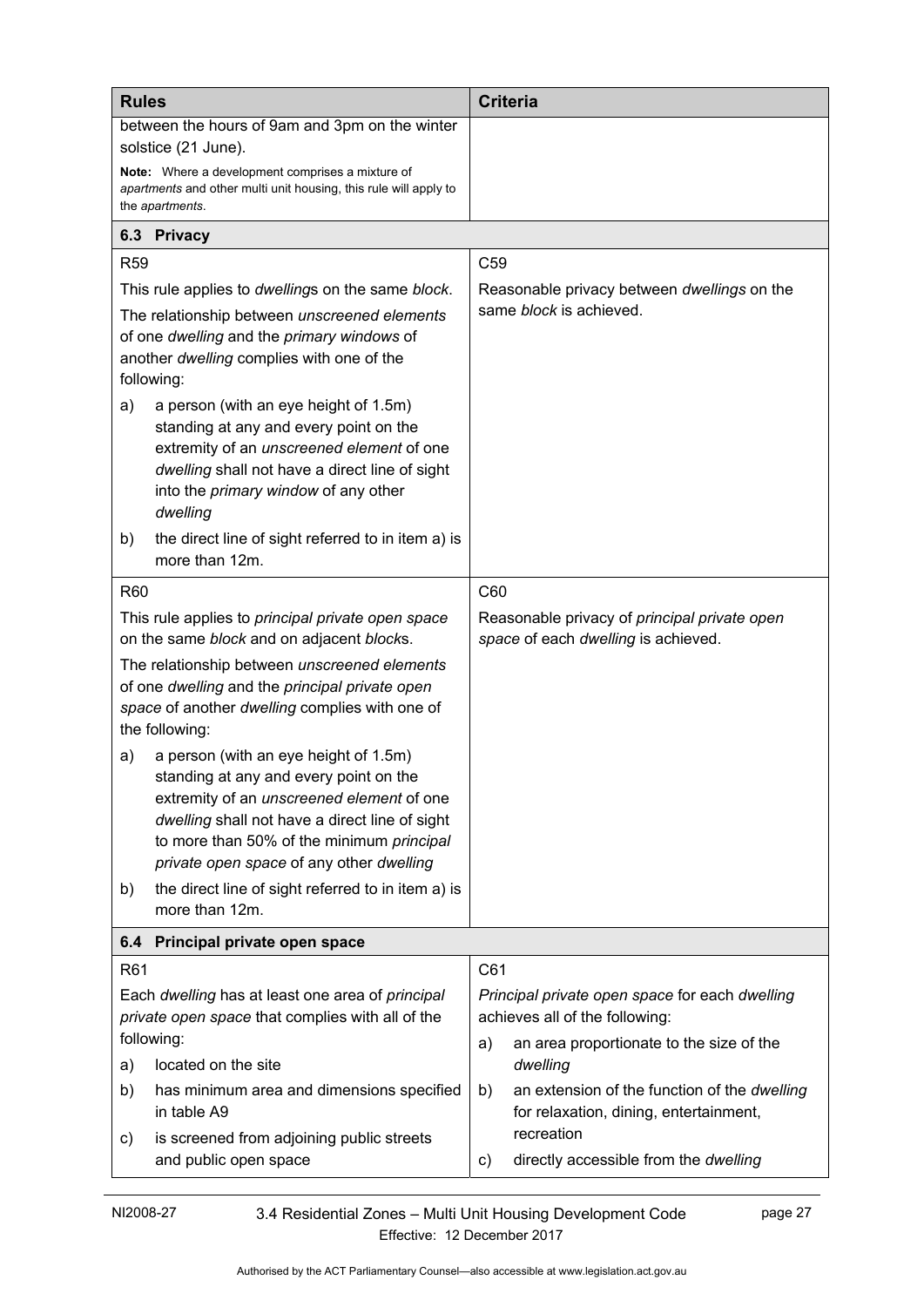| <b>Rules</b> |                                                                                                                                        |                                                                                                                                                           | <b>Criteria</b> |                                                                     |
|--------------|----------------------------------------------------------------------------------------------------------------------------------------|-----------------------------------------------------------------------------------------------------------------------------------------------------------|-----------------|---------------------------------------------------------------------|
| d)           |                                                                                                                                        | is directly accessible from, and adjacent to,<br>a habitable room other than a bedroom                                                                    | d)              | service functions such as clothes drying and<br>mechanical services |
| e)           | is not located to the south, south-east or<br>south-west of the <i>dwelling</i> , unless it<br>achieves one or more of the following - |                                                                                                                                                           | e)<br>f)        | reasonable privacy<br>reasonable solar access.                      |
|              | i)                                                                                                                                     | not less than 3 hours of direct sunlight<br>onto 50% of the minimum required<br>area between the hours of 9am and<br>3pm on the winter solstice (21 June) |                 |                                                                     |
|              | ii)                                                                                                                                    | located at an <i>upper floor level</i> and<br>overlooks a public street or public open<br>space.                                                          |                 |                                                                     |

#### **Table A9 - Principal Private Open Space**

|                        |                          |                   | dwellings wholly or partially at |                                                | dwellings located entirely on an |
|------------------------|--------------------------|-------------------|----------------------------------|------------------------------------------------|----------------------------------|
|                        |                          | lower floor level |                                  | upper floor level                              |                                  |
| zone                   | dwelling<br>size         | minimum<br>area   | minimum<br>dimension             | minimum<br>area                                | minimum dimension                |
|                        | 1 bedroom                | $28m^{2*}$        | 5m                               | $6m2$ plus $2m2$<br>for service<br>functions** | 1.8 <sub>m</sub>                 |
| RZ1<br>RZ <sub>2</sub> |                          |                   |                                  |                                                |                                  |
|                        | 2 or 3<br>bedrooms       | $36m^{2*}$        | 6m                               | $36m2*$                                        | 2.5m                             |
|                        | 4 or more<br>bedrooms    | $45m^{2*}$        | 6m                               | $45m^{2*}$                                     | 2.5m                             |
| RZ3<br>RZ4             | 1 or 2<br>bedrooms       | $24m^{2*}$        | 4m                               | $6m2$ plus $2m2$<br>for service<br>functions** | 1.8 <sub>m</sub>                 |
|                        | 3 or more<br>bedrooms    | $36m^2*$          | 6m                               | $24m^{2*}$                                     | 2.5m                             |
|                        | RZ5 and commercial zones | $24m^{2*}$        | 4 <sub>m</sub>                   | $6m2$ plus $2m2$<br>for service<br>functions** | 1.8 <sub>m</sub>                 |

 $*$  Includes allowance of 2m<sup>2</sup> area for service functions such as clothes drying and air conditioners and require screening from public areas as described under Rule R61.

\*\* Service functions include clothes drying and air conditioners and require screening from public areas. Service functions may be provided on a separate balcony to the *principal private open space*.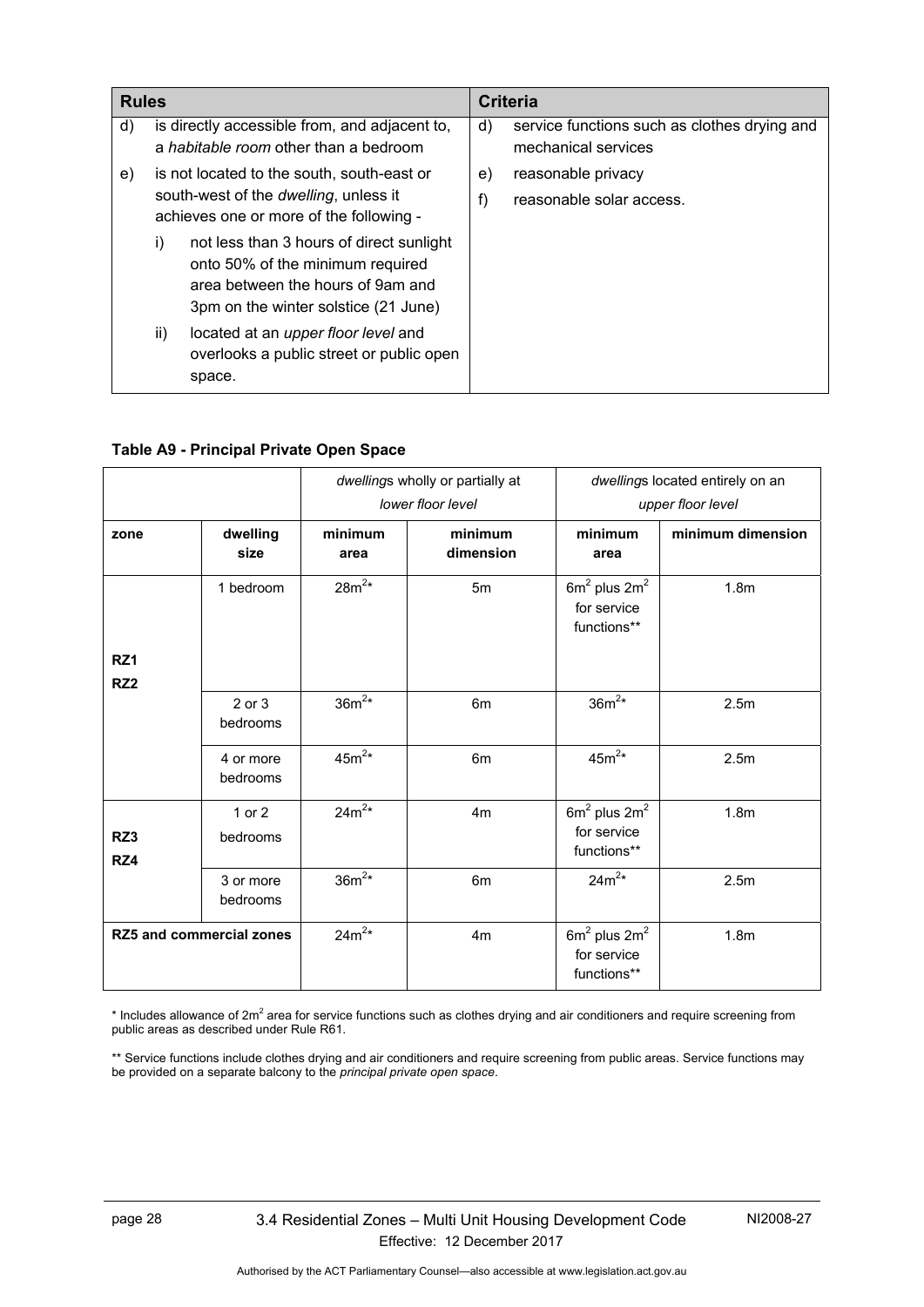<span id="page-32-2"></span><span id="page-32-1"></span><span id="page-32-0"></span>

| <b>Rules</b>                                                                                                                                                                                                                                                                                                                                                                                                                                                                                                                                                                                                                       | <b>Criteria</b>                                                                                                                                                                                                              |
|------------------------------------------------------------------------------------------------------------------------------------------------------------------------------------------------------------------------------------------------------------------------------------------------------------------------------------------------------------------------------------------------------------------------------------------------------------------------------------------------------------------------------------------------------------------------------------------------------------------------------------|------------------------------------------------------------------------------------------------------------------------------------------------------------------------------------------------------------------------------|
| Separation between external walls<br>6.5                                                                                                                                                                                                                                                                                                                                                                                                                                                                                                                                                                                           |                                                                                                                                                                                                                              |
| <b>R62</b>                                                                                                                                                                                                                                                                                                                                                                                                                                                                                                                                                                                                                         | C62                                                                                                                                                                                                                          |
| The minimum separation between an <i>unscreened</i><br>element and an external wall on the same block<br>or an adjoining block, is 3m.                                                                                                                                                                                                                                                                                                                                                                                                                                                                                             | The outlook from an <i>unscreened element</i> is not<br>unreasonably impeded by external walls on the<br>same or adjoining blocks.                                                                                           |
| R63                                                                                                                                                                                                                                                                                                                                                                                                                                                                                                                                                                                                                                | C63                                                                                                                                                                                                                          |
| The separation between external walls at the<br>lower floor level on the same block or an<br>adjoining block is not less than 1m.                                                                                                                                                                                                                                                                                                                                                                                                                                                                                                  | The separation between blank walls on the same<br>or adjoining blocks at ground level achieves both<br>of the following:                                                                                                     |
|                                                                                                                                                                                                                                                                                                                                                                                                                                                                                                                                                                                                                                    | reasonable access for maintenance<br>a)<br>b)<br>reasonable management of rodents.                                                                                                                                           |
| <b>Balustrades</b><br>6.6                                                                                                                                                                                                                                                                                                                                                                                                                                                                                                                                                                                                          |                                                                                                                                                                                                                              |
| R64                                                                                                                                                                                                                                                                                                                                                                                                                                                                                                                                                                                                                                | C64                                                                                                                                                                                                                          |
| This rule applies to balconies with both of the<br>following characteristics:<br>located on the third upper floor level or<br>i)<br>lower (ie the first four storeys)<br>facing public streets or public open<br>ii)<br>space.<br>Balustrades are constructed of one or more of the<br>following:<br>obscure glass panels<br>a)<br>solid panels<br>b)<br>with a total of all openings or clear glass panels<br>not more than 25% of the surface area of the<br>balustrade. For this rule obscure glass prevents<br>printed text of 10mm high characters from being<br>read through the glass when positioned 1m from<br>the glass. | Balustrades achieve reasonable privacy for<br>residents and screen household items from<br>adjoining public streets and public open space.                                                                                   |
| <b>Storage</b><br>6.7                                                                                                                                                                                                                                                                                                                                                                                                                                                                                                                                                                                                              |                                                                                                                                                                                                                              |
| R65                                                                                                                                                                                                                                                                                                                                                                                                                                                                                                                                                                                                                                | C65                                                                                                                                                                                                                          |
| This rule applies to dwellings without an<br>associated garage.<br>An enclosed storage area complying with all of<br>the following is provided for each dwelling:<br>at least 2m in height and 0.6m internal<br>a)                                                                                                                                                                                                                                                                                                                                                                                                                 | All dwellings are provided with adequate and<br>secure storage areas for all of the following:<br>equipment such as gardening, sporting,<br>a)<br>leisure and fitness equipment<br>accommodate bicycles as per Bicycle<br>b) |
| dimension                                                                                                                                                                                                                                                                                                                                                                                                                                                                                                                                                                                                                          | Parking Code.                                                                                                                                                                                                                |
| an area of not less than -<br>b)<br>in RZ1 and RZ2 - $4m2$<br>i)<br>in all other zones -1.5 $m2$<br>$\mathsf{ii}$<br>one of the following -<br>c)<br>accessible externally from the dwelling<br>i)<br>adjacent to a dedicated car space.<br>ii)                                                                                                                                                                                                                                                                                                                                                                                    |                                                                                                                                                                                                                              |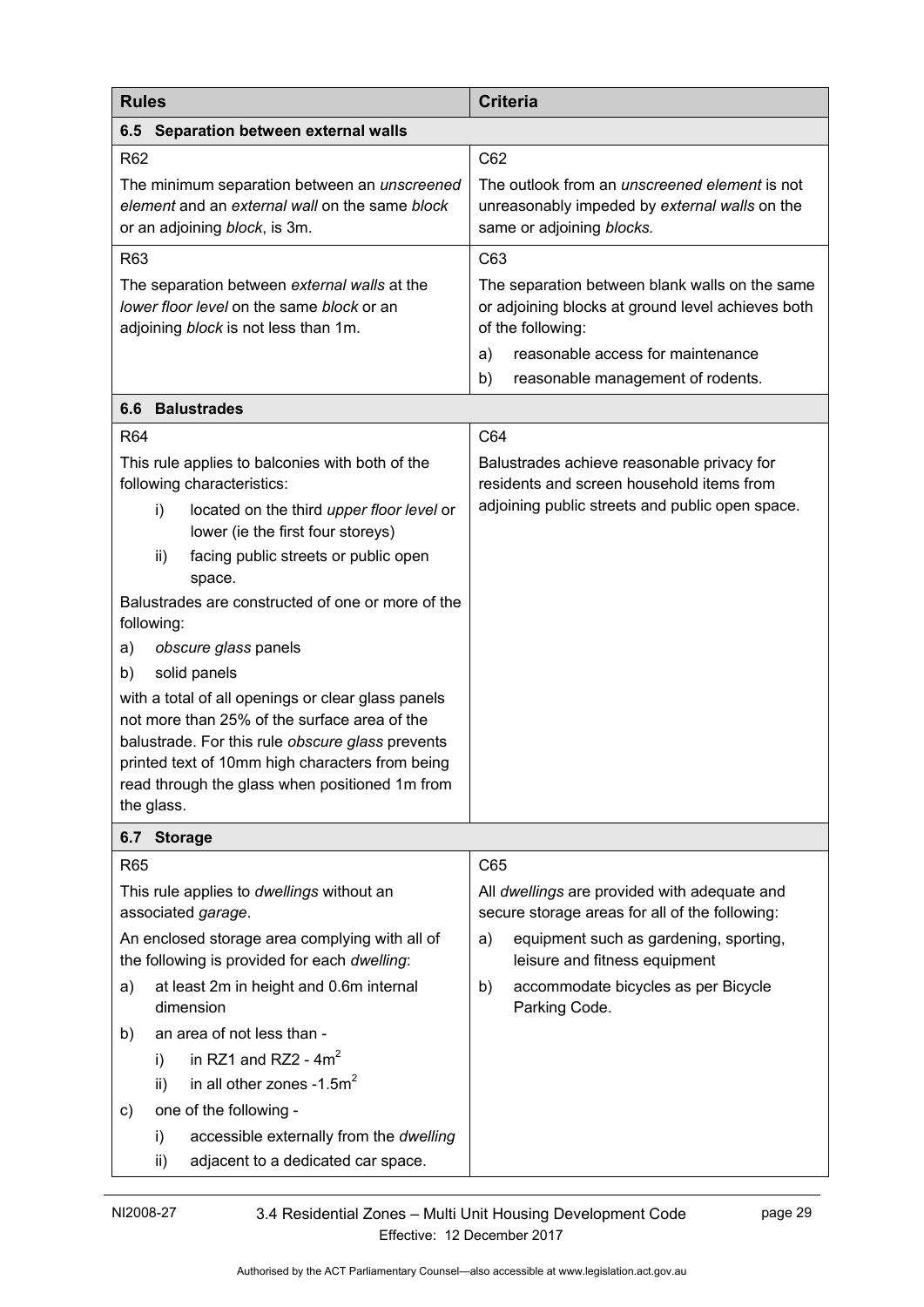<span id="page-33-1"></span><span id="page-33-0"></span>

| <b>Rules</b>                                                                                                                                                                                                                                                                                                                                                                                                                                                             | <b>Criteria</b>                                                                                                                                                                                                                           |
|--------------------------------------------------------------------------------------------------------------------------------------------------------------------------------------------------------------------------------------------------------------------------------------------------------------------------------------------------------------------------------------------------------------------------------------------------------------------------|-------------------------------------------------------------------------------------------------------------------------------------------------------------------------------------------------------------------------------------------|
| <b>Natural Ventilation</b><br>6.8                                                                                                                                                                                                                                                                                                                                                                                                                                        |                                                                                                                                                                                                                                           |
| There is no applicable rule.                                                                                                                                                                                                                                                                                                                                                                                                                                             | C66<br>For buildings containing 3 or more dwellings,<br>dwelling layouts are to ensure natural ventilation<br>is provided to habitable rooms by cross or stack<br>effect ventilation by maximising separation<br>between opening windows. |
| Noise attenuation - external sources<br>6.9                                                                                                                                                                                                                                                                                                                                                                                                                              |                                                                                                                                                                                                                                           |
| <b>R67</b>                                                                                                                                                                                                                                                                                                                                                                                                                                                               |                                                                                                                                                                                                                                           |
| Where a block has one or more of the following<br>characteristics:                                                                                                                                                                                                                                                                                                                                                                                                       | This is a mandatory requirement. There is no<br>applicable criterion.                                                                                                                                                                     |
| identified in a precinct code as being<br>i)<br>potentially affected by noise from<br>external sources<br>adjacent to a road carrying or forecast<br>ii)<br>to carry traffic volumes greater than                                                                                                                                                                                                                                                                        |                                                                                                                                                                                                                                           |
| 12,000 vehicles per day<br>located in a commercial zone<br>iii)<br>adjacent to a commercial or industrial<br>iv)<br>zone                                                                                                                                                                                                                                                                                                                                                 |                                                                                                                                                                                                                                           |
| dwellings shall be constructed to comply with the<br>relevant sections of all of the following:<br>AS/NZS 2107:2000 - Acoustics -<br>a)<br>Recommended design sound levels and<br>reverberation times for building interiors<br>(the relevant satisfactory recommended<br>interior design sound level)<br>AS/NZS 3671 - Acoustics - Road Traffic<br>b)<br>Noise Intrusion Building Siting and<br>Design.                                                                 |                                                                                                                                                                                                                                           |
| For other than road traffic noise, compliance with<br>this rule is demonstrated by a noise management<br>plan prepared by a member of the Australian<br>Acoustical Society with experience in the<br>assessment of noise, and endorsed by the EPA.<br>For other than road traffic noise, the noise level<br>immediately adjacent to the dwelling is assumed<br>to be the relevant noise zone standard specified<br>in the ACT Environment Protection Regulation<br>2005. |                                                                                                                                                                                                                                           |
| For road traffic noise, compliance with this rule is<br>demonstrated by an acoustic assessment and<br>noise management plan, prepared by a member<br>of the Australian Acoustical Society with<br>experience in the assessment of road traffic<br>noise, and endorsed by the Transport Planning &<br>Projects Section in ESDD.<br>Note: A condition of development approval may be imposed<br>to ensure compliance with the endorsed noise management<br>plan.           |                                                                                                                                                                                                                                           |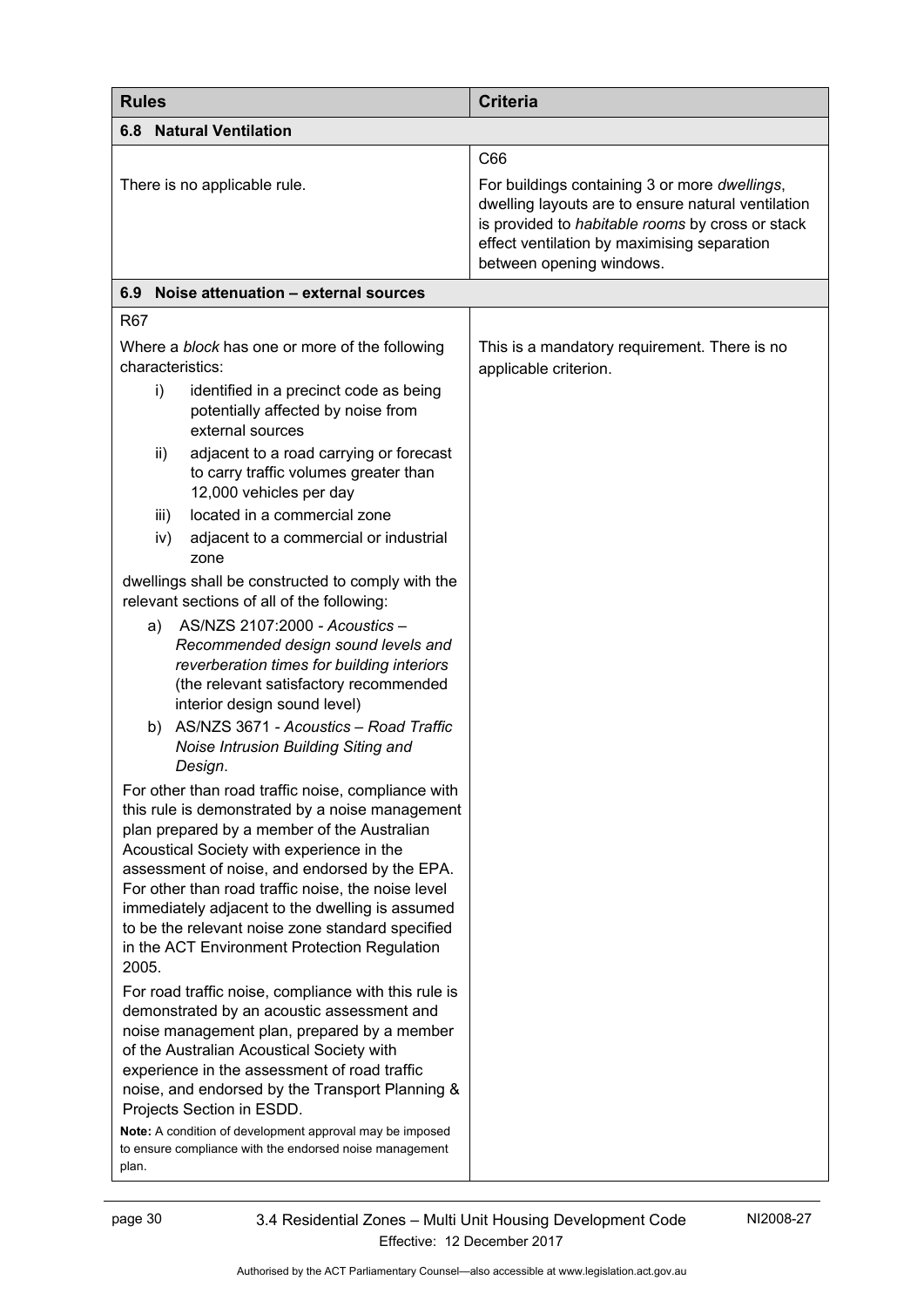## <span id="page-34-0"></span>**Element 7: Parking and vehicular access**

<span id="page-34-2"></span><span id="page-34-1"></span>

| <b>Rules</b>                                                                                          | <b>Criteria</b>                                                                                                 |  |
|-------------------------------------------------------------------------------------------------------|-----------------------------------------------------------------------------------------------------------------|--|
| Ramps to basement car parking - RZ1 and RZ2<br>7.1                                                    |                                                                                                                 |  |
| <b>R68</b>                                                                                            | C68                                                                                                             |  |
| This rule applies to blocks with all of the following<br>characteristics:                             | Ramps accessing basement car parking forward<br>of the building line may be allowed where all of                |  |
| a) zoned RZ1 or RZ2                                                                                   | the following are achieved:                                                                                     |  |
| single dwelling blocks<br>b)                                                                          | compatibility with the streetscape<br>i)                                                                        |  |
| less than 30 m wide at the street<br>C)                                                               | retention of existing street trees<br>ii)                                                                       |  |
| frontage.<br>Ramps accessing basement car parking are not                                             | safe and convenient pedestrian and<br>iii)<br>bicycle crossings                                                 |  |
| permitted forward of the building line.                                                               | iv) adequate line of sight for cars entering<br>and/or leaving the car parking area                             |  |
| <b>Driveway verge crossings</b><br>7.2                                                                |                                                                                                                 |  |
| R <sub>69</sub>                                                                                       | C69                                                                                                             |  |
| This rule applies to previously undeveloped<br>blocks.<br>No more than one driveway verge crossing is | More than one driveway verge crossing to each<br>block may be allowed in one of the following<br>circumstances: |  |
| provided to each block.                                                                               | where forward entry to roads carrying more<br>a)<br>than 3000 vehicles per day is desirable                     |  |
|                                                                                                       | where all of the following are achieved:<br>b)                                                                  |  |
|                                                                                                       | i)<br>compatibility with the streetscape                                                                        |  |
|                                                                                                       | ii)<br>priority for pedestrians and cyclists                                                                    |  |
|                                                                                                       | retention of existing street trees<br>iii)                                                                      |  |
|                                                                                                       | protection of existing landscape<br>iv)<br>features                                                             |  |
|                                                                                                       | public safety<br>V)                                                                                             |  |
|                                                                                                       | where the block is a corner block.<br>C)                                                                        |  |
| R70                                                                                                   | C70                                                                                                             |  |
| This rule applies to previously developed blocks<br>or the consolidation of previously developed      | Additional driveway verge crossings may be<br>allowed in one of the following circumstances:                    |  |
| blocks.<br>No additional driveway verge crossings are                                                 | where forward entry to roads carrying more<br>a)<br>than 3000 vehicles per day is desirable                     |  |
| permitted.                                                                                            | where all of the following are achieved -<br>b)                                                                 |  |
|                                                                                                       | compatibility with the streetscape<br>i)                                                                        |  |
|                                                                                                       | priority for pedestrians and cyclists<br>ii)                                                                    |  |
|                                                                                                       | iii)<br>retention of existing street tress                                                                      |  |
|                                                                                                       | protection of existing landscape<br>iv)<br>features                                                             |  |
|                                                                                                       | public safety<br>V)                                                                                             |  |
|                                                                                                       | where the block is a corner block.<br>C)                                                                        |  |

Related codes: Parking and Access General Code, Bicycle Parking General Code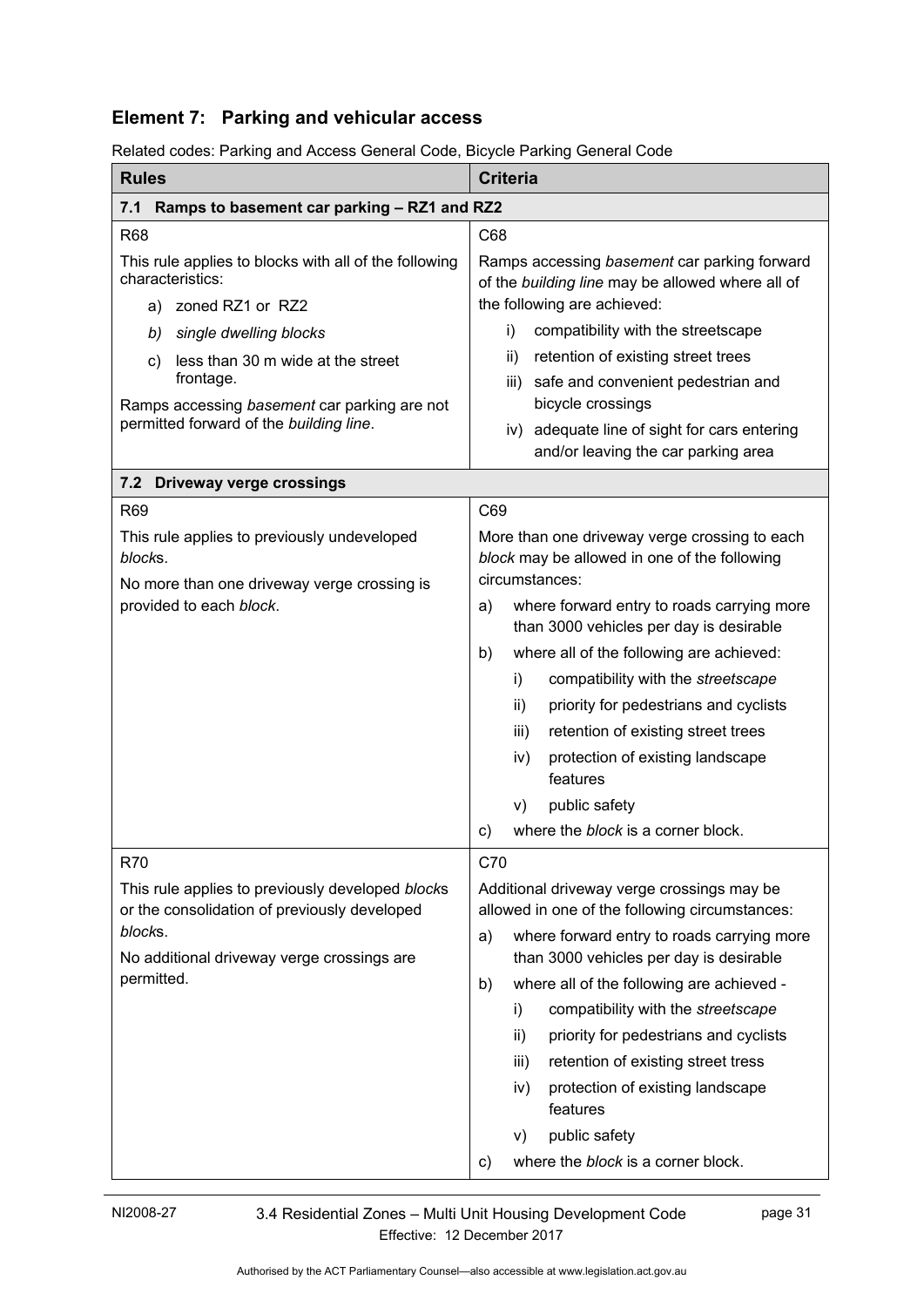| <b>Rules</b>                                                                                                |                                                                                                                                                                                                                                                      | <b>Criteria</b>                                                                               |
|-------------------------------------------------------------------------------------------------------------|------------------------------------------------------------------------------------------------------------------------------------------------------------------------------------------------------------------------------------------------------|-----------------------------------------------------------------------------------------------|
| R71                                                                                                         |                                                                                                                                                                                                                                                      |                                                                                               |
| This rule applies to previously developed blocks<br>or the consolidation of previously developed<br>blocks. |                                                                                                                                                                                                                                                      | This is a mandatory requirement. There is no<br>applicable criterion.                         |
|                                                                                                             | Redundant driveway verge crossings are<br>removed, and the verge and kerb restored.                                                                                                                                                                  |                                                                                               |
|                                                                                                             | Note: a condition of development approval may be imposed<br>to ensure compliance with this rule.                                                                                                                                                     |                                                                                               |
| <b>R72</b>                                                                                                  |                                                                                                                                                                                                                                                      | C72                                                                                           |
|                                                                                                             | Driveway verge crossings comply with all of the<br>following:                                                                                                                                                                                        | Driveway verge crossings are endorsed by the<br>Territory and Municipal Services Directorate. |
| a)                                                                                                          | 1.2m horizontally clear of stormwater sumps<br>and other services                                                                                                                                                                                    |                                                                                               |
| b)                                                                                                          | 1.5m horizontally clear of transformers, bus<br>stops, public light poles                                                                                                                                                                            |                                                                                               |
| C)                                                                                                          | 6m horizontally clear of the tangent point of<br>the radius of the curve on a corner block<br>(excluding locations with roundabouts and<br>signalised intersections, which require<br>separate formal approval and support from<br>Asset Acceptance) |                                                                                               |
| d)                                                                                                          | uphill grade of less than 17% as measured<br>from the kerb; downhill grade of less than<br>12% as measured from the kerb                                                                                                                             |                                                                                               |
| e)                                                                                                          | at a right angle to the kerb line with a<br>maximum 10% deviation                                                                                                                                                                                    |                                                                                               |
| f)                                                                                                          | a maximum of 5.5m wide, and a minimum of<br>5m wide at the kerb, a minimum 3m wide at<br>the front boundary, and a maximum width<br>no greater than the width at the kerb                                                                            |                                                                                               |
| g)                                                                                                          | except for blocks 250m <sup>2</sup> or less, 3m wide at<br>the front street boundary                                                                                                                                                                 |                                                                                               |
| h)                                                                                                          | outside of the drip line of mature street trees                                                                                                                                                                                                      |                                                                                               |
| i)                                                                                                          | a minimum of 3m clear of small and new<br>street trees                                                                                                                                                                                               |                                                                                               |
| j)                                                                                                          | compliant with Australian Standard<br>AS2890.1 - Off Street Parking, having<br>particular regard for sightlines and cross fall<br>of the site                                                                                                        |                                                                                               |
| k)                                                                                                          | where there is a public footpath across the<br>driveway verge crossing, the footpath is<br>continuous (i.e. the footpath is to have<br>precedence)                                                                                                   |                                                                                               |
| I)                                                                                                          | if the existing footpath is replaced, it is to be<br>constructed at the same level in the same<br>material and colour as the original.                                                                                                               |                                                                                               |
|                                                                                                             | Note: a condition of development approval may be imposed<br>to ensure compliance with this rule.                                                                                                                                                     |                                                                                               |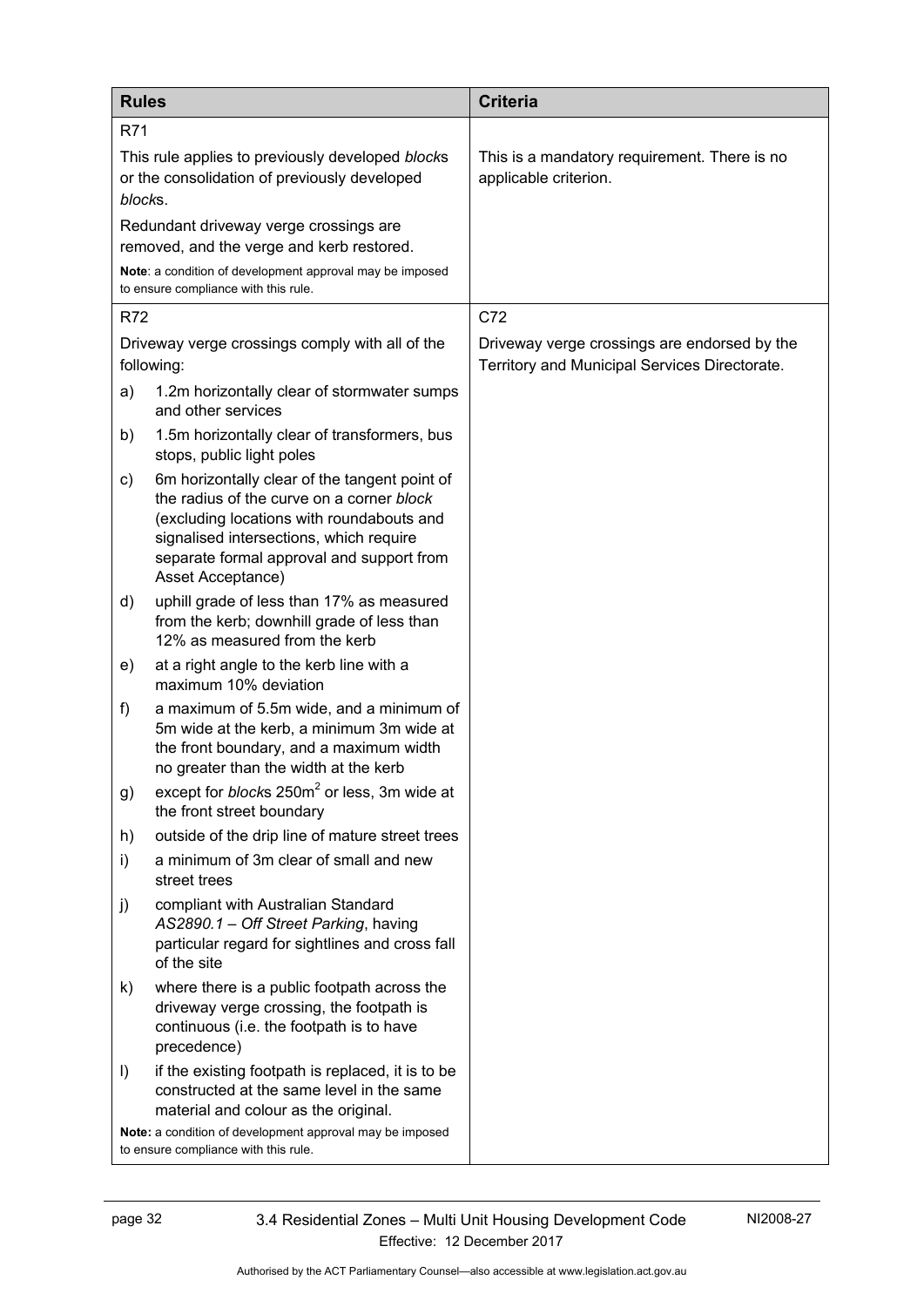<span id="page-36-0"></span>

| <b>Rules</b>                                                                                            |                                                                                                                                               | <b>Criteria</b>                                                                                                      |  |
|---------------------------------------------------------------------------------------------------------|-----------------------------------------------------------------------------------------------------------------------------------------------|----------------------------------------------------------------------------------------------------------------------|--|
| 7.3                                                                                                     | <b>Internal driveways</b>                                                                                                                     |                                                                                                                      |  |
| R73                                                                                                     |                                                                                                                                               | C73                                                                                                                  |  |
|                                                                                                         | This rule applies to internal driveways that are<br>used by residents of more than one dwelling.<br>Internal driveways comply with all of the | Internal driveways achieve all of the following:<br>a)<br>sufficient space for planting along property<br>boundaries |  |
|                                                                                                         | following:                                                                                                                                    | sufficient space for planting between internal<br>b)                                                                 |  |
| a)                                                                                                      | are set back from external block boundaries<br>by not less than 1m                                                                            | driveways and buildings<br>reasonable residential amenity, particularly<br>C)                                        |  |
| b)                                                                                                      | are set back from the external walls of<br>buildings on the site by not less than 1m                                                          | in relation to the intrusion of light and noise<br>into <i>habitable rooms</i>                                       |  |
| c)                                                                                                      | the setbacks referred to in items a) and b)<br>are planted to a width of not less than 1m                                                     | clear differentiation between the driveway<br>d)<br>and parking spaces.                                              |  |
| d)                                                                                                      | windows to <i>habitable rooms</i> and exterior<br>doors within 1.5 of an internal driveway have<br>at least one of the following -            |                                                                                                                      |  |
|                                                                                                         | an intervening fence or wall not less<br>i)<br>than 1.5m high                                                                                 |                                                                                                                      |  |
|                                                                                                         | for windows, a sill height not less than<br>ii)<br>1.5m above the driveway                                                                    |                                                                                                                      |  |
| e)                                                                                                      | the relevant requirements in Australian<br>Standard AS2890.1 - Off Street Parking for<br>sightlines and gradients                             |                                                                                                                      |  |
| f)                                                                                                      | provide internal radius of at least 4m at<br>changes in direction and intersections                                                           |                                                                                                                      |  |
| g)                                                                                                      | have a surface treatment that is distinct from<br>car parking spaces.                                                                         |                                                                                                                      |  |
| <b>R74</b>                                                                                              |                                                                                                                                               | C74                                                                                                                  |  |
|                                                                                                         | This rule applies to internal driveways with both<br>of the following characteristics:                                                        | Internal driveways achieve reasonable levels of<br>public safety.                                                    |  |
| a)                                                                                                      | serve 4 or more car parking spaces                                                                                                            |                                                                                                                      |  |
| b)                                                                                                      | connect to a major road.                                                                                                                      |                                                                                                                      |  |
|                                                                                                         | Turning spaces are provided on the block to allow<br>vehicles to leave in a forward direction.                                                |                                                                                                                      |  |
| R75                                                                                                     |                                                                                                                                               | C75                                                                                                                  |  |
| This rule applies to internal driveways with both                                                       |                                                                                                                                               | Internal driveways avoid unreasonable levels of<br>queuing and congestion at vehicular entrances.                    |  |
| of the following characteristics:<br>serve more than 10 car parking spaces<br>a)                        |                                                                                                                                               |                                                                                                                      |  |
| connect to a public road.<br>b)                                                                         |                                                                                                                                               |                                                                                                                      |  |
| The internal driveway is not less than 5m wide for<br>not less than the first 7m of its length measured |                                                                                                                                               |                                                                                                                      |  |
| from the relevant block boundary.                                                                       |                                                                                                                                               |                                                                                                                      |  |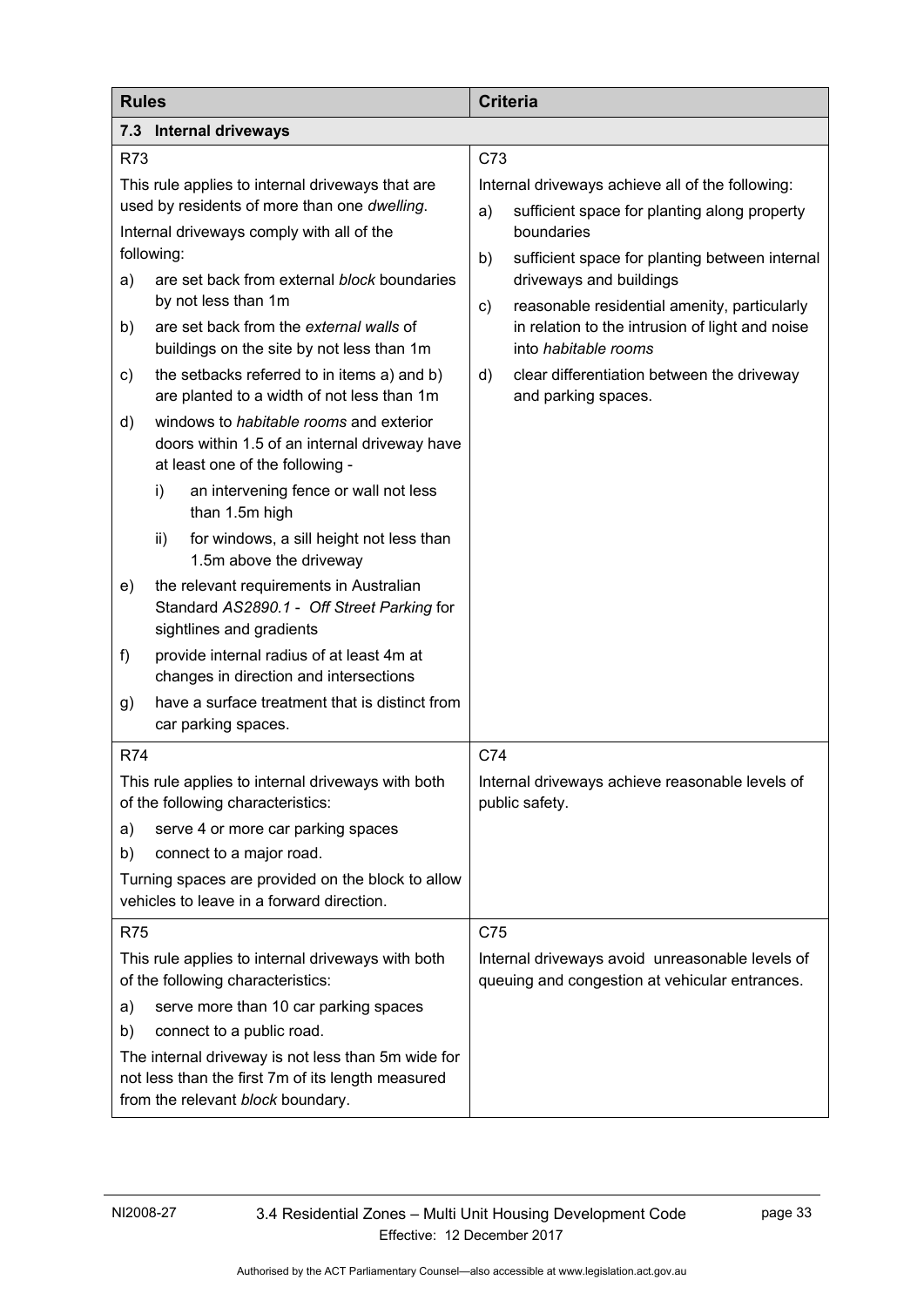<span id="page-37-0"></span>

| <b>Rules</b>                                                                                                                      |                                                                                                                                                    | <b>Criteria</b>                                                                                                                                                             |  |
|-----------------------------------------------------------------------------------------------------------------------------------|----------------------------------------------------------------------------------------------------------------------------------------------------|-----------------------------------------------------------------------------------------------------------------------------------------------------------------------------|--|
|                                                                                                                                   |                                                                                                                                                    | C76                                                                                                                                                                         |  |
| There is no applicable rule.                                                                                                      |                                                                                                                                                    | Internal driveways are designed to be safely used<br>by both pedestrians and vehicles, including<br>emergency vehicles.                                                     |  |
|                                                                                                                                   |                                                                                                                                                    | Measures to reduce vehicle speed on internal<br>driveways will be considered when determining<br>compliance with this criterion, including one or<br>more of the following: |  |
|                                                                                                                                   |                                                                                                                                                    | changes in pavement materials<br>a)                                                                                                                                         |  |
|                                                                                                                                   |                                                                                                                                                    | the lack of kerb and gutters<br>b)                                                                                                                                          |  |
|                                                                                                                                   |                                                                                                                                                    | difference in height to adjacent streets<br>c)                                                                                                                              |  |
|                                                                                                                                   |                                                                                                                                                    | avoiding long lengths of driveway<br>d)                                                                                                                                     |  |
|                                                                                                                                   |                                                                                                                                                    | suitable planting<br>e)                                                                                                                                                     |  |
|                                                                                                                                   |                                                                                                                                                    | f)<br>signage.                                                                                                                                                              |  |
|                                                                                                                                   | 7.4 Residents' car parking                                                                                                                         |                                                                                                                                                                             |  |
| <b>R77</b>                                                                                                                        |                                                                                                                                                    | C77                                                                                                                                                                         |  |
|                                                                                                                                   | Car-parking spaces on the site for residents<br>comply with all of the following:                                                                  | Car parking for residents achieves all of the<br>following:                                                                                                                 |  |
| a)                                                                                                                                | located behind the front zone (except for                                                                                                          | reasonable residential amenity<br>a)                                                                                                                                        |  |
|                                                                                                                                   | apartment car parking)                                                                                                                             | b)<br>consistency with the desired character                                                                                                                                |  |
| b)                                                                                                                                | can be in tandem where they belong to the<br>same dwelling                                                                                         | public safety<br>c)                                                                                                                                                         |  |
| c)                                                                                                                                | do not encroach any property boundaries                                                                                                            | d)<br>reasonable opportunities for surveillance                                                                                                                             |  |
| d)                                                                                                                                | one car space per dwelling is roofed and<br>located behind the front zone                                                                          | the reasonable requirements of residents<br>e)<br>for car parking                                                                                                           |  |
| e)                                                                                                                                | are separated by not less than 1.5m from<br>windows or doors to habitable rooms of<br>dwellings that are not associated with the<br>parking space. | reasonable privacy.<br>f)                                                                                                                                                   |  |
| <b>R78</b>                                                                                                                        |                                                                                                                                                    | C78                                                                                                                                                                         |  |
|                                                                                                                                   | This rule applies to resident car parking spaces<br>with both of the following characteristics:                                                    | Car parking spaces are located close to, and with<br>convenient access to dwellings.                                                                                        |  |
| a)                                                                                                                                | not allocated to a particular dwelling                                                                                                             |                                                                                                                                                                             |  |
| b)                                                                                                                                | shared between 2 or more dwellings.                                                                                                                |                                                                                                                                                                             |  |
| Parking spaces are located within 50m walking<br>distance of any dwelling that is sharing the space.                              |                                                                                                                                                    |                                                                                                                                                                             |  |
| <b>R79</b>                                                                                                                        |                                                                                                                                                    | C79                                                                                                                                                                         |  |
| The maximum total width of garage door<br>openings and external width of carports facing a<br>street complies with the following: |                                                                                                                                                    | Garages and car parking structures are<br>consistent with the desired character.                                                                                            |  |
| a)                                                                                                                                | for up to 3 dwellings, the lesser of the<br>following                                                                                              |                                                                                                                                                                             |  |
|                                                                                                                                   | i)<br>6m                                                                                                                                           |                                                                                                                                                                             |  |
|                                                                                                                                   | 50% of the total length of the building<br>ii)                                                                                                     |                                                                                                                                                                             |  |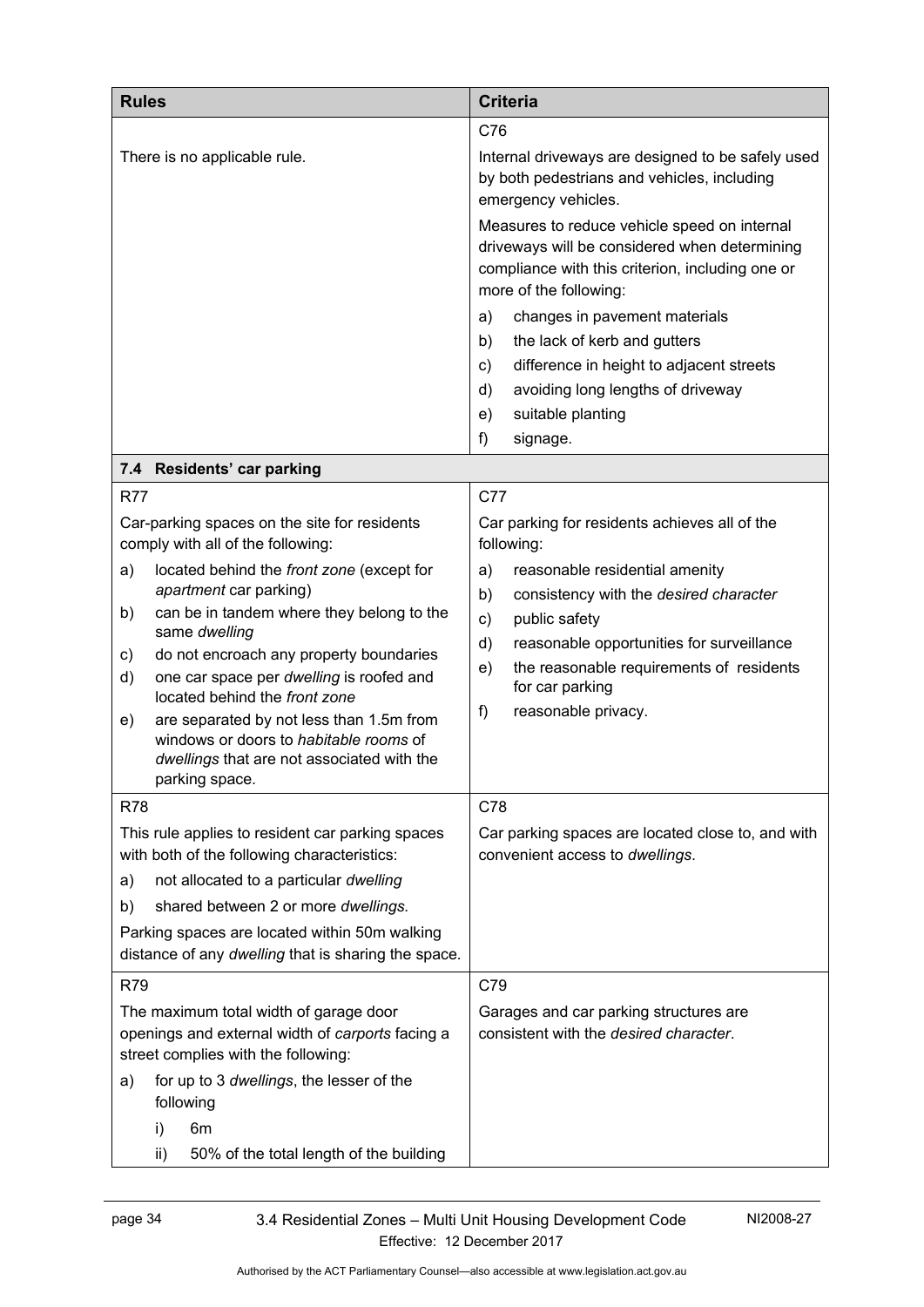<span id="page-38-0"></span>

| <b>Rules</b>                                                                                                                 | <b>Criteria</b>                                                                     |
|------------------------------------------------------------------------------------------------------------------------------|-------------------------------------------------------------------------------------|
| façade facing that street                                                                                                    |                                                                                     |
| for more than 3 dwellings, 50% of the total<br>b)<br>length of the building façade facing that<br>street.                    |                                                                                     |
| <b>R80</b>                                                                                                                   | C80                                                                                 |
| The maximum total width of an entry and/or exit<br>to basement car parking facing the street is 8m.                          | Entries to <i>basements</i> do not dominate the<br>streetscape.                     |
| R81                                                                                                                          | C81                                                                                 |
| This rule applies to all of the following:                                                                                   | Approaches to basements achieve all of the                                          |
| developments containing 10 dwellings<br>i)<br>or more                                                                        | following:<br>public safety<br>a)                                                   |
| development with a combined entry<br>ii)<br>and exit to apartment car parking less<br>than 6m wide.                          | convenience for all users.<br>b)                                                    |
| Approaches to basements containing car parking<br>comply with one of the following:                                          |                                                                                     |
| include sufficient areas for vehicles to wait<br>a)<br>to allow for an entering or leaving vehicle to<br>pass                |                                                                                     |
| at least one waiting area and traffic signals.<br>b)                                                                         |                                                                                     |
| <b>Visitor parking</b><br>7.5                                                                                                |                                                                                     |
| <b>R82</b>                                                                                                                   | C82                                                                                 |
| Visitor car-parking spaces on the site comply with<br>all of the following:                                                  | Visitor parking achieves all of the following:<br>accessible for all visitors<br>a) |
| located behind the front zone (except for<br>a)<br>apartment car parking)                                                    | b)<br>safe and direct visitor entry to common<br>building entries.                  |
| do not encroach any property boundaries<br>b)                                                                                |                                                                                     |
| are separated by not less than 1.5m from<br>c)<br>windows and doors to habitable rooms of<br>dwellings                       |                                                                                     |
| are not more than 50m walking distance<br>d)<br>from any common building entry                                               |                                                                                     |
| clearly identified and visible from driveways.<br>e)                                                                         |                                                                                     |
| R83                                                                                                                          | C83                                                                                 |
| Visitor car parking complies with one of the<br>following:                                                                   | Visitor parking is accessible to all visitors.                                      |
| is located outside of any security barriers<br>a)                                                                            |                                                                                     |
| an intercom and remote barrier release<br>b)<br>system allows access to visitor parking<br>located behind security barriers. |                                                                                     |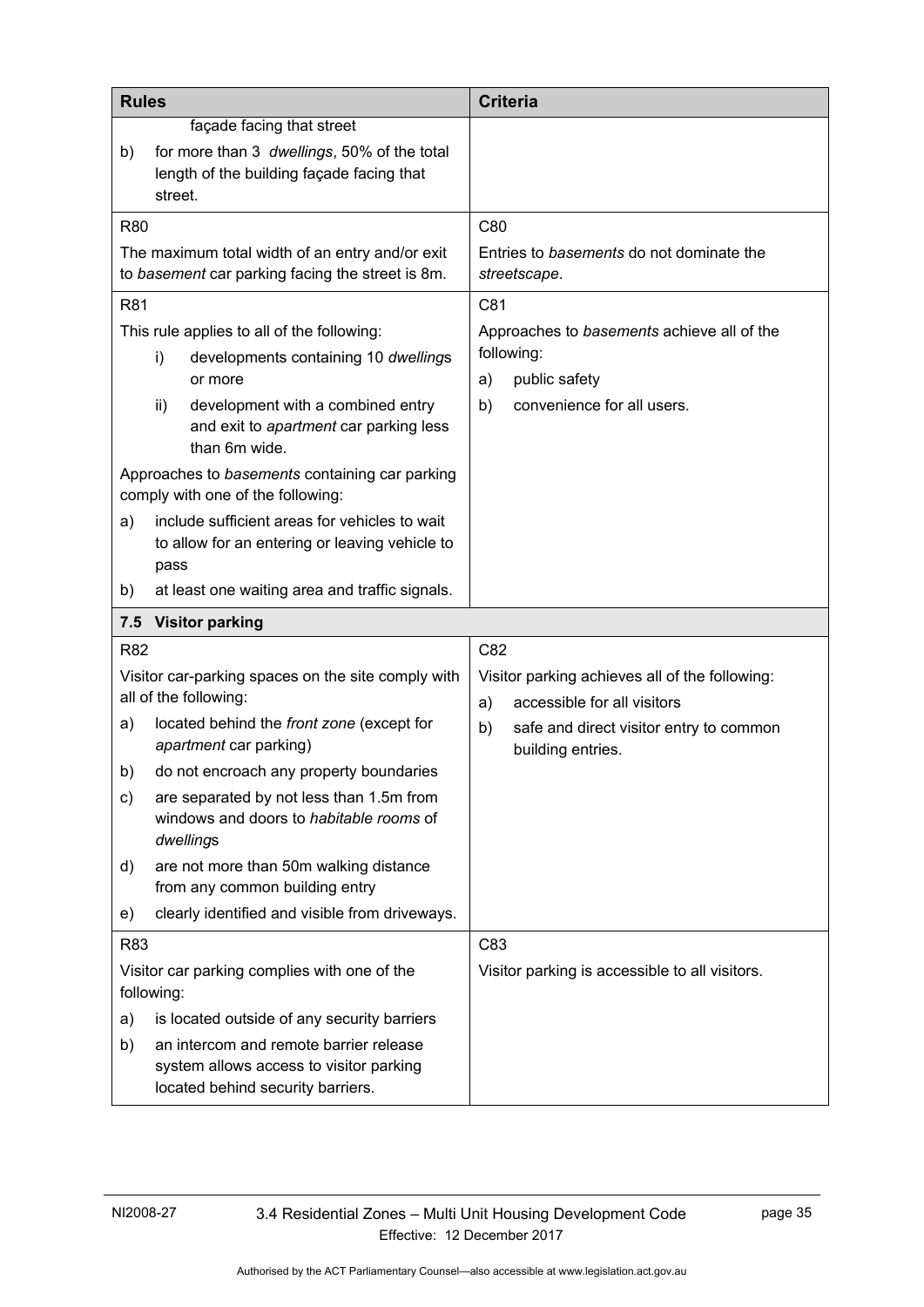<span id="page-39-0"></span>

| <b>Rules</b>                                                                                                                                                                                     |                                                                                                                                                       | <b>Criteria</b>                                                                                                            |  |  |
|--------------------------------------------------------------------------------------------------------------------------------------------------------------------------------------------------|-------------------------------------------------------------------------------------------------------------------------------------------------------|----------------------------------------------------------------------------------------------------------------------------|--|--|
| 7.6                                                                                                                                                                                              | Number of co-located parking spaces - RZ2                                                                                                             |                                                                                                                            |  |  |
| R84                                                                                                                                                                                              |                                                                                                                                                       | C84                                                                                                                        |  |  |
| In RZ2 on single dwelling blocks, co-located car<br>parking spaces on the <i>site</i> comply with all of the<br>following:                                                                       |                                                                                                                                                       | Car parking spaces on the site (including garages<br>but excluding basement car parking) achieves all<br>of the following: |  |  |
| a)                                                                                                                                                                                               | the maximum number of car parking spaces                                                                                                              | do not dominate site landscaping<br>a)                                                                                     |  |  |
|                                                                                                                                                                                                  | (including spaces in garages but excluding<br>those in basements) is 4                                                                                | b)<br>are consistent with the desired character                                                                            |  |  |
| b)                                                                                                                                                                                               | the minimum separation between groups of<br>co-located car parking spaces (including<br>spaces in garages but excluding those in<br>basements) is 4m. |                                                                                                                            |  |  |
| Delivery and removalist vans<br>7.7                                                                                                                                                              |                                                                                                                                                       |                                                                                                                            |  |  |
| <b>R85</b>                                                                                                                                                                                       |                                                                                                                                                       | C85                                                                                                                        |  |  |
| For developments with 40 or more dwellings, at<br>least one short stay parking space and<br>associated access is provided for delivery trucks<br>such as furniture delivery and removalist vans. |                                                                                                                                                       | Reasonable provision is made for short stay<br>parking for delivery trucks.                                                |  |  |

# <span id="page-39-2"></span><span id="page-39-1"></span>**Element 8: Environment**

Related codes: Water Ways: Water Sensitive Urban Design General Code, Planning for Bushfire Risk Mitigation General Code.

<span id="page-39-3"></span>

| <b>Rules</b>                                                                                                                                                                                                                                                                                                                                                                                         | <b>Criteria</b>                                                       |
|------------------------------------------------------------------------------------------------------------------------------------------------------------------------------------------------------------------------------------------------------------------------------------------------------------------------------------------------------------------------------------------------------|-----------------------------------------------------------------------|
| 8.1 Water sensitive urban design                                                                                                                                                                                                                                                                                                                                                                     |                                                                       |
| R86                                                                                                                                                                                                                                                                                                                                                                                                  |                                                                       |
| This rule applies to all multi-unit residential<br>development except for minor extensions.<br>The development achieves a minimum 40%<br>reduction in mains water consumption compared<br>to an equivalent development constructed in<br>2003, without any reliance on landscaping<br>measures.<br>Compliance with this rule is demonstrated by a<br>report by a suitably qualified person using the | This is a mandatory requirement. There is no<br>applicable criterion. |
| ACTPLA on-line assessment tool or another tool<br>referred to in the Water Ways: Water Sensitive<br>Urban Design General Code.<br>For this element:                                                                                                                                                                                                                                                  |                                                                       |
| minor extension means an extension where the<br>increase in the combined roof plan area,<br>driveway, car manoeuvring areas and car<br>parking areas is less than 25% of the total of the<br>areas of these components at the date of<br>lodgement of the development application.                                                                                                                   |                                                                       |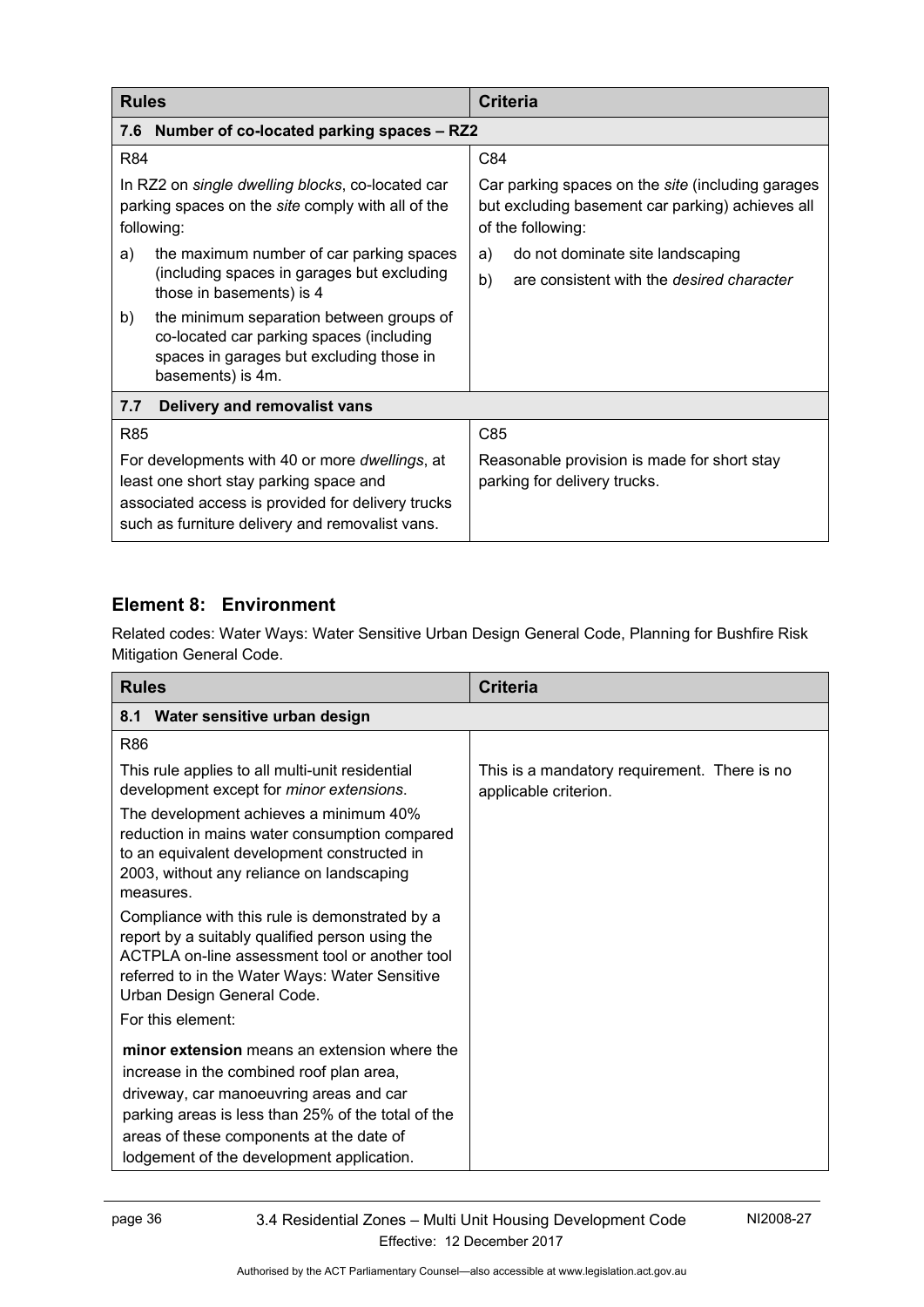| <b>Rules</b>                                                                                                                                                                                                                                                                                   | <b>Criteria</b>                                                                                                                                                                                                                                                    |
|------------------------------------------------------------------------------------------------------------------------------------------------------------------------------------------------------------------------------------------------------------------------------------------------|--------------------------------------------------------------------------------------------------------------------------------------------------------------------------------------------------------------------------------------------------------------------|
| <b>R87</b>                                                                                                                                                                                                                                                                                     | C87                                                                                                                                                                                                                                                                |
| This rule applies to all <i>multi-unit housing</i> except<br>minor extensions.<br>On sites larger than 2,000m <sup>2</sup> stormwater                                                                                                                                                          | On sites larger than $2,000m^2$ all of the following<br>stormwater management measures are achieved:<br>the equivalent of 1-in-3 month stormwater<br>a)                                                                                                            |
| management measures comply with all of the<br>following:                                                                                                                                                                                                                                       | peak pre-development stormwater run-off is<br>retained on the block                                                                                                                                                                                                |
| provision for the retention of stormwater on<br>a)<br>the block is equivalent to at least 1.4kl per<br>100m <sup>2</sup> of impervious area                                                                                                                                                    | the retained stormwater complies with one<br>b)<br>or more of the following -<br>it is stored for later reuse<br>i)                                                                                                                                                |
| the retained stormwater complies with one<br>b)<br>or more of the following -                                                                                                                                                                                                                  | its is released to the stormwater<br>ii)<br>system over a reasonable period.                                                                                                                                                                                       |
| it is stored for later reuse<br>i)<br>it is released to the stormwater system<br>ii)<br>over a period of not less than 1 day.                                                                                                                                                                  | Compliance with this criterion is demonstrated by<br>a report by a suitably qualified person.                                                                                                                                                                      |
| Rainwater tanks connected to at least the toilet<br>and all external taps may be counted towards this<br>requirement.                                                                                                                                                                          |                                                                                                                                                                                                                                                                    |
| <b>R88</b>                                                                                                                                                                                                                                                                                     |                                                                                                                                                                                                                                                                    |
| This rule applies to all multi-unit housing except<br>minor extensions.                                                                                                                                                                                                                        | This is a mandatory requirement. There is no<br>applicable criterion.                                                                                                                                                                                              |
| For blocks 5,000m <sup>2</sup> or larger, the average annual<br>stormwater pollutant export is reduced for all of<br>the following:                                                                                                                                                            |                                                                                                                                                                                                                                                                    |
| suspended solids by at least 60%<br>a)                                                                                                                                                                                                                                                         |                                                                                                                                                                                                                                                                    |
| total phosphorous by at least 45%<br>b)                                                                                                                                                                                                                                                        |                                                                                                                                                                                                                                                                    |
| total nitrogen by at least 40%<br>C)                                                                                                                                                                                                                                                           |                                                                                                                                                                                                                                                                    |
| compared with an urban catchment with no water<br>quality management controls.                                                                                                                                                                                                                 |                                                                                                                                                                                                                                                                    |
| Compliance with this rule is demonstrated by a<br>report by a suitably qualified person, using the<br>MUSIC model or another nationally recognised<br>model.                                                                                                                                   |                                                                                                                                                                                                                                                                    |
| R89                                                                                                                                                                                                                                                                                            | C89                                                                                                                                                                                                                                                                |
| On previously developed blocks larger than<br>$2,000m2$ the capacity of the existing pipe (minor)<br>stormwater connection is not exceeded in<br>1-in-10 year storm event and the capacity of the<br>existing major overland stormwater system is not<br>exceeded in 1-in-100 year storm event | On previously developed blocks larger than<br>2,000 $m2$ the 1-in-5 year and 1-in-100 year<br>stormwater peak run off does not exceed pre-<br>development levels.<br>Compliance with this criterion is demonstrated by<br>a report by a suitably qualified person. |
| Compliance with this rule is demonstrated by a<br>report by a suitably qualified person.                                                                                                                                                                                                       |                                                                                                                                                                                                                                                                    |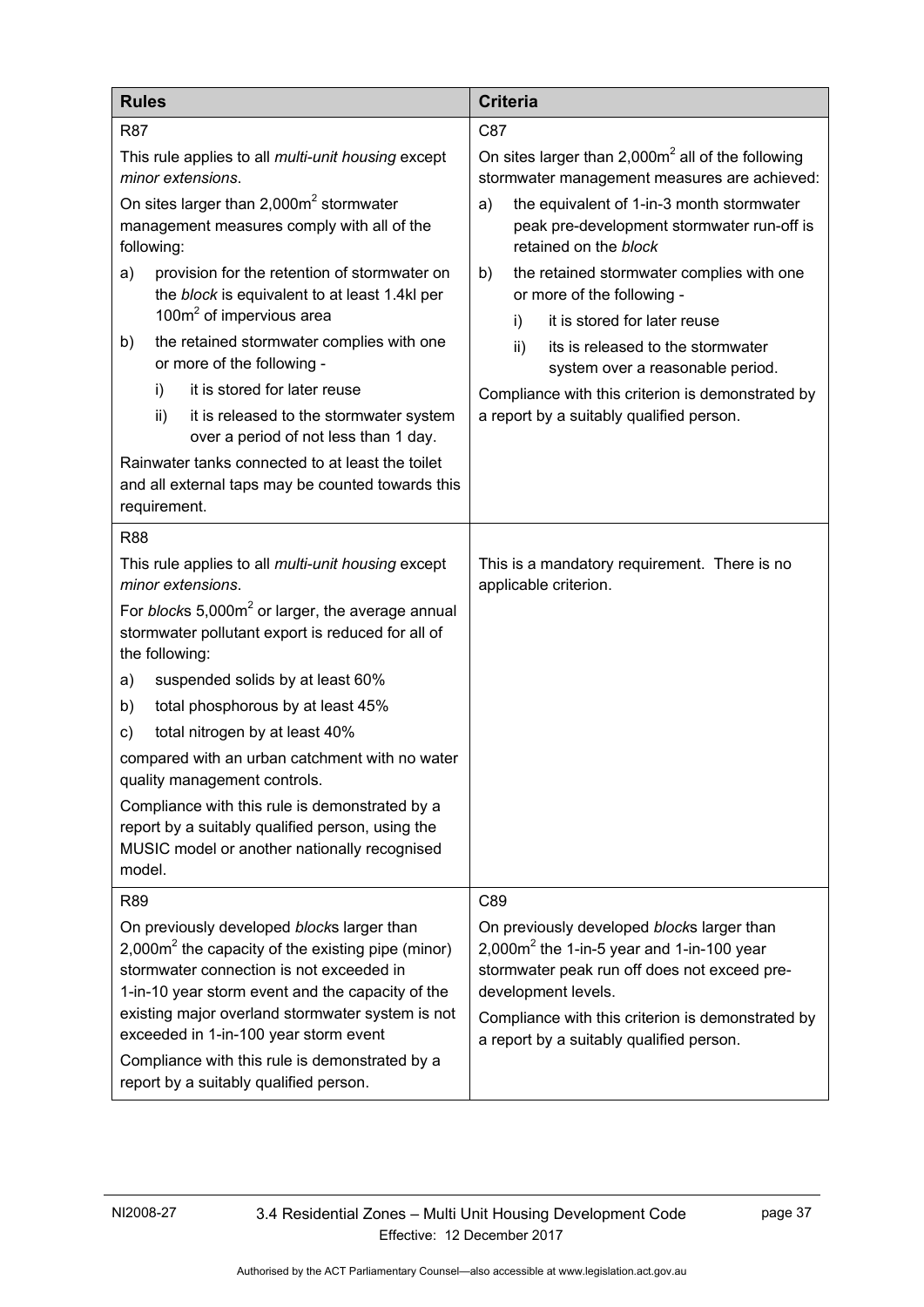<span id="page-41-3"></span><span id="page-41-2"></span><span id="page-41-1"></span><span id="page-41-0"></span>

| <b>Rules</b>                                                                                                                                                                                                                                                                   | <b>Criteria</b>                                                       |
|--------------------------------------------------------------------------------------------------------------------------------------------------------------------------------------------------------------------------------------------------------------------------------|-----------------------------------------------------------------------|
| 8.2 Heritage                                                                                                                                                                                                                                                                   |                                                                       |
| R90                                                                                                                                                                                                                                                                            |                                                                       |
| This rule applies to land containing places or<br>objects registered or provisionally registered<br>under section 41 of the Heritage Act 2004. The<br>authority shall refer a development application to<br>the Heritage Council.                                              | This is a mandatory requirement. There is no<br>applicable criterion. |
| Note: The authority will consider any advice from the Heritage<br>Council before determining the application.                                                                                                                                                                  |                                                                       |
| 8.3 Tree protection                                                                                                                                                                                                                                                            |                                                                       |
| R91                                                                                                                                                                                                                                                                            |                                                                       |
| This rule applies to a development that has one<br>or more of the following characteristics:                                                                                                                                                                                   | This is a mandatory requirement. There is no<br>applicable criterion. |
| requires groundwork within the tree<br>a)<br>protection zone of a protected tree                                                                                                                                                                                               |                                                                       |
| is likely to cause damage to or removal of<br>b)<br>any protected trees.                                                                                                                                                                                                       |                                                                       |
| The authority shall refer the development<br>application to the Conservator of Flora and<br>Fauna.                                                                                                                                                                             |                                                                       |
| Note: The authority will consider any advice from the<br>Conservator or Flora and Fauna before determining the<br>application in accordance with the Planning and Development<br>Act 2007. Protected tree and declared site are defined under<br>the Tree Protection Act 2005. |                                                                       |
| 8.4 Bushfire                                                                                                                                                                                                                                                                   |                                                                       |
| R <sub>92</sub>                                                                                                                                                                                                                                                                |                                                                       |
| Where identified in a precinct code or lease and<br>development conditions as being within a<br>bushfire prone area, buildings are to be<br>constructed in accordance with the relevant<br>Building Code of Australia bushfire provisions.                                     | This is a mandatory requirement. There is no<br>applicable criterion. |
| <b>Erosion and sediment control</b><br>8.5                                                                                                                                                                                                                                     |                                                                       |
| R93                                                                                                                                                                                                                                                                            |                                                                       |
| For sites less than $3,000m^2$ , the development<br>complies with the Environment Protection<br>Authority, Environment Protection Guidelines for<br>Construction and Land Development in the ACT.                                                                              | This is a mandatory requirement. There is no<br>applicable criterion. |
| Note 1: If no evidence of compliance with the above guideline<br>is provided, the application may be referred to the relevant<br>agency in accordance with the requirements of the Planning<br>and Development Act 2007.                                                       |                                                                       |
| Note 2: see part D for sites over 3000m <sup>2</sup> .                                                                                                                                                                                                                         |                                                                       |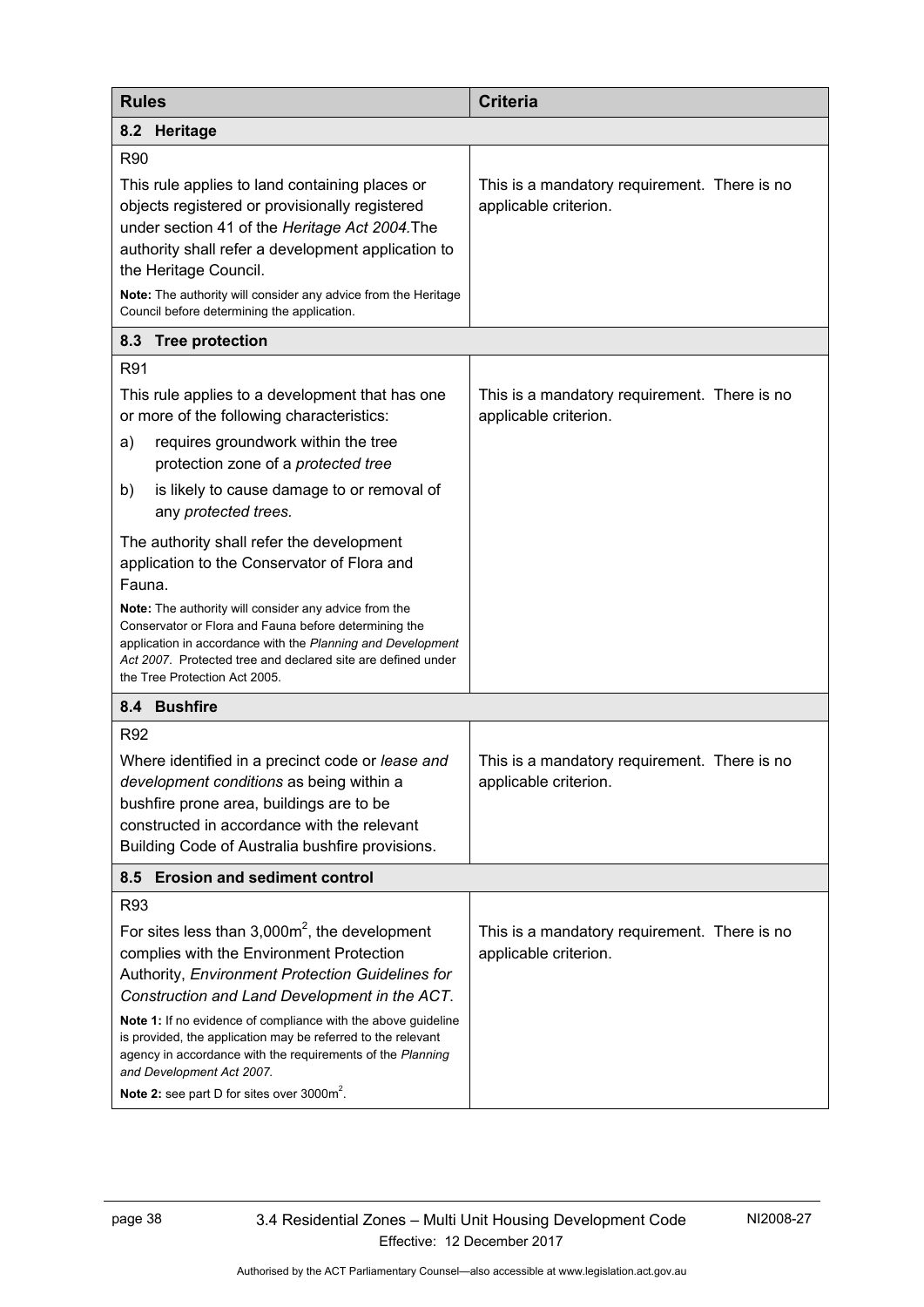# <span id="page-42-0"></span>**Element 9: Services**

<span id="page-42-1"></span>

| <b>Rules</b>                           | <b>Criteria</b>                                                                                                                 |
|----------------------------------------|---------------------------------------------------------------------------------------------------------------------------------|
| Post occupancy waste management<br>9.1 |                                                                                                                                 |
|                                        | C <sub>94</sub>                                                                                                                 |
| There is no applicable rule.           | Post occupancy waste management achieves all<br>of the following:                                                               |
|                                        | consistency with the desired character<br>a)                                                                                    |
|                                        | b)<br>reasonable levels of residential amenity for<br>dwellings and their associated private open<br>space on the subject site  |
|                                        | reasonable levels of amenity for dwellings<br>C)<br>on adjoining residential blocks and their<br>associated private open space. |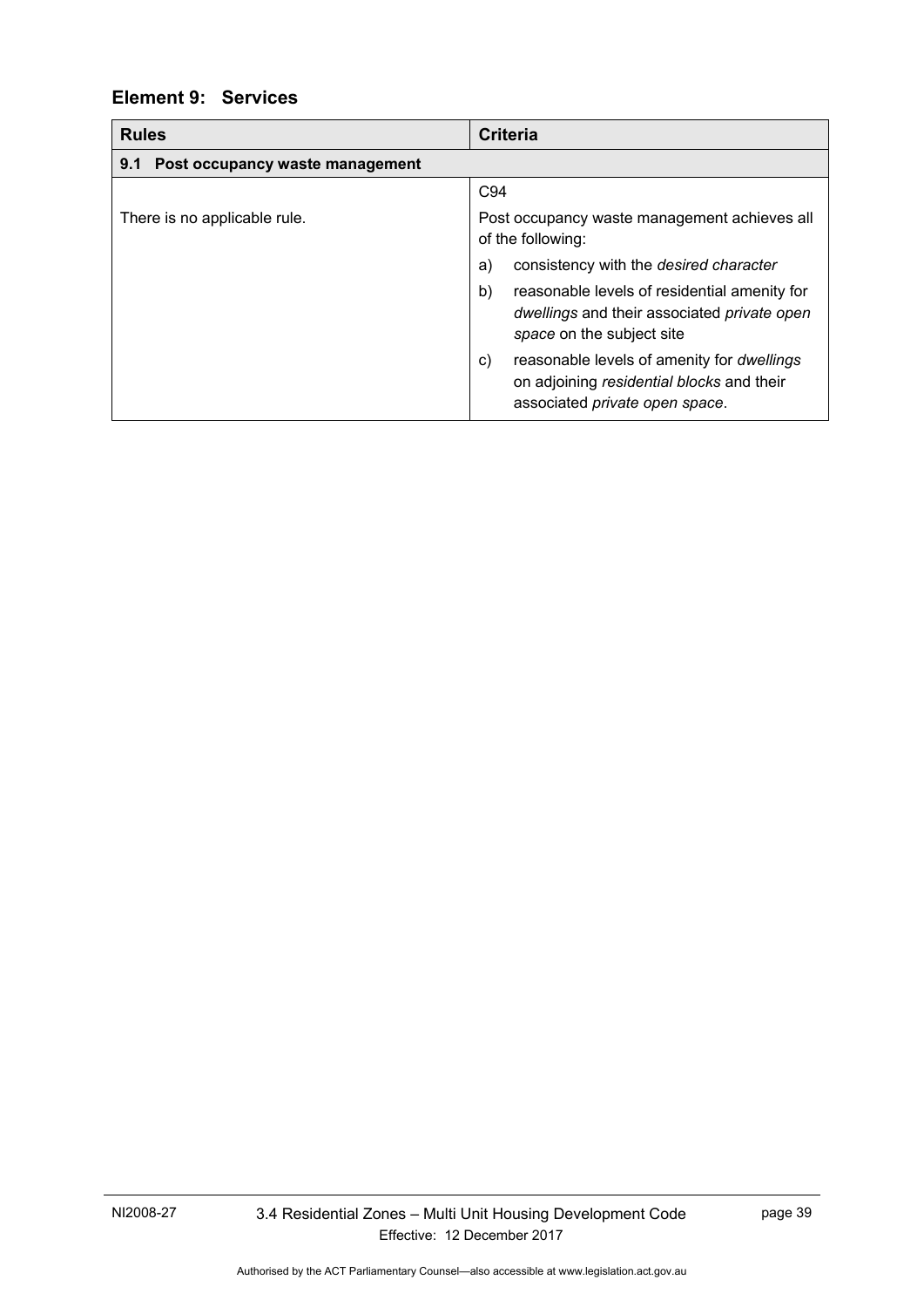# <span id="page-43-0"></span>**Part B – Additional controls for multi unit housing with 4 or more storeys**

Part B contains rules and criteria additional to those in part A. They apply to *multi-unit housing* with 4 or more storeys.

To remove any doubt, the provisions of this part apply to the whole building, including the first 3 storeys.

Where there is an inconsistency between part A and part B, the latter shall prevail to the extent of that inconsistency.

#### <span id="page-43-1"></span>**Element 10: Building and site design – buildings with 4 or more storeys**

<span id="page-43-2"></span>

| <b>Rules</b>                                                    | <b>Criteria</b>                                                                                                                            |  |
|-----------------------------------------------------------------|--------------------------------------------------------------------------------------------------------------------------------------------|--|
| 10.1 Side and rear boundary setbacks                            |                                                                                                                                            |  |
| R <sub>95</sub>                                                 | C <sub>95</sub>                                                                                                                            |  |
| In RZ5 side and rear boundary setbacks comply<br>with table B1. | Buildings and other structures are sited to<br>achieve all of the following:                                                               |  |
|                                                                 | consistency with the <i>desired character</i><br>a)                                                                                        |  |
|                                                                 | b)<br>reasonable separation between adjoining<br>developments                                                                              |  |
|                                                                 | reasonable privacy for dwellings on<br>C)<br>adjoining residential blocks                                                                  |  |
|                                                                 | reasonable privacy for principal private open<br>d)<br>space on adjoining residential blocks                                               |  |
|                                                                 | reasonable solar access to <i>dwellings</i> on<br>e)<br>adjoining residential blocks and their<br>associated principal private open space. |  |

#### **Table B1: Side and Rear Boundary Setbacks - buildings with 4 or more storeys**

| parts of buildings                                         | minimum side boundary<br>setback | minimum rear boundary<br>setback |
|------------------------------------------------------------|----------------------------------|----------------------------------|
| first 4 storeys - external wall                            | 3m                               | 3m                               |
| first 4 storeys - unscreened element                       | 6m                               | 6m                               |
| between 5 and 8 storeys - external<br>wall                 | 4.5m                             | 4.5m                             |
| between 5 and 8 storeys -<br>unscreened element            | 6m                               | 6m                               |
| 9 storeys or more - external wall or<br>unscreened element | 6m                               | 6m                               |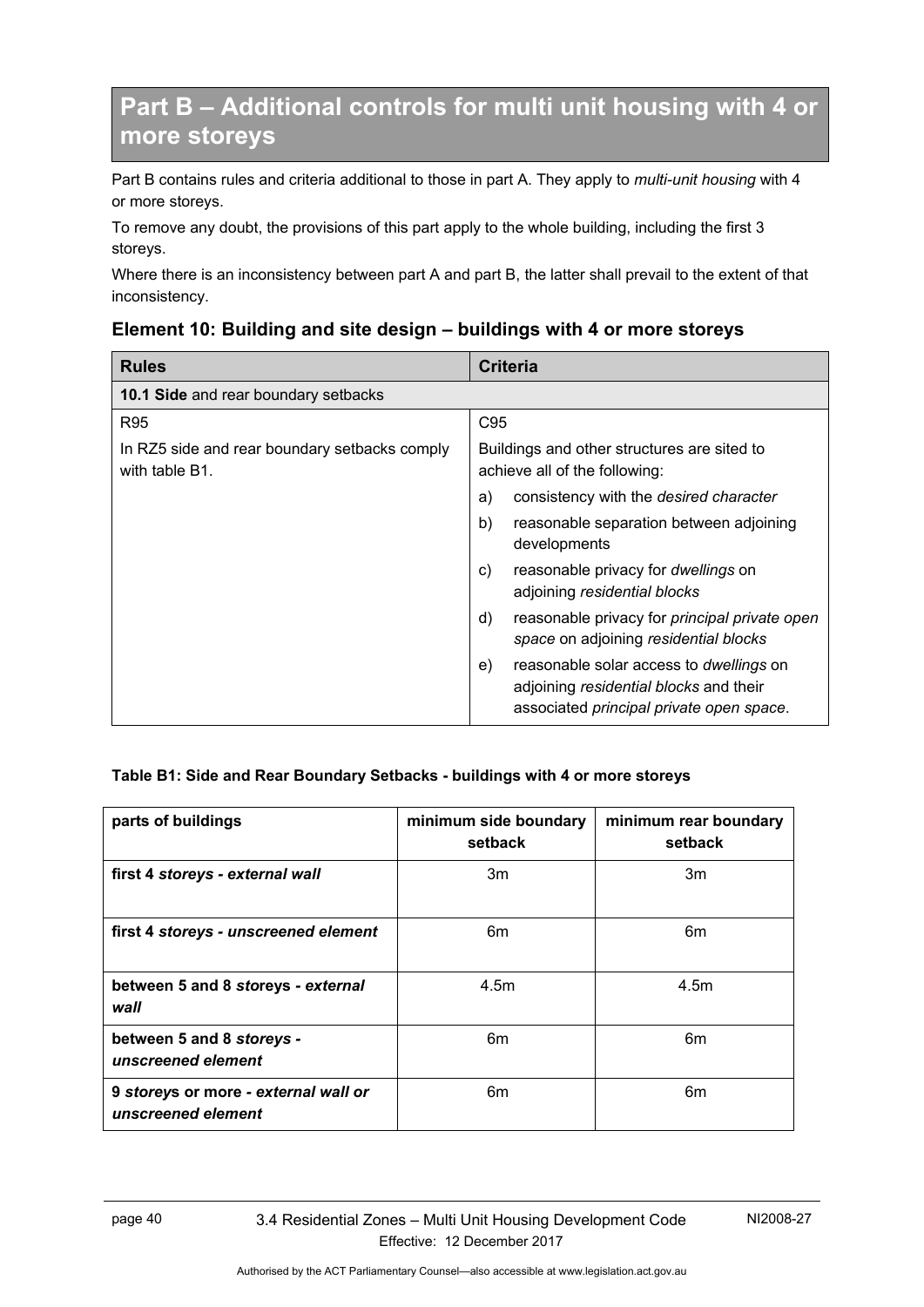<span id="page-44-0"></span>

| <b>Rules</b>                                                                                           | <b>Criteria</b>                                                                                               |
|--------------------------------------------------------------------------------------------------------|---------------------------------------------------------------------------------------------------------------|
| 10.2 Access to lifts or stairs                                                                         |                                                                                                               |
| R96                                                                                                    | C <sub>96</sub>                                                                                               |
| No more than 9 apartments on each floor are<br>accessible from a single common lift or stair<br>lobby. | Convenient access to apartments is achieved.                                                                  |
|                                                                                                        | One or more of the following matters may be<br>considered when determining compliance with<br>this criterion: |
|                                                                                                        | whether there is a high level of public<br>a)<br>amenity and safety in common lobbies                         |
|                                                                                                        | b)<br>whether spaces are well-proportioned with<br>clear sightlines                                           |
|                                                                                                        | whether there is a high proportion of dual<br>C)<br>aspect apartments                                         |
|                                                                                                        | whether there is a high proportion of<br>d)<br>apartments with northern orientation.                          |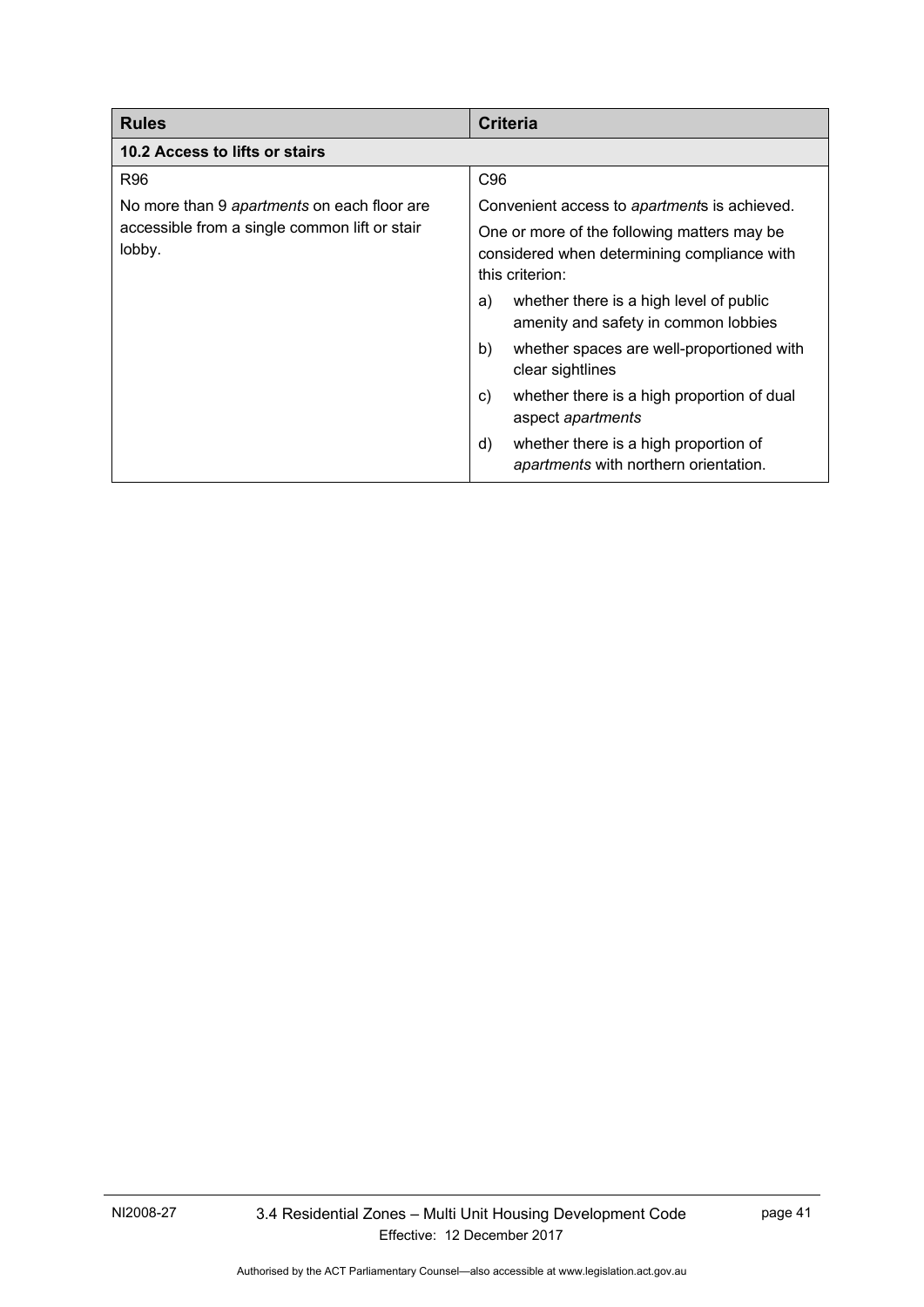# <span id="page-45-0"></span>**Part C – Additional controls for multi unit housing in commercial zones**

# <span id="page-45-1"></span>**Element 11: Ground floor commercial use**

<span id="page-45-2"></span>

| <b>Rules</b>                                                                                     | <b>Criteria</b>                                            |
|--------------------------------------------------------------------------------------------------|------------------------------------------------------------|
| 11.1 Ground floor commercial use in commercial zones                                             |                                                            |
| R97                                                                                              | C <sub>97</sub>                                            |
| This rule applies to all of the following:                                                       | In commercial zones, buildings afford the                  |
| commercial zones<br>a)                                                                           | opportunity to accommodate non-residential                 |
| blocks nominated in a precinct code for<br>b)<br>ground floor commercial use                     | uses, including office and retail, at the ground<br>floor. |
| buildings containing one or more dwellings<br>C)                                                 |                                                            |
| d)<br>the building line for any ground floor<br><i>dwelling</i> is less than 6m                  |                                                            |
| The ground floor finished floor level to finished<br>ceiling level height is not less than 3.6m. |                                                            |
| <b>Note:</b> Noise attenuation provisions in part A may also apply.                              |                                                            |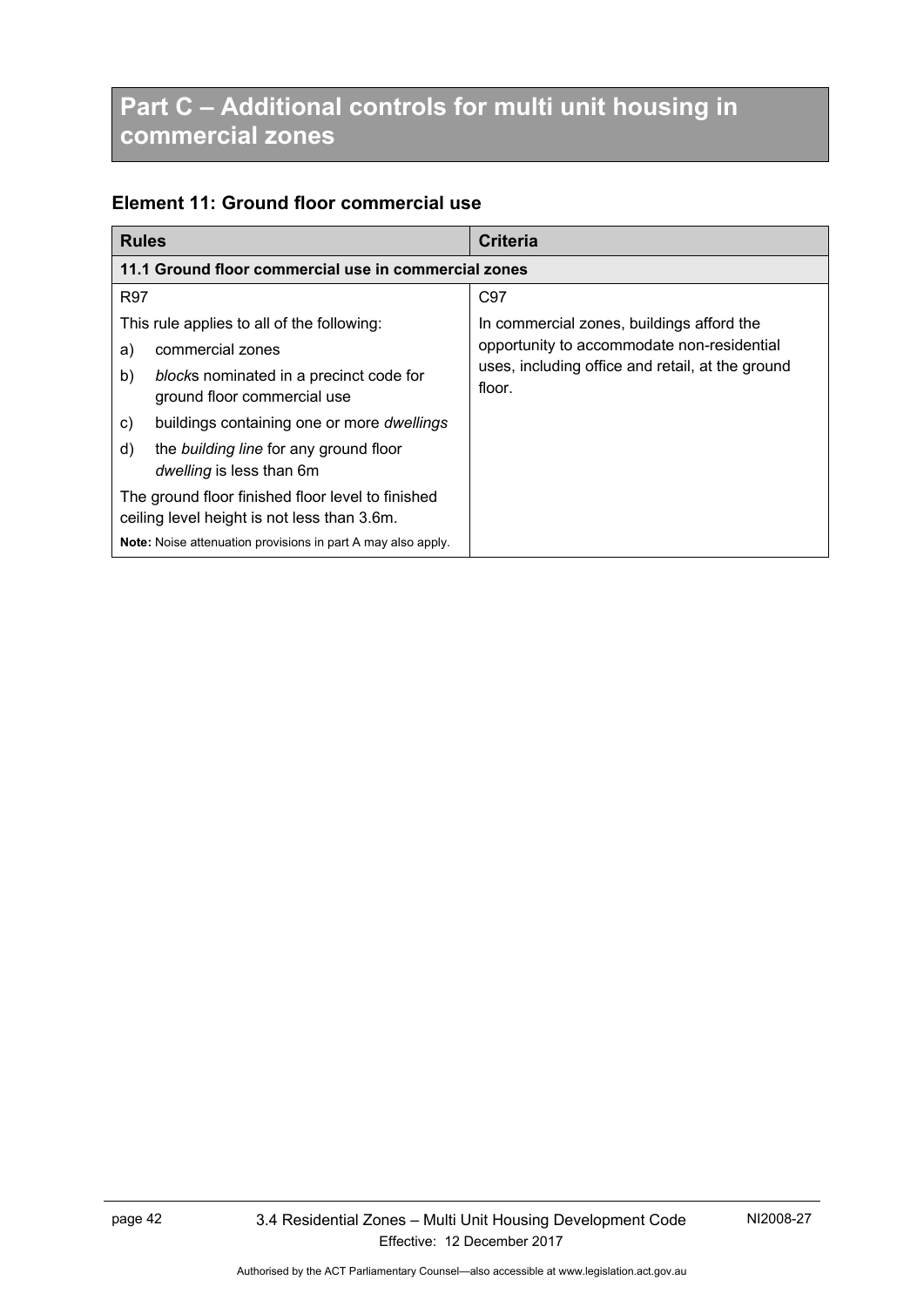# <span id="page-46-0"></span>**Part D – Endorsement by government agencies (entities)**

## <span id="page-46-1"></span>**Element 12: Waste management**

<span id="page-46-3"></span><span id="page-46-2"></span>

| <b>Rules</b>                                                                                                                                                                                                                | <b>Criteria</b>                                                       |
|-----------------------------------------------------------------------------------------------------------------------------------------------------------------------------------------------------------------------------|-----------------------------------------------------------------------|
| 12.1 Construction waste management                                                                                                                                                                                          |                                                                       |
| <b>R98</b>                                                                                                                                                                                                                  |                                                                       |
| This rule applies to residential development that<br>is likely to generate more than 20m <sup>3</sup> of<br>construction waste comprising one or more of the<br>following:                                                  | This is a mandatory requirement. There is no<br>applicable criterion. |
| demolition waste<br>a)                                                                                                                                                                                                      |                                                                       |
| construction waste<br>b)                                                                                                                                                                                                    |                                                                       |
| excavation material.<br>C)                                                                                                                                                                                                  |                                                                       |
| The management of construction waste is to be<br>endorsed by TAMS.                                                                                                                                                          |                                                                       |
| TAMS will endorse waste facilities and<br>management associated with the development if<br>they comply with the current version of the<br><b>Development Control Code for Best Practice</b><br>Waste Management in the ACT. |                                                                       |
| TAMS may endorse departures.                                                                                                                                                                                                |                                                                       |
| Note: a condition of approval may be imposed to ensure<br>compliance.                                                                                                                                                       |                                                                       |
| 12.2 Post occupancy waste management                                                                                                                                                                                        |                                                                       |
| R99                                                                                                                                                                                                                         |                                                                       |
| Post occupancy waste management facilities are<br>to be endorsed by TAMS.                                                                                                                                                   | This is a mandatory requirement. There is no<br>applicable criterion. |
| TAMS will endorse post occupancy waste<br>management facilities where they are in<br>accordance with the current version of the<br>Development Control Code for Best Practice<br>Waste Management in the ACT.               |                                                                       |
| TAMS may endorse departures.                                                                                                                                                                                                |                                                                       |
| Note: a condition of approval may be imposed to ensure<br>compliance.                                                                                                                                                       |                                                                       |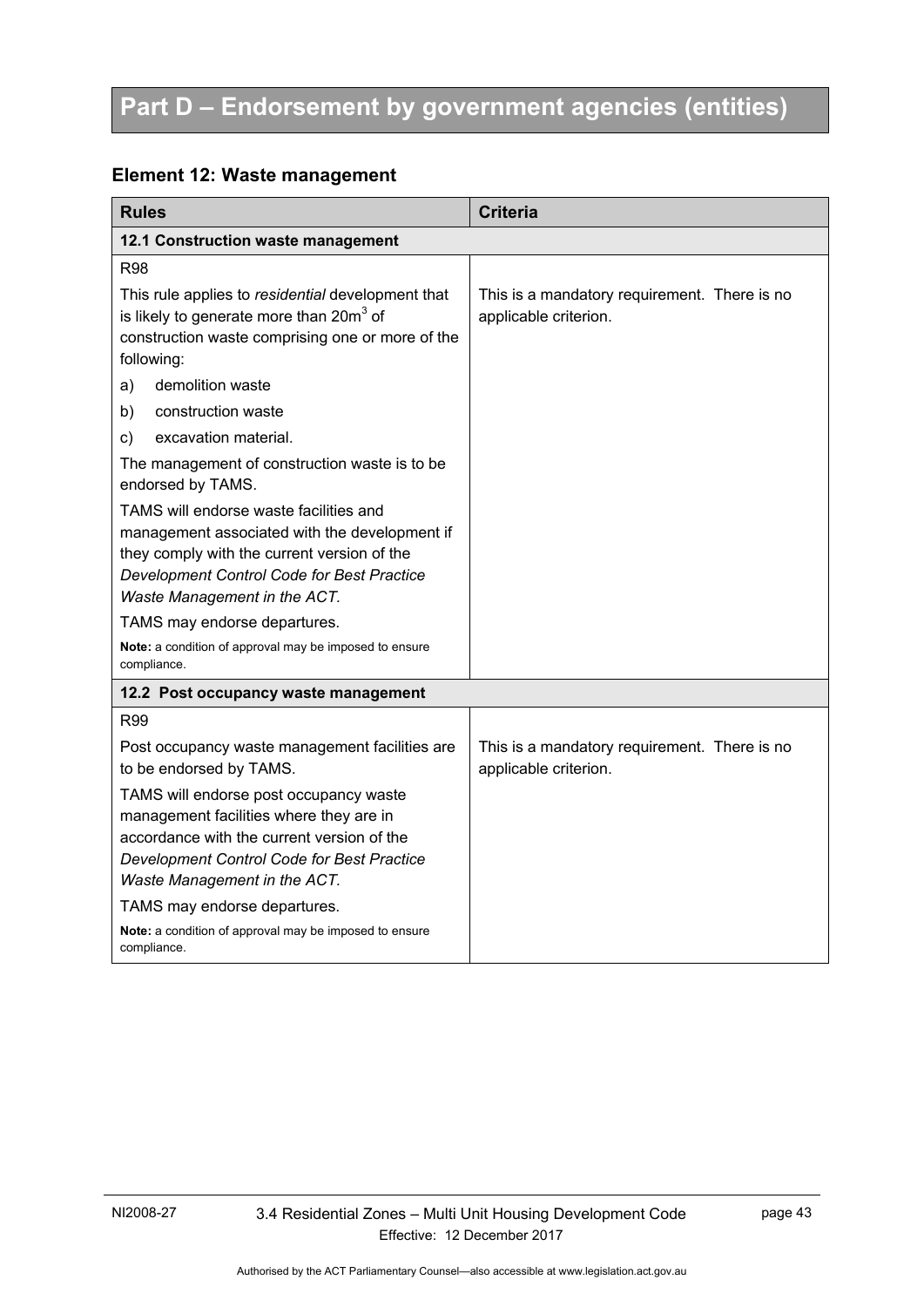# <span id="page-47-0"></span>**Element 13: Utilities**

<span id="page-47-1"></span>

| <b>Rules</b>                                                                                                                                                                                                                                                                                                                                                                                                                                                                   | <b>Criteria</b>                                                       |
|--------------------------------------------------------------------------------------------------------------------------------------------------------------------------------------------------------------------------------------------------------------------------------------------------------------------------------------------------------------------------------------------------------------------------------------------------------------------------------|-----------------------------------------------------------------------|
| <b>13.1 Utilities</b>                                                                                                                                                                                                                                                                                                                                                                                                                                                          |                                                                       |
| R <sub>100</sub>                                                                                                                                                                                                                                                                                                                                                                                                                                                               |                                                                       |
| This rule applies to any proposed encroachment<br>into a registered easement.                                                                                                                                                                                                                                                                                                                                                                                                  | This is a mandatory requirement. There is no<br>applicable criterion. |
| The proposed encroachment is to be approved in<br>writing by the relevant service provider.                                                                                                                                                                                                                                                                                                                                                                                    |                                                                       |
| R <sub>101</sub>                                                                                                                                                                                                                                                                                                                                                                                                                                                               |                                                                       |
| A statement of compliance from each relevant<br>utility provider (for water, sewerage, electricity,<br>stormwater and gas) confirms that the location<br>and nature of earthworks, utility connections,<br>proposed buildings, pavements and landscape<br>features comply with utility standards, access<br>provisions and asset clearance zones.<br>Note 1: If there is no stormwater easement or Territory owned<br>stormwater pipes located within the property boundary, a | This is a mandatory requirement. There is no<br>applicable criterion. |
| "Statement of Compliance" for stormwater from TAMS (Asset<br>Acceptance) is not required to be obtained                                                                                                                                                                                                                                                                                                                                                                        |                                                                       |
| Note 2: Where there is conflict between planning and utility<br>requirements, the utility requirements take precedence over<br>other codified or merit provisions                                                                                                                                                                                                                                                                                                              |                                                                       |
| Note 3: If a statement of compliance is not provided the<br>application will be referred to the relevant agency in<br>accordance with the requirements of the Planning and<br>Development Act 2007.                                                                                                                                                                                                                                                                            |                                                                       |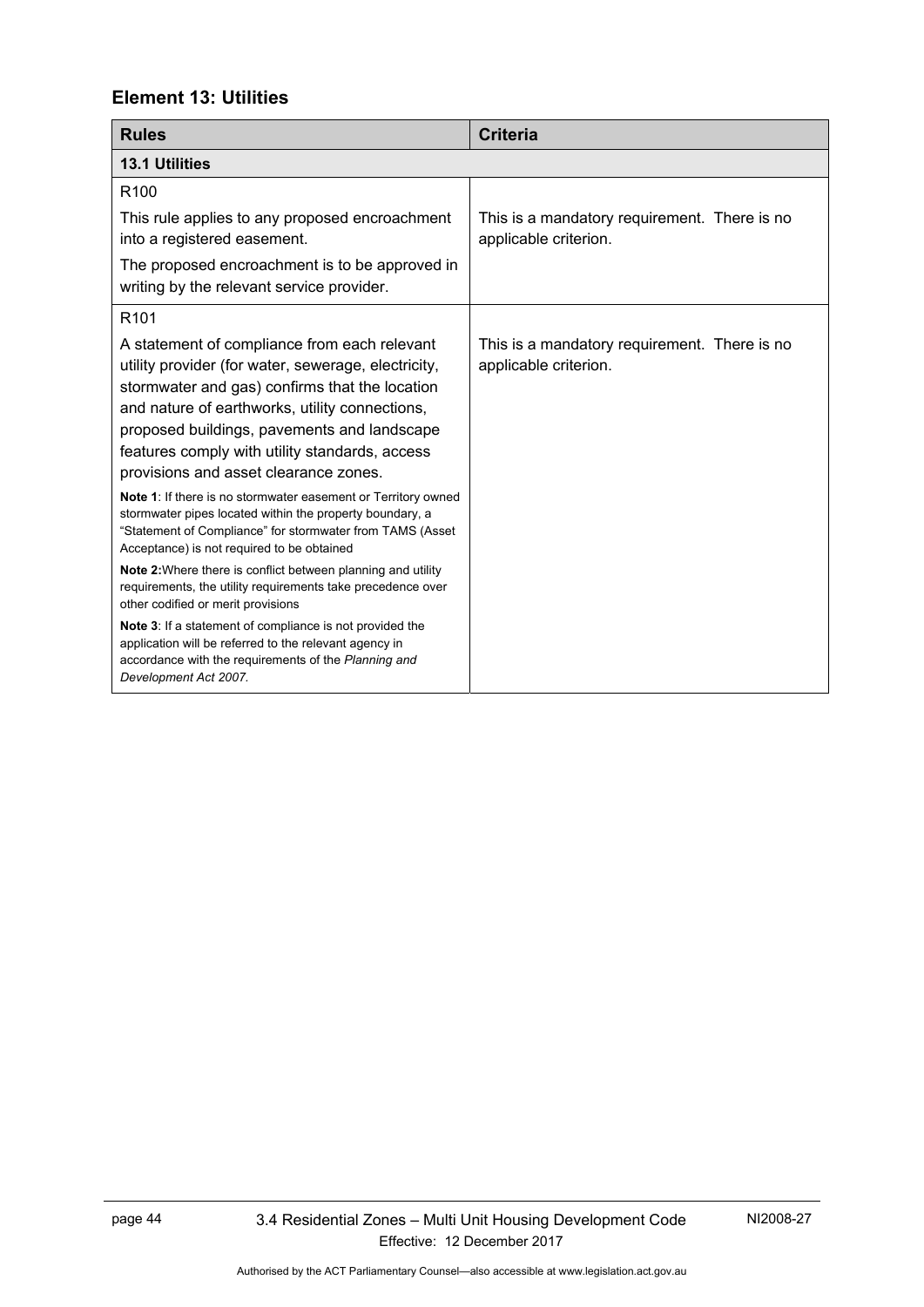# <span id="page-48-0"></span>**Element 14: Environmental management**

<span id="page-48-2"></span><span id="page-48-1"></span>

| <b>Rules</b>                                                                                                                                                                                                                                 | <b>Criteria</b>                                                       |
|----------------------------------------------------------------------------------------------------------------------------------------------------------------------------------------------------------------------------------------------|-----------------------------------------------------------------------|
| <b>14.1 Contamination</b>                                                                                                                                                                                                                    |                                                                       |
| R <sub>102</sub>                                                                                                                                                                                                                             |                                                                       |
| This rule applies to any site located adjacent to a<br>potentially polluting source (including a site used<br>or formerly used as a petrol station).                                                                                         | This is a mandatory requirement. There is no<br>applicable criterion. |
| The site is assessed for the potential for land<br>contamination in accordance with the ACT<br>Government Strategic Plan - Contaminated Sites<br>Management 1995 and the Contaminated Sites<br><b>Environment Protection Policy 2000.</b>    |                                                                       |
| If land contamination is identified, the<br>development complies with the requirements of<br><b>Environment Protection Authority.</b>                                                                                                        |                                                                       |
| <b>Note 1:</b> If no evidence of assessment of the site for land<br>contamination is provided, the application may be referred to<br>the relevant agency in accordance with the requirements of<br>the Planning and Development Act 2007.    |                                                                       |
| Note 2: a condition of approval may be imposed to ensure<br>compliance.                                                                                                                                                                      |                                                                       |
| 14.2 Erosion and sediment control                                                                                                                                                                                                            |                                                                       |
| R <sub>103</sub>                                                                                                                                                                                                                             |                                                                       |
| This rule applies to sites $3,000\,\text{m}^2$ or larger.                                                                                                                                                                                    | This is a mandatory requirement. There is no                          |
| The development complies with an erosion and<br>sediment control plan endorsed by the ACT<br>Environment Protection Authority.                                                                                                               | applicable criterion.                                                 |
| Note 1: If no evidence of assessment of the site for erosion<br>and sediment control is provided, the application may be<br>referred to the relevant agency in accordance with the<br>requirements of the Planning and Development Act 2007. |                                                                       |
| Note 2: a condition of approval may be imposed to ensure<br>compliance.                                                                                                                                                                      |                                                                       |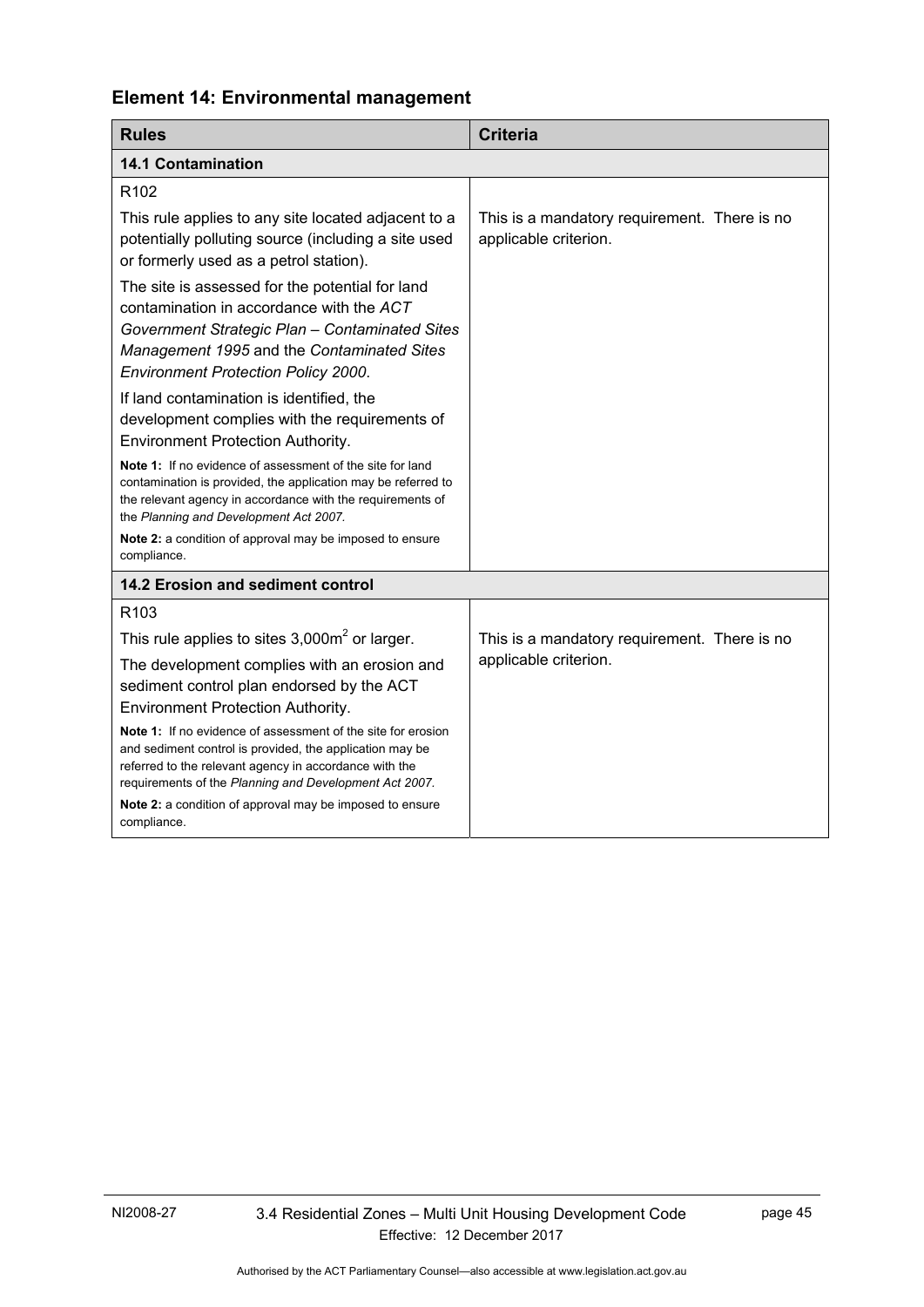# <span id="page-49-0"></span>**Appendix 1 – Boundary setback diagrams**



Diagram 1: RZ1 and RZ2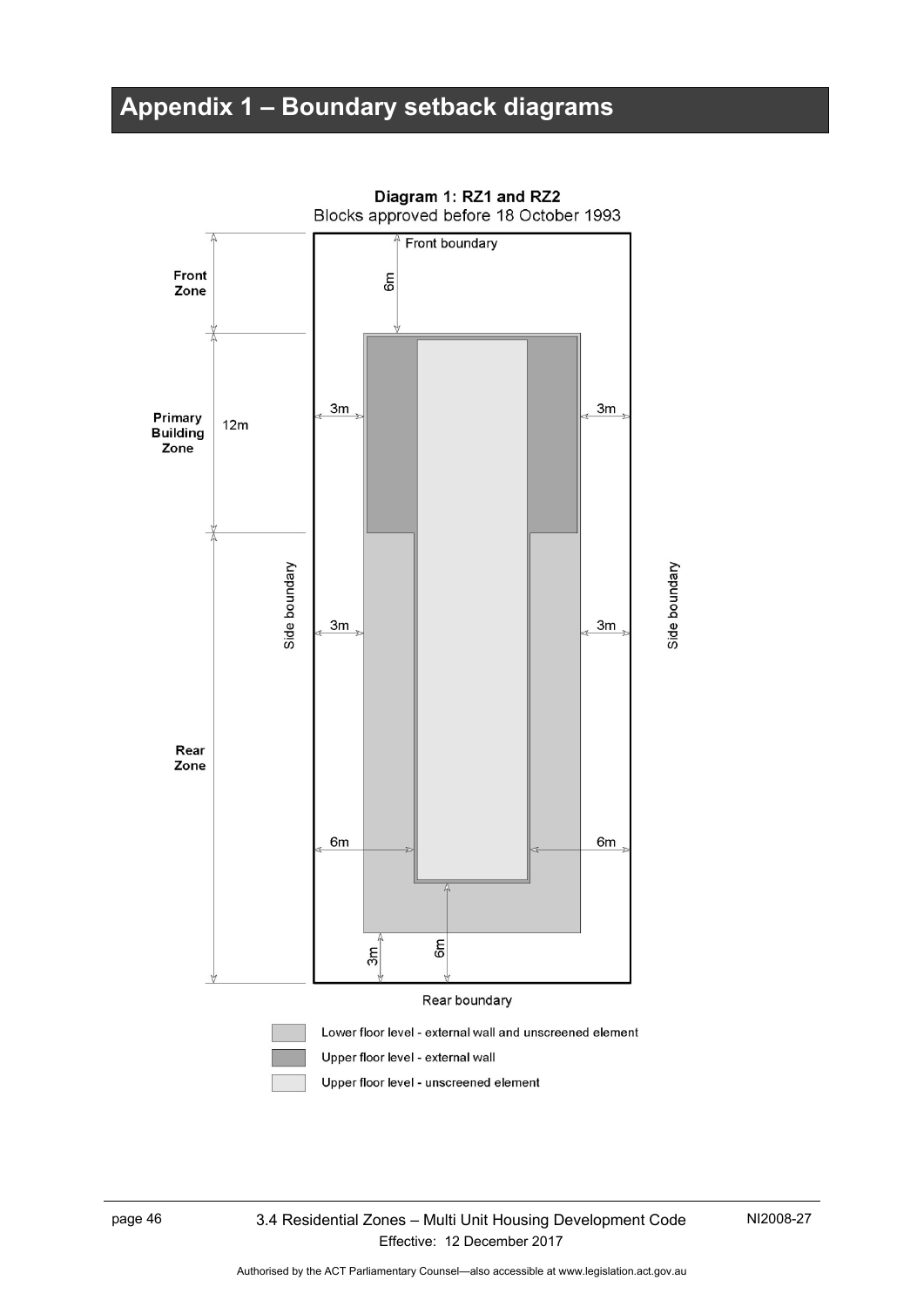